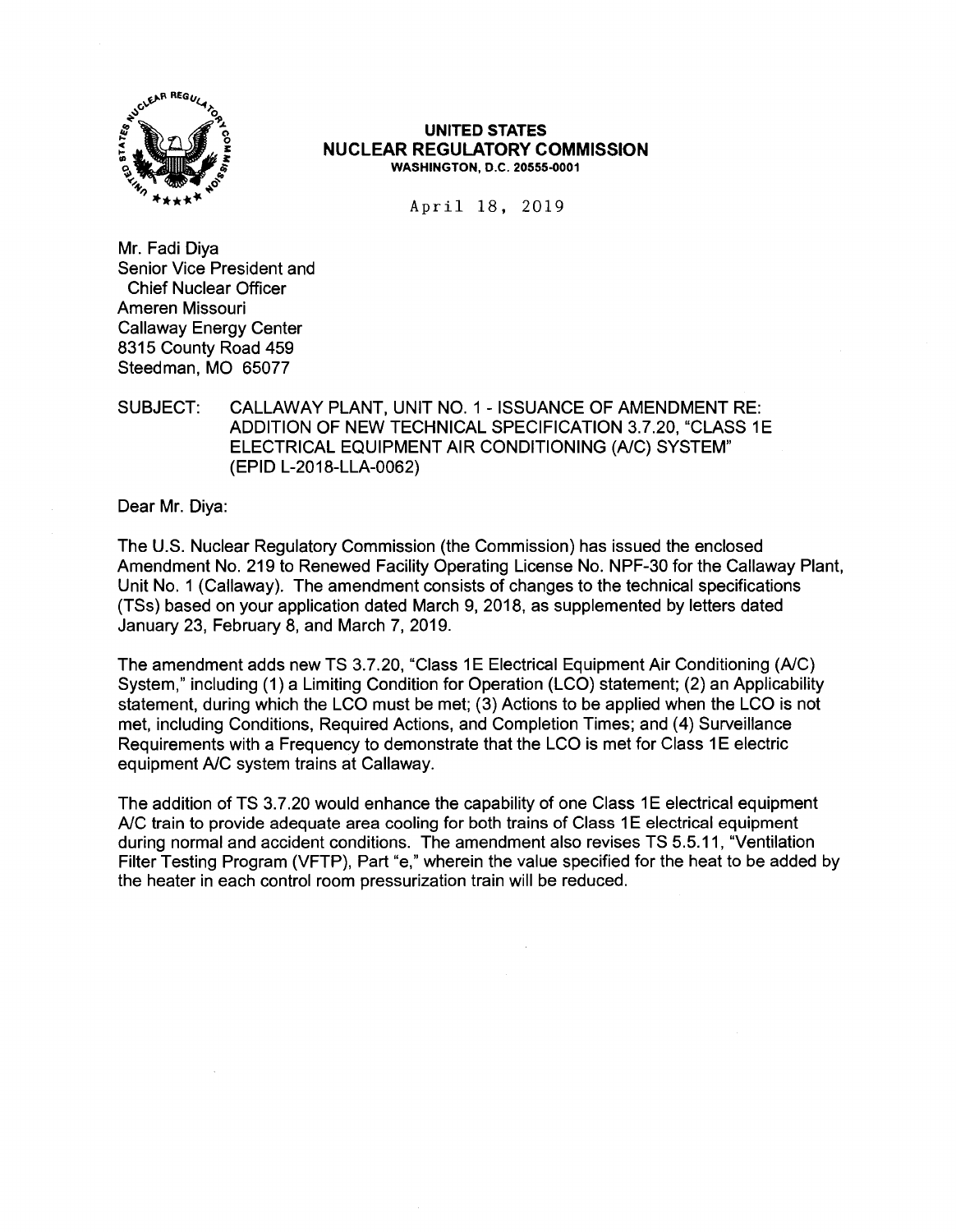A copy of the related Safety Evaluation is also enclosed. The Notice of Issuance will be included in the Commission's biweekly Federal Register notice.

Sincerely, **t)D** *,J* **1'** \ **Fi>'!\_** *t::fi:\_* 

. John Klos, Project Manager Plant Licensing Branch IV Division of Operating Reactor Licensing Office of Nuclear Reactor Regulation

Docket No. 50-483

Enclosures:

- 1. Amendment No. 219 to NPF-30
- 2. Safety Evaluation

cc: Listserv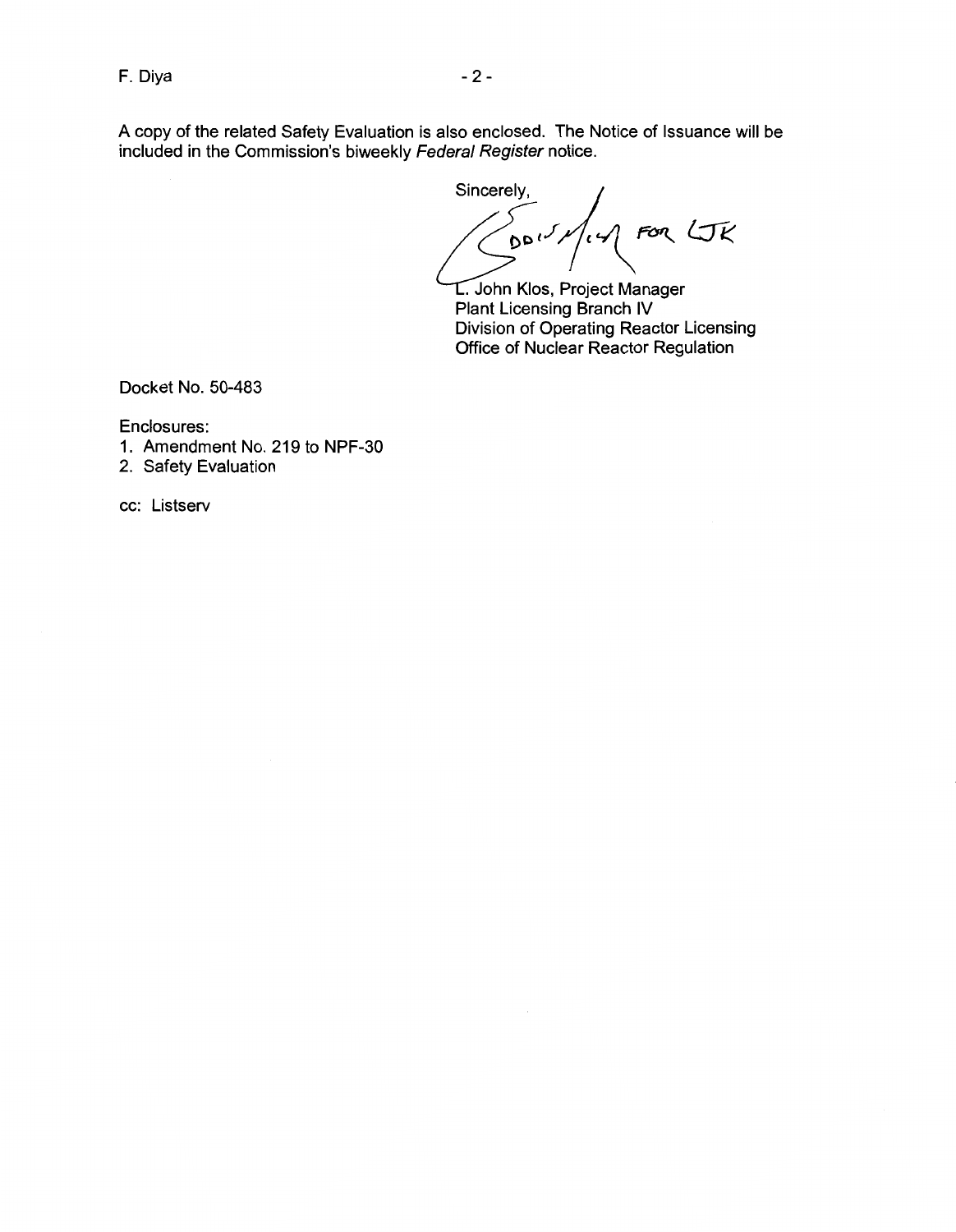

**UNITED STATES NUCLEAR REGULATORY COMMISSION WASHINGTON,** D.C. **20555-0001** 

# UNION ELECTRIC COMPANY

## CALLAWAY PLANT, UNIT NO. 1

## DOCKET NO. 50-483

## AMENDMENT TO RENEWED FACILITY OPERATING LICENSE

Amendment No. 219 License No. NPF-30

- 1. The Nuclear Regulatory Commission (the Commission) has found that:
	- A. The application for amendment by Union Electric Company (UE, the licensee), dated March 9, 2018, as supplemented by letters dated January 23, 2019, February 8, 2019, and March 7, 2019, complies with the standards and requirements of the Atomic Energy Act of 1954, as amended (the Act) and the Commission's regulations set forth in 10 CFR Chapter I;
	- B. The facility will operate in conformity with the application, the provisions of the Act, and the rules and regulations of the Commission;
	- C. There is reasonable assurance (i) that the activities authorized by this amendment can be conducted without endangering the health and safety of the public, and (ii) that such activities will be conducted in compliance with the Commission's regulations;
	- D. The issuance of this amendment will not be inimical to the common defense and security or to the health and safety of the public; and
	- E. The issuance of this amendment is in accordance with 10 CFR Part 51 of the Commission's regulations and all applicable requirements have been satisfied.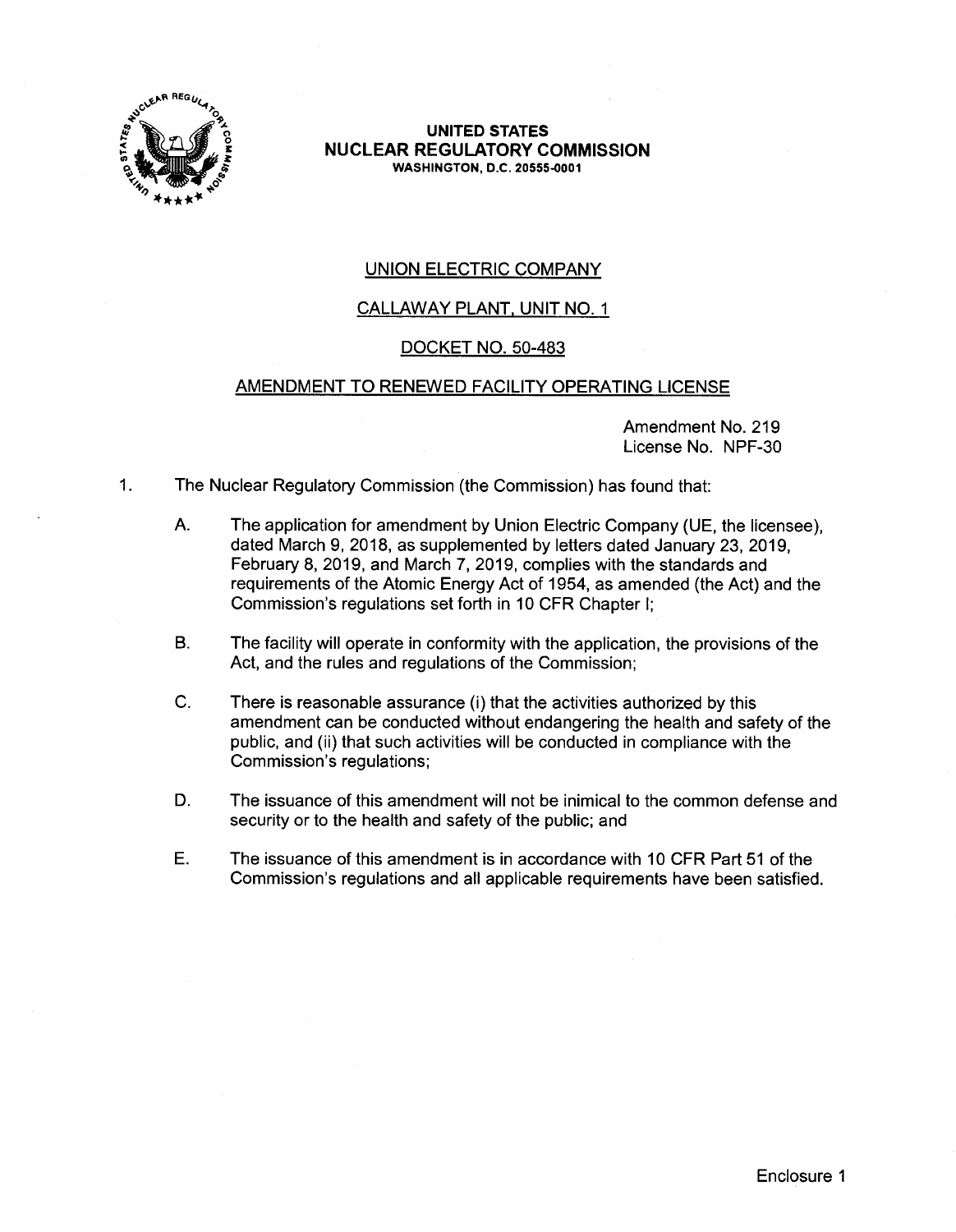2. Accordingly, the license is amended by changes to the Technical Specifications as indicated in the attachment to this license amendment, and paragraph 2.C.(2) of Renewed Facility Operating License No. NPF-30 is hereby amended to read as follows:

(2) Technical Specifications and Environmental Protection Plan\*

The Technical Specifications contained in Appendix A, as revised through Amendment No. 219 and the Environmental Protection Plan contained in Appendix B, are hereby incorporated in the renewed license. The licensee shall operate the facility in accordance with the Technical Specifications and the Environmental Protection Plan.

The license is further amended by changes indicated in the attachment to this license amendment, and paragraph 2.C.(18) of Renewed Facility Operating License No. NPF-30 is hereby added to read as follows.

#### (18) Implementation Actions for New Technical Specification 3.7.20

The planned plant modifications and emergency operating procedure changes described as commitments in Attachment 5 of Ameren Missouri letter ULNRC-06477, "Supplement to License Amendment Request for Addition of New Technical Specification 3.7.20, 'Class 1E Electrical Equipment Air Conditioning (A/C) System' (LDCN 16-0013)," dated January 23, 2019, shall be completed prior to implementation of the license amendment requested per Ameren Missouri letter ULNRC-06401, "License Amendment Request for Addition of New Technical Specification 3.7.20, 'Class 1E Electrical Equipment Air Conditioning (A/C) System' (LDCN 16-0013)," dated March 9, 2018, as supplemented by the noted January 23, 2019 letter (ULNRC-06477) and Ameren Missouri letter ULNRC-06491, "Additional Supplement to License Amendment Request for Addition of New Technical Specification 3.7.20, 'Class 1E Electrical Equipment Air Conditioning (A/C) System' (LDCN 16-0013)," dated March 7, 2019. Completion of the planned plant modifications means physical completion, including completion of the post-modification testing.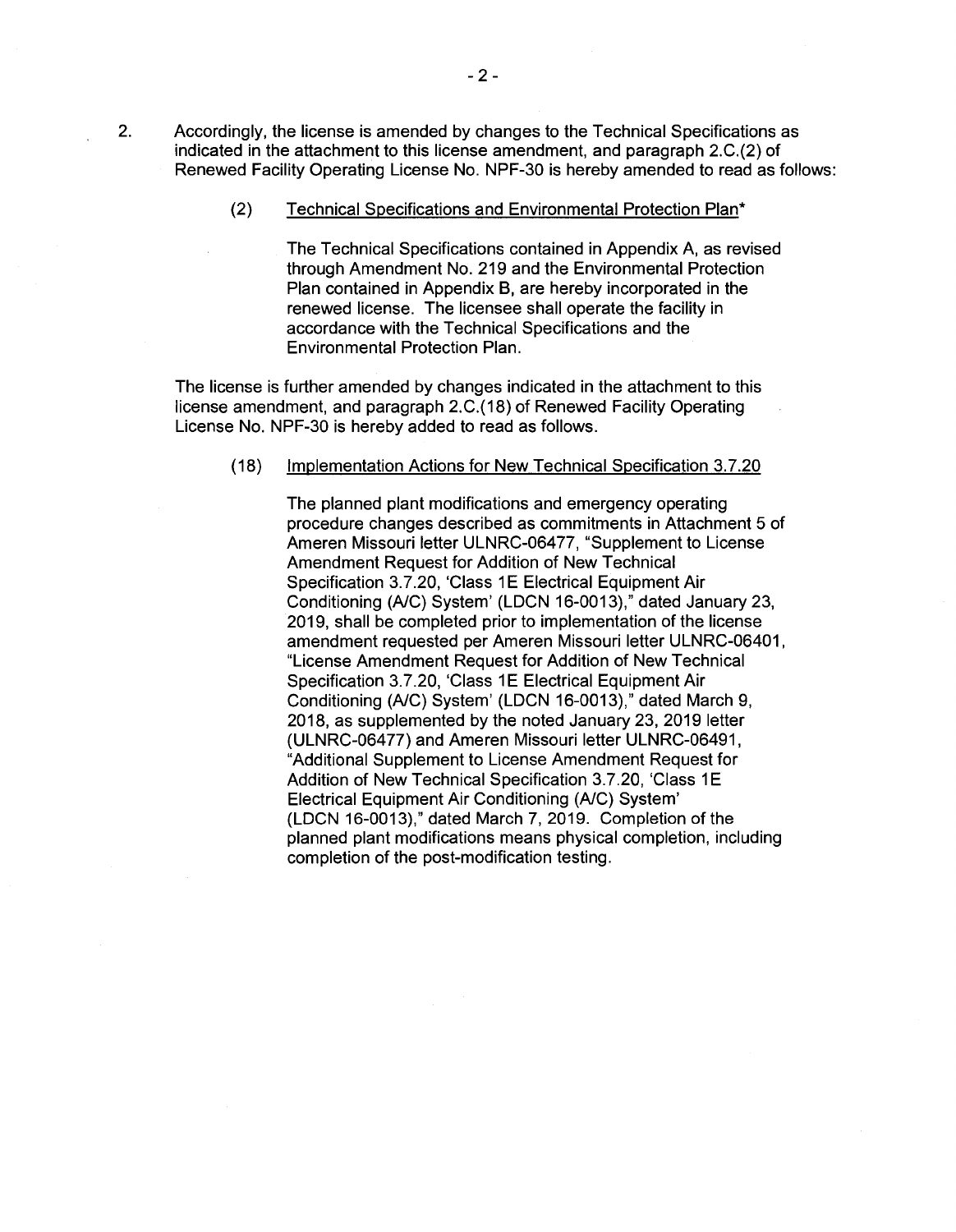3. This amendment is effective as of its date of issuance and shall be implemented within 120 days of the date of issuance.

FOR THE NUCLEAR REGULATORY COMMISSION

 $\mathcal{D}$ 2 Navementés

Robert J. Pascarelli, Chief Plant Licensing Branch IV Division of Operating Reactor Licensing Office of Nuclear Reactor Regulation

Attachment: Changes to the Renewed Facility Operating License No. NPF-30 and Technical Specifications

Date of Issuance: April 18, 2019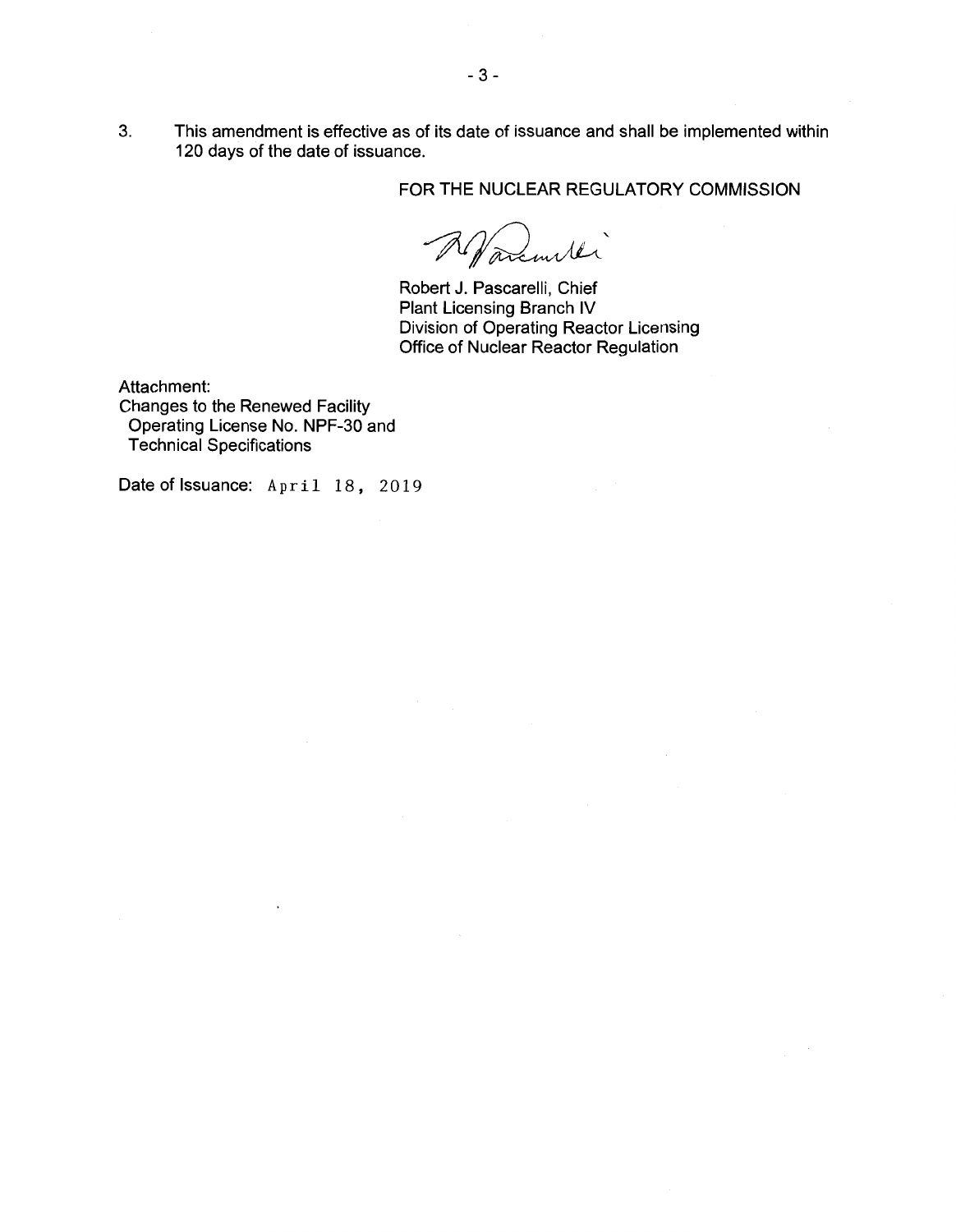#### ATTACHMENT TO LICENSE AMENDMENT NO. 219

## CALLAWAY PLANT, UNIT NO. 1

## RENEWED FACILITY OPERATING LICENSE NO. NPF-30

## DOCKET NO. 50-483

Replace the following pages of the Renewed Facility Operating License No. NPF-30 and Appendix A Technical Specifications with the attached revised pages. The revised pages are identified by amendment number and contain marginal lines indicating the areas of change.

## Renewed Facility Operating License

| <b>REMOVE</b> | <b>INSERT</b> |
|---------------|---------------|
| -3-           | -3-           |
| -9-           | -9-           |
| $-10-$        | -10-          |

Technical Specifications

| <b>INSERT</b> |
|---------------|
| TOC page3     |
| $3.7 - 48$    |
| $3.7 - 49$    |
| $5.0 - 16$    |
|               |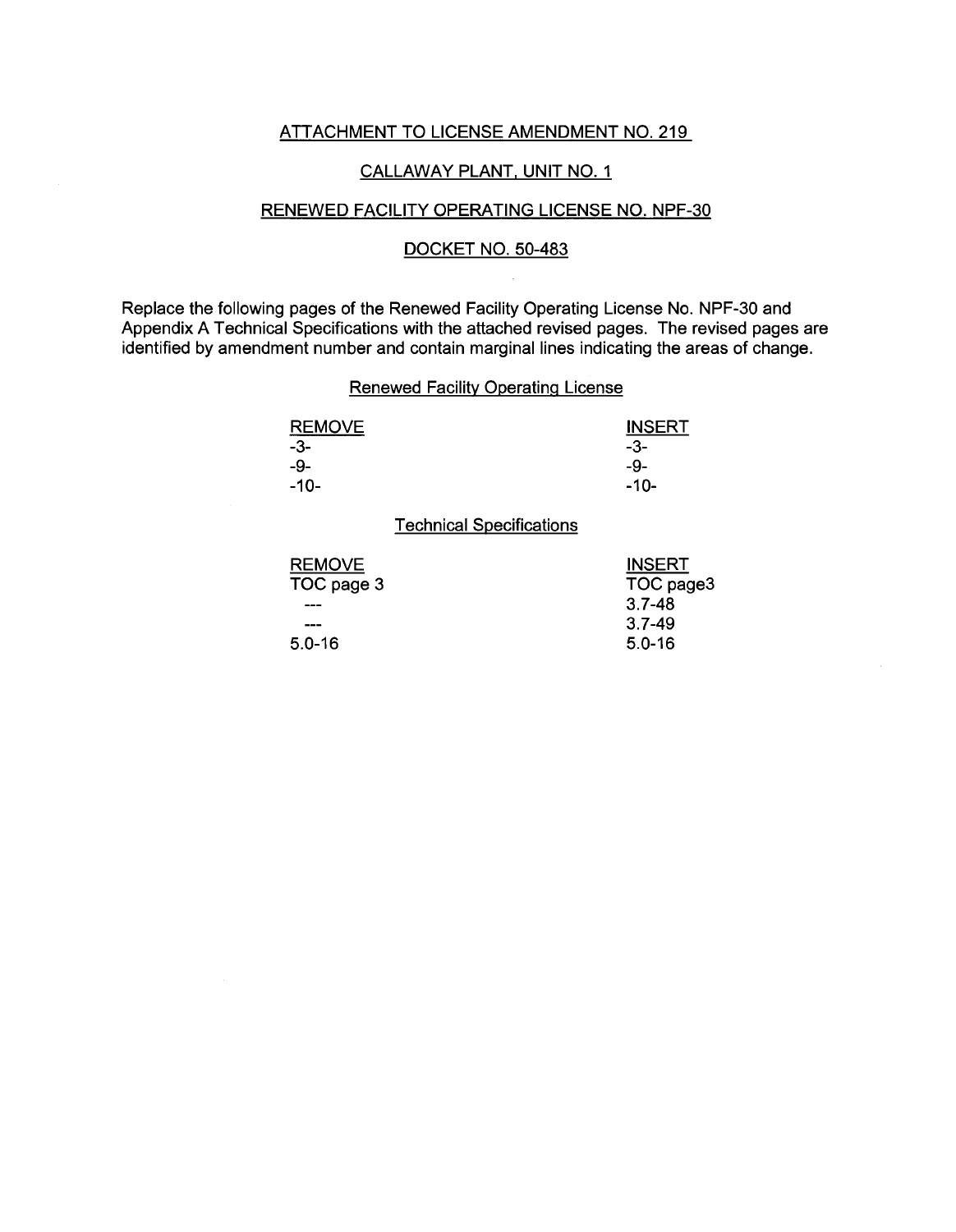- (3) UE, pursuant to the Act and 10 CFR Parts 30, 40 and 70, to receive, possess, and use at any time any byproduct, source and special nuclear material as sealed neutron sources for reactor startup, sealed sources for reactor instrumentation and radiation monitoring equipment calibration, and as fission detectors in amounts as required;
- (4) UE, pursuant to the Act and 10 CFR Parts 30, 40 and 70, to receive, possess, and use in amounts as required any byproduct, source of special nuclear material without restriction to chemical or physical form, for sample analysis or instrument calibration or associated with radioactive apparatus or components; and
- (5) UE, pursuant to the Act and 10 CFR Parts 30, 40 and 70, to possess, but not separate, such byproduct and special nuclear materials as may be produced by the operation of the facility.
- C. This renewed license shall be deemed to contain and is subject to the conditions specified in the Commission's regulations set forth in 10 CFR Chapter I and is subject to all applicable provisions of the Act and to the rules, regulations, and orders of the Commission now or hereafter in effect; and is subject to the additional conditions specified or incorporated below:
	- $(1)$ Maximum Power Level

UE is authorized to operate the facility at reactor core power levels not in excess of 3565 megawatts thermal (100% power) in accordance with the conditions specified herein.

(2) Technical Specifications and Environmental Protection Plan\*

> The Technical Specifications contained in Appendix A, as revised through Amendment No. 219 and the Environmental Protection Plan contained in Appendix B, are hereby incorporated in the renewed license. The licensee shall operate the facility in accordance with the Technical Specifications and the Environmental Protection Plan.

(3) Environmental Qualification (Section 3.11, SSER #3}\*\*

Deleted per Amendment No. 169.

T

<sup>\*</sup>  Amendments 133, 134, & 135 were effective as of April 30, 2000 however these amendments were implemented on April 1, 2000.

<sup>\*\*</sup>  The parenthetical notation following the title of many license conditions denotes the section of the Safety Evaluation Report and/or its supplements wherein the license condition is discussed.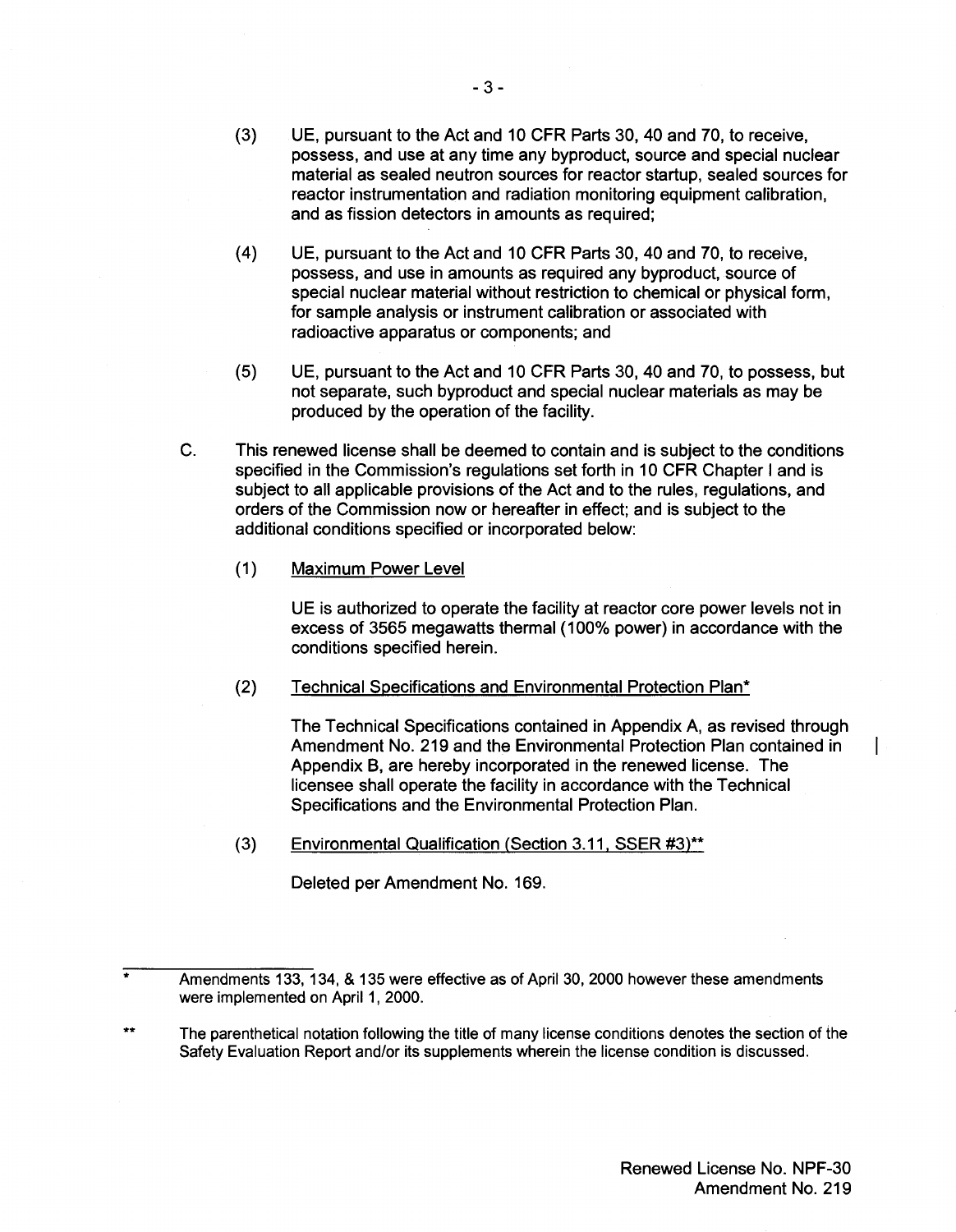inspection of the stud hole prior to and after the completion

2. In order to ensure that RPV stud holes with damaged threads can continue to perform their intended function throughout the period of extended operation, UE shall perform a laser inspection for the threads of repaired RPV stud hole location Nos. 2, 4, 5, 7, 9, and 53. If inspection of these RPV stud holes reveals that there is additional degradation in any of these stud holes, the condition will be entered in the Corrective Action Program for evaluation and corrective action, and UE shall also inspect the remaining repaired RPV stud hole locations (Nos. 13, 25, 39 and 54).

#### (18) Implementation Actions for New Technical Specification 3.7.20

The planned plant modifications and emergency operating procedure changes described as commitments in Attachment 5 of Ameren Missouri letter ULNRC-06477, "Supplement to License Amendment Request for Addition of New Technical Specification 3.7.20, 'Class 1E Electrical Equipment Air Conditioning (A/C) System' (LDCN 16-0013)," dated January 23, 2019, shall be completed prior to implementation of the license amendment requested per Ameren Missouri letter ULNRC-06401, "License Amendment Request for Addition of New Technical Specification 3.7.20, 'Class 1E Electrical Equipment Air Conditioning (A/C) System' (LDCN 16-0013)," dated March 9, 2018, as supplemented by the noted January 23, 2019 letter (ULNRC-06477) and Ameren Missouri letter ULNRC-06491, "Additional Supplement to License Amendment Request for Addition of New Technical Specification 3.7.20, 'Class 1E Electrical Equipment Air Conditioning (A/C) System' (LDCN 16-0013)," dated March 7, 2019. Completion of the planned plant modifications means physical completion, including completion of the post-modification testing.

D. An Exemption from certain requirements of Appendix J to 10 CFR Part 50, are described in the October 9, 1984 staff letter. This exemption is authorized by law and will not endanger life or property or the common defense and security and are otherwise in the public interest. Therefore, this exemption is hereby granted pursuant to 10 CFR 50.12. With the granting of this exemption the facility will operate, to the extent authorized herein, in conformity with the application, as amended, the provisions of the Act, and the rules and regulations of the Commission.

of the repair.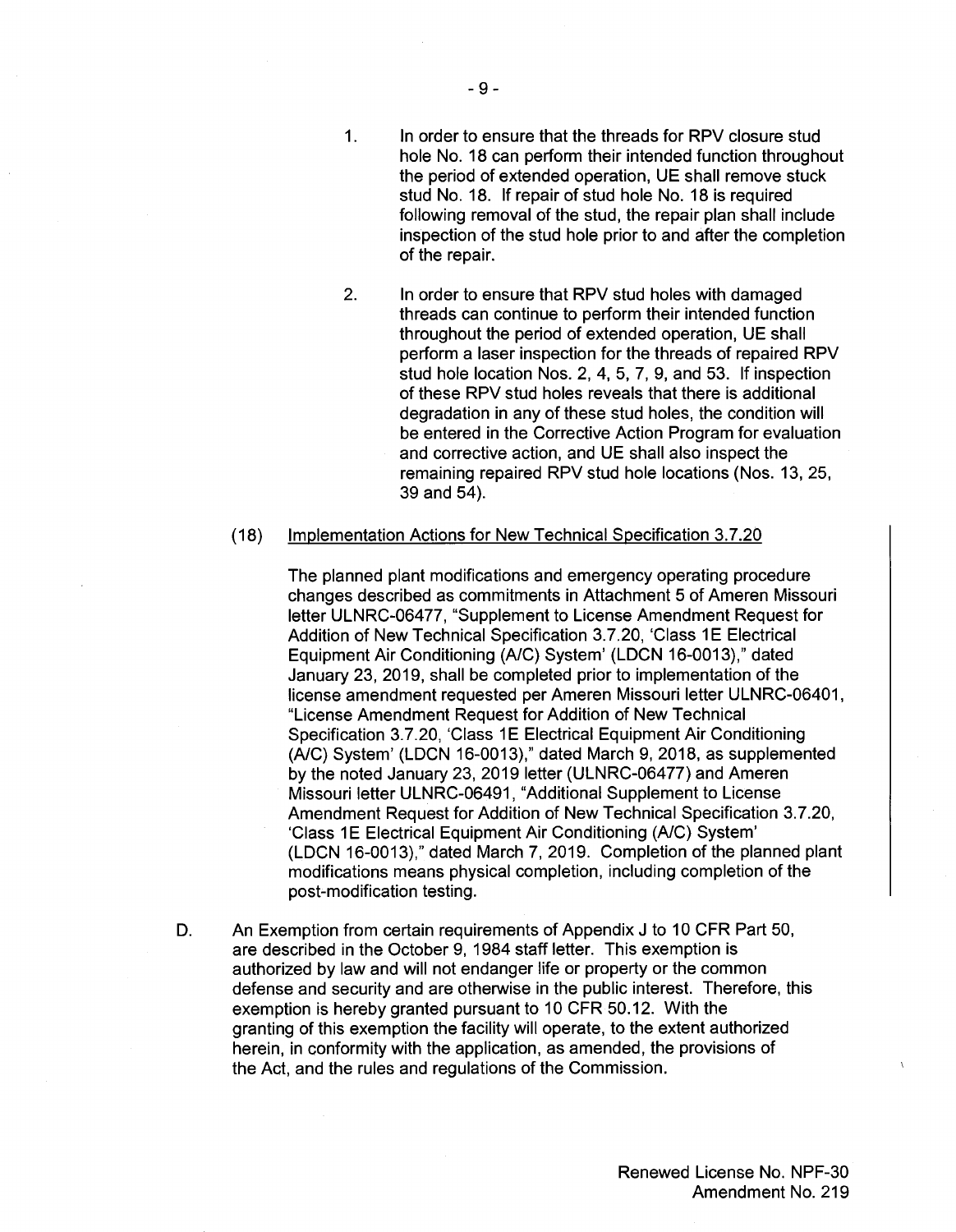E. UE shall fully implement and maintain in effect all provisions of the Commission-approved physical security, training and qualification, and safeguards contingency plans including amendments made pursuant to provisions of the Miscellaneous Amendments and Search Requirements revisions to 10 CFR 73.55 (51 FR 27817 and 27822) and to the authority of 10 CFR 50.90 and 10 CFR 50.54(p). The combined set of plans, which contain Safeguards Information protected under 10 CFR 10 CFR 73.21, are entitled: "Callaway Security Plan, Training and Qualification Plan, and Safeguards Contingency Plan, Revision O" submitted by letter dated October 20, 2004, as supplemented by the letter May 11, 2006.

UE shall fully implement and maintain in effect all provisions of the Commissionapproved cyber security plan (CSP), including changes made pursuant to the authority of 10 CFR 50.90 and 10 CFR 50.54(p). The Callaway Plant Unit 1 CSP was approved by License Amendment No. 203, as supplemented by changes approved per License Amendment No. 214.

- F. Deleted per Amendment No. 169.
- G. UE shall have and maintain financial protection of such type and in such amounts as the Commission shall require in accordance with Section 170 of the Atomic Energy Act of 1954, as amended, to cover public liability claims.
- H. This renewed license is effective as of the date of issuance and shall expire at Midnight on October 18, 2044.

## FOR THE NUCLEAR REGULATORY COMMISSION

#### *IRA/*

## William M. Dean, Director Office of Nuclear Reactor Regulation

#### Attachments/Appendices:

- 1. Attachment 1 (Deleted per Amendment No. 169)
- 2. Attachment 2 (Deleted per Amendment No. 169)
- 3. Appendix A Technical Specifications (NUREG-1058, Revision 1)
- 4. Appendix B Environmental Protection Plan
- 5. Appendix C Additional Conditions

Date of Issuance: March 6 \_\_\_\_\_, 2015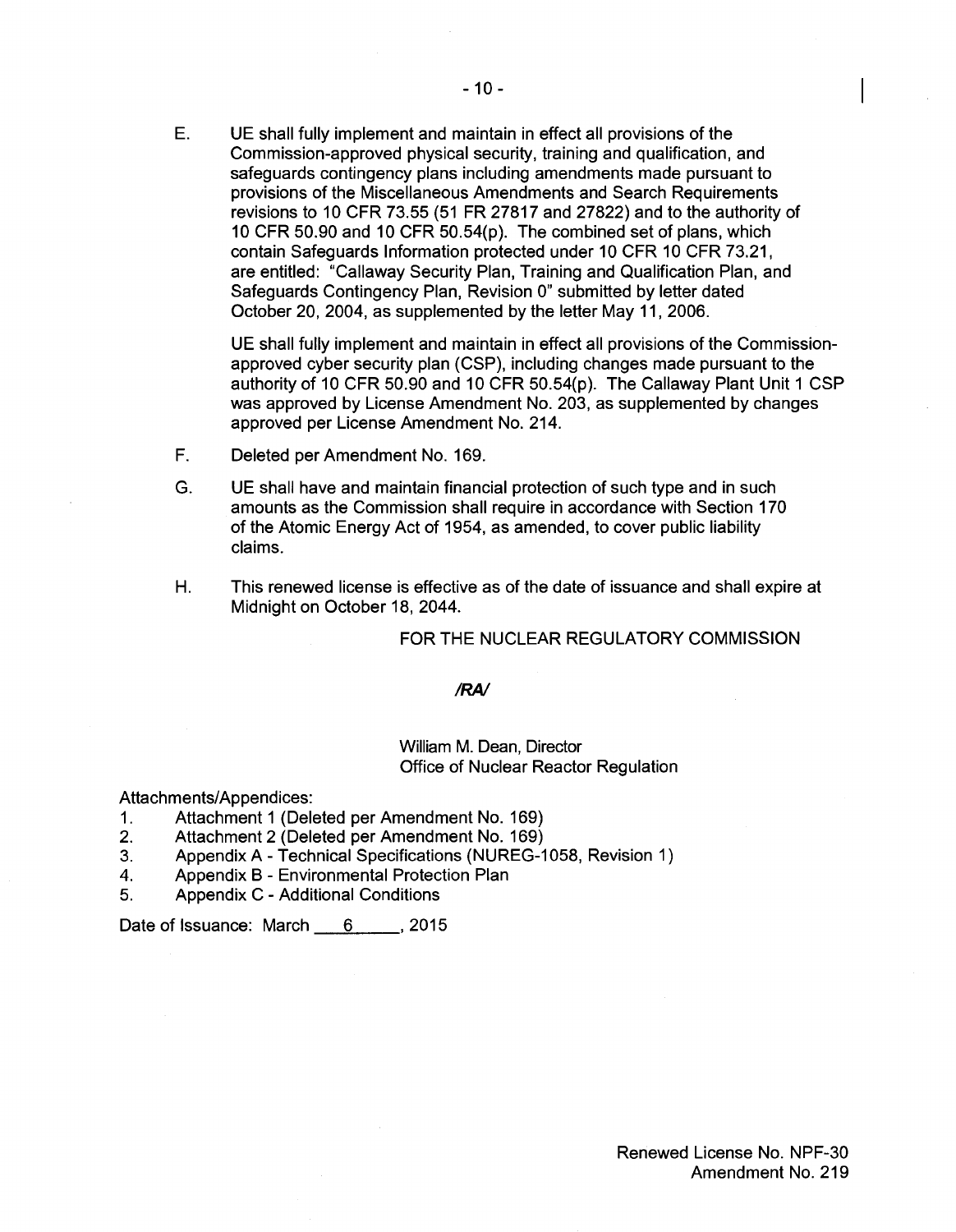TABLE OF CONTENTS

| 3.6    | <b>CONTAINMENT SYSTEMS (continued)</b>                             |  |
|--------|--------------------------------------------------------------------|--|
| 3.6.4  |                                                                    |  |
| 3.6.5  |                                                                    |  |
| 3.6.6  |                                                                    |  |
| 3.6.7  | Recirculation Fluid pH Control (RFPC) System 3.6-22                |  |
|        |                                                                    |  |
| 3.7    |                                                                    |  |
| 3.7.1  |                                                                    |  |
| 3.7.2  | Main Steam Isolation Valves (MSIVs), Main Steam Isolation          |  |
|        | Valve Bypass Valves (MSIVBVs), and Main Steam Low                  |  |
|        | Point Drain Isolation Valves (MSLPDIVs) 3.7-5                      |  |
| 3.7.3  | Main Feedwater Isolation Valves (MFIVs), Main Feedwater            |  |
|        | Regulating Valves (MFRVs), and Main Feedwater Regulating           |  |
|        |                                                                    |  |
| 3.7.4  |                                                                    |  |
| 3.7.5  |                                                                    |  |
| 3.7.6  |                                                                    |  |
| 3.7.7  |                                                                    |  |
| 3.7.8  |                                                                    |  |
| 3.7.9  |                                                                    |  |
| 3.7.10 | Control Room Emergency Ventilation System (CREVS) 3.7-28           |  |
| 3.7.11 | Control Room Air Conditioning System (CRACS) 3.7-32                |  |
| 3.7.12 | Not Used.                                                          |  |
| 3.7.13 |                                                                    |  |
| 3.7.14 |                                                                    |  |
| 3.7.15 |                                                                    |  |
| 3.7.16 |                                                                    |  |
| 3.7.17 |                                                                    |  |
| 3.7.18 |                                                                    |  |
| 3.7.19 |                                                                    |  |
| 3.7.20 | Class 1E Electrical Equipment Air Conditioning (A/C) System 3.7-48 |  |
|        |                                                                    |  |
| 3.8    |                                                                    |  |
| 3.8.1  |                                                                    |  |
| 3.8.2  |                                                                    |  |
| 3.8.3  |                                                                    |  |
| 3.8.4  |                                                                    |  |
| 3.8.5  |                                                                    |  |
| 3.8.6  |                                                                    |  |
| 3.8.7  |                                                                    |  |
| 3.8.8  |                                                                    |  |
| 3.8.9  |                                                                    |  |

CALLAWAY PLANT 3 3 Amendment 219 |

 $\sim$ 

 $\overline{1}$ 

=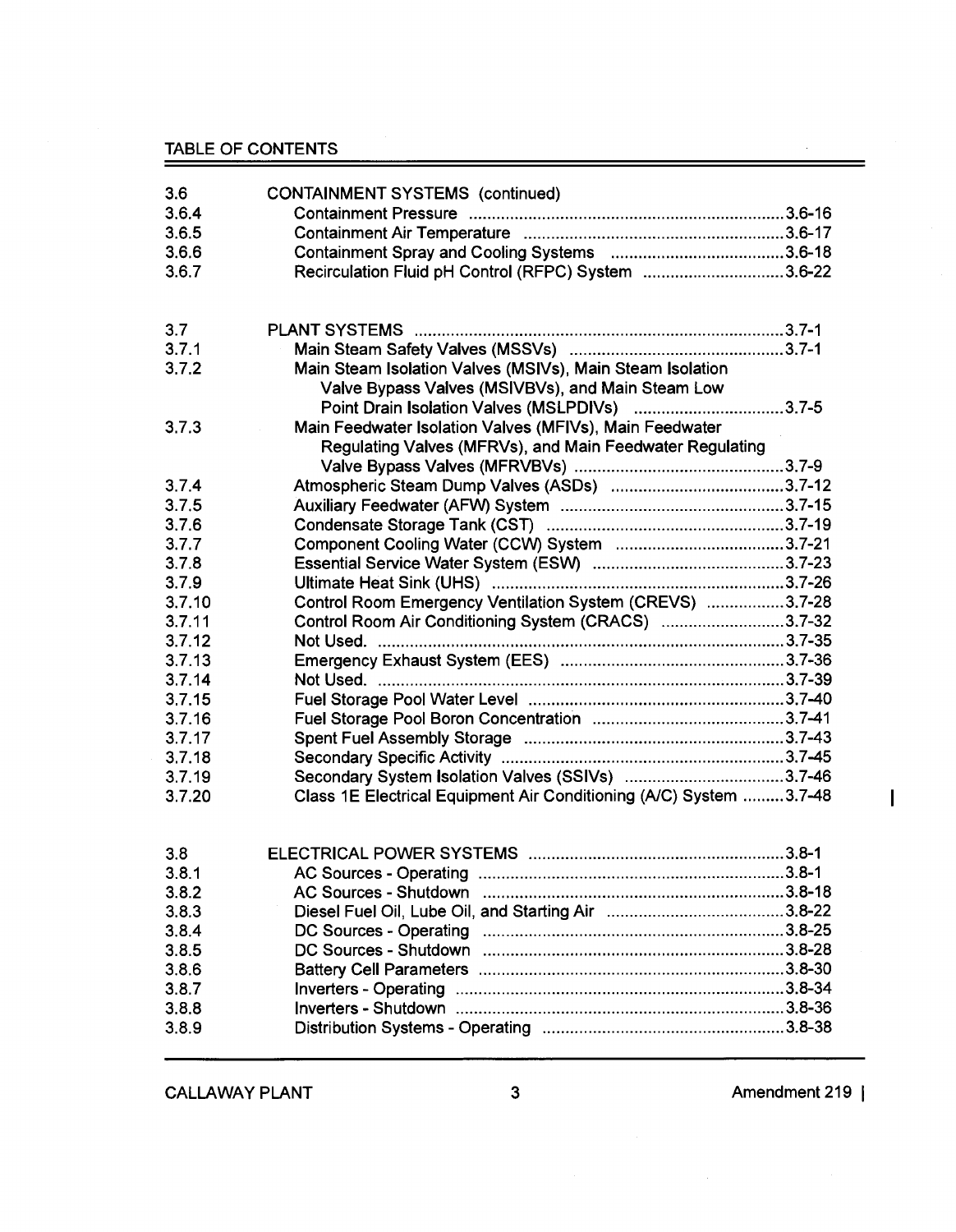Class 1E Electrical Equipment Air Conditioning (A/C) System 3.7.20

3.7 PLANT SYSTEMS

3.7.20 Class 1E Electrical Equipment Air Conditioning (A/C) System

LCO 3.7.20 Two Class 1E electrical equipment A/C trains shall be OPERABLE.

APPLICABILITY: MODES 1, 2, 3, and 4.

## **ACTIONS**

| One Class 1E electrical<br>A.1<br>Initiate action to<br>Immediately<br>Α.<br>implement mitigating<br>equipment A/C train<br>Actions.<br>inoperable.<br><b>AND</b><br>A.2<br>1 hour<br>Venfy room area<br>temperatures $\leq 90^{\circ}$ F.<br><b>AND</b><br>thereafter<br><b>AND</b><br>A.3<br><b>Restore Class 1E</b><br>30 days<br>electrical equipment A/C<br>train to OPERABLE<br>status.<br>B.1<br>Be in MODE 3.<br>6 hours<br>В.<br><b>Required Action and</b><br>associated Completion Time<br>of Condition A not met.<br><b>AND</b> | <b>CONDITION</b> | <b>REQUIRED ACTION</b> | <b>COMPLETION TIME</b> |
|---------------------------------------------------------------------------------------------------------------------------------------------------------------------------------------------------------------------------------------------------------------------------------------------------------------------------------------------------------------------------------------------------------------------------------------------------------------------------------------------------------------------------------------------|------------------|------------------------|------------------------|
|                                                                                                                                                                                                                                                                                                                                                                                                                                                                                                                                             |                  |                        |                        |
|                                                                                                                                                                                                                                                                                                                                                                                                                                                                                                                                             |                  |                        |                        |
|                                                                                                                                                                                                                                                                                                                                                                                                                                                                                                                                             |                  |                        |                        |
|                                                                                                                                                                                                                                                                                                                                                                                                                                                                                                                                             |                  |                        |                        |
|                                                                                                                                                                                                                                                                                                                                                                                                                                                                                                                                             |                  |                        | Once per 4 hours       |
|                                                                                                                                                                                                                                                                                                                                                                                                                                                                                                                                             |                  |                        |                        |
|                                                                                                                                                                                                                                                                                                                                                                                                                                                                                                                                             |                  |                        |                        |
|                                                                                                                                                                                                                                                                                                                                                                                                                                                                                                                                             |                  |                        |                        |
|                                                                                                                                                                                                                                                                                                                                                                                                                                                                                                                                             |                  |                        |                        |
| B.2<br>Be in MODE 5.<br>36 hours                                                                                                                                                                                                                                                                                                                                                                                                                                                                                                            |                  |                        |                        |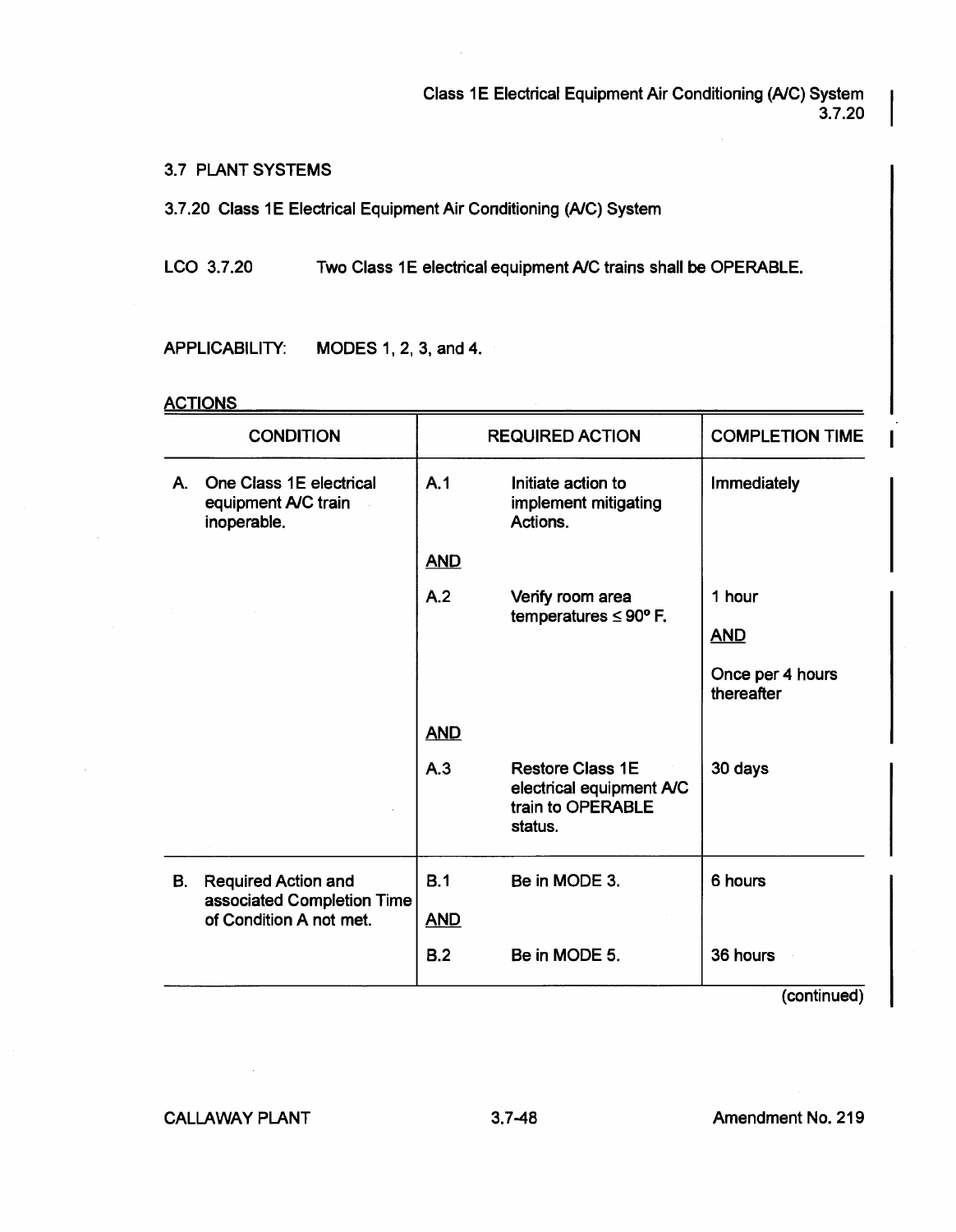ACTIONS (continued)

|    | <b>CONDITION</b>                                                      |     | <b>REQUIRED ACTION</b> | <b>COMPLETION TIME</b> |
|----|-----------------------------------------------------------------------|-----|------------------------|------------------------|
| C. | <b>Two Class 1E electrical</b><br>equipment A/C trains<br>inoperable. | C.1 | Enter LCO 3.0.3.       | <b>Immediately</b>     |

## SURVEILLANCE REQUIREMENTS

|             | <b>SURVEILLANCE</b>                                                                                         | <b>FREQUENCY</b>                                                                 |
|-------------|-------------------------------------------------------------------------------------------------------------|----------------------------------------------------------------------------------|
| SR 3.7.20.1 | Verify each Class 1E electrical equipment A/C train<br>actuates on an actual or simulated actuation signal. | In accordance<br>with the<br>Surveillance<br>Frequency<br><b>Control Program</b> |
| SR 3.7.20.2 | Verify each Class 1E electrical equipment A/C train<br>has the capability to remove the assumed heat load.  | In accordance<br>with the<br>Surveillance<br>Frequency<br><b>Control Program</b> |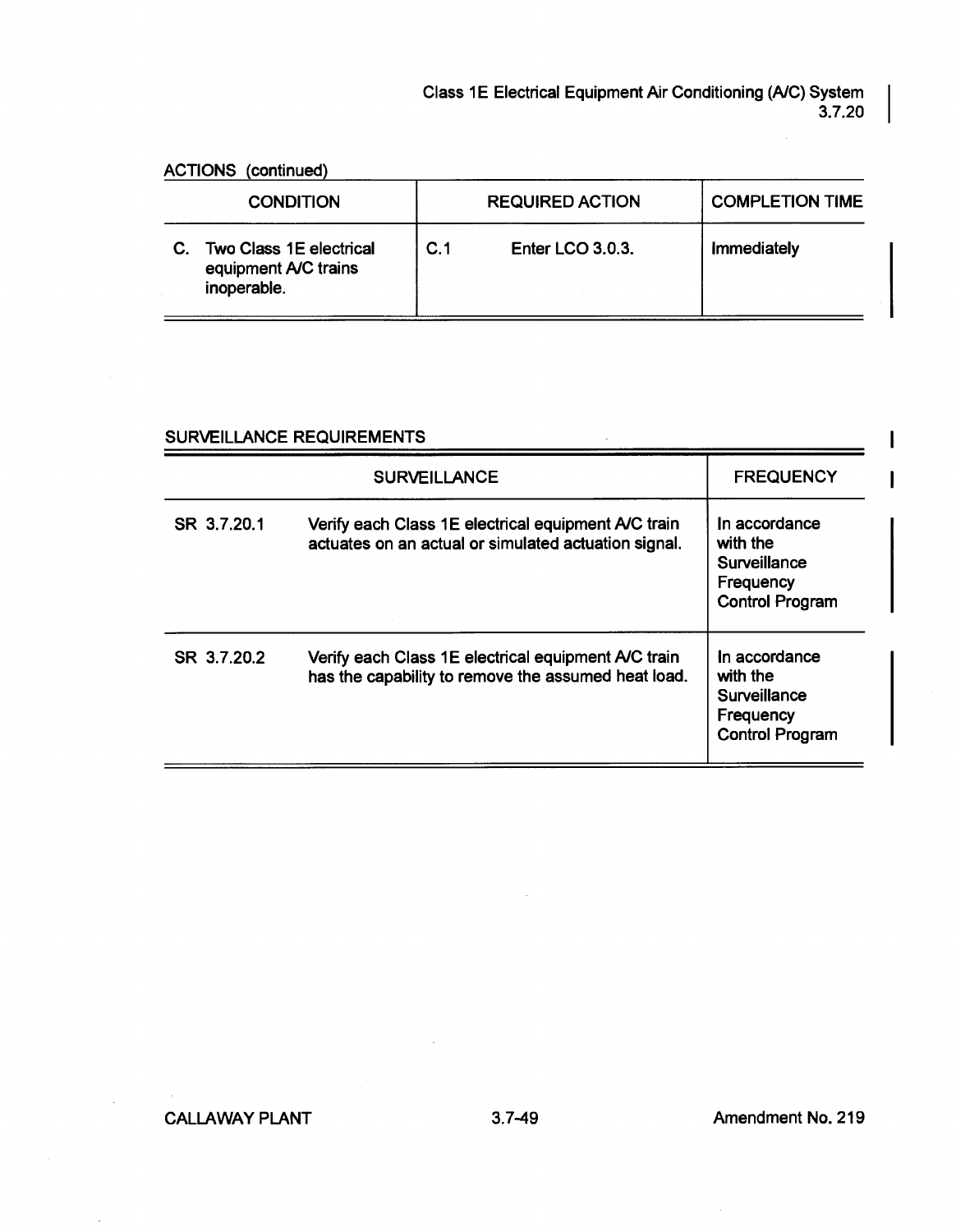$\mathbf{I}$ 

#### 5.5 Programs and Manuals

- 5.5.11 Ventilation Filter Testing Program NFTP} (continued)
	- e. Demonstrate at least once per 18 months that the heaters for each of the ESF systems dissipate the value specified below when tested in accordance with **ANSI** 510-1975 and corrected to design nameplate voltage settings.

| <b>ESF Ventilation System</b>      | Wattage       |
|------------------------------------|---------------|
| <b>Control Room Pressurization</b> | $5 + 1$ KW    |
| <b>Emergency Exhaust System</b>    | $37 \pm 3$ KW |

The provisions of SR 3.0.2 and SR 3.0.3 are applicable to the VFTP test frequencies.

#### 5.5.12 Explosive Gas and Storage Tank Radioactivity Monitoring Program

This program provides controls for potentially explosive gas mixtures contained in the Gaseous Radwaste System, the quantity of radioactivity contained in gas storage tanks and the quantity of radioactivity contained in unprotected outdoor liquid storage tanks. The gaseous radioactivity quantities shall be determined following the methodology in Branch Technical Position (BTP) ETSB 11-5, "Postulated Radioactive Release due to Waste Gas System Leak or Failure, Revision O". The liquid radwaste quantities shall be determined in accordance with Standard Review Plan, Section 15.7.3, "Postulated Radioactive Release due to Tank Failures, Revision 2".

The program shall include:

- a. The limits for concentrations of hydrogen and oxygen in the Gaseous Radwaste System and a surveillance program to ensure the limits are maintained. Such limits shall be appropriate to the system's design criteria (i.e., whether or not the system is designed to withstand a hydrogen explosion);
- b. A surveillance program to ensure that the quantity of radioactivity contained in each gas storage tank **is less** than the amount that would result in a whole body exposure of  $\geq 0.5$  rem to any individual in an unrestricted area, in the event of an uncontrolled release of the tanks' contents; and
- c. A surveillance program to ensure that the quantity of radioactivity contained in the outdoor liquid radwaste tanks listed below that are not

(continued)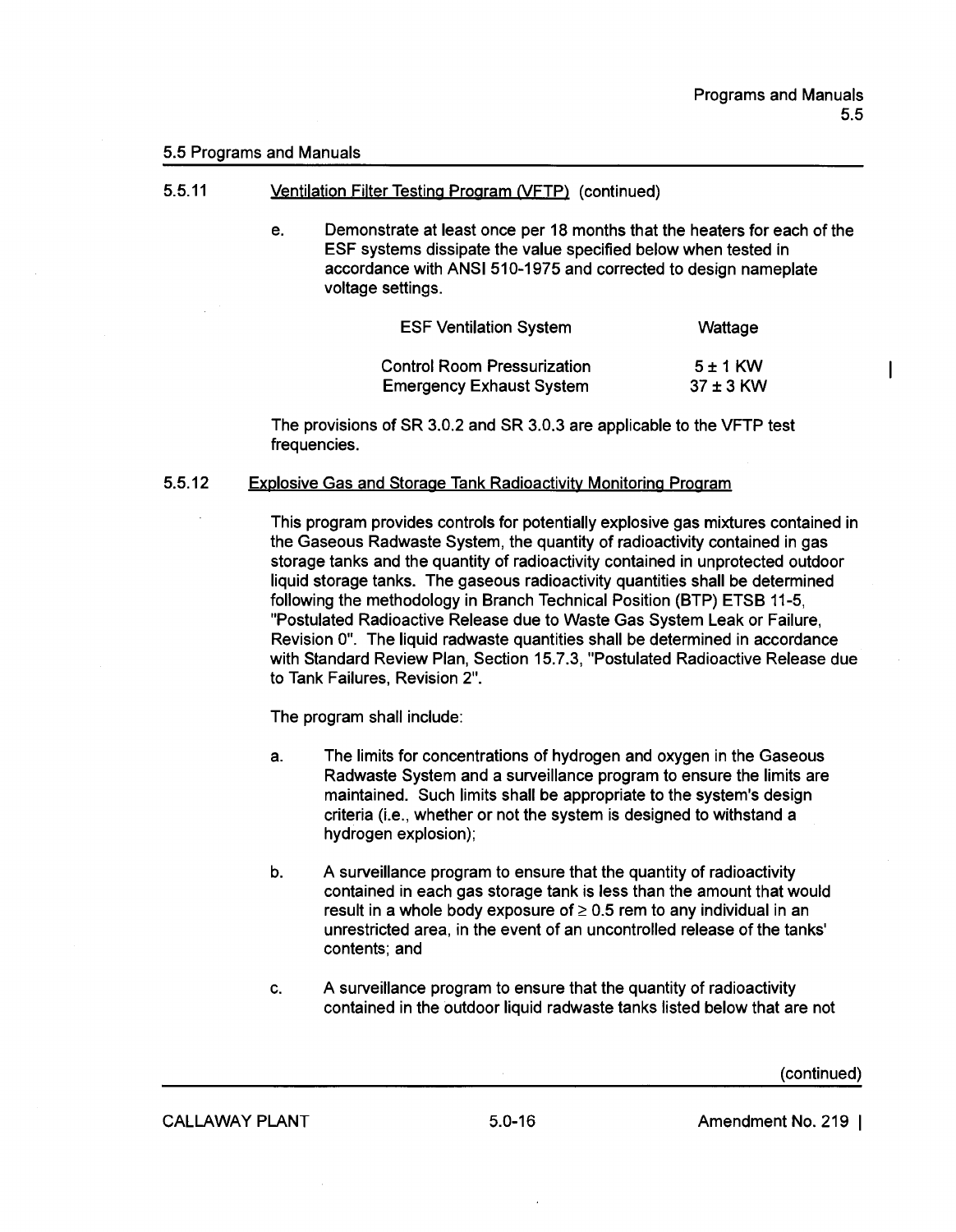

## **UNITED STATES NUCLEAR REGULATORY COMMISSION WASHINGTON,** D.C. **20555-0001**

# SAFETY EVALUATION BY THE OFFICE OF NUCLEAR REACTOR REGULATION

# RELATED TO AMENDMENT NO. 219 TO

# RENEWED FACILITY OPERATING LICENSE NO. NPF-30

# UNION ELECTRIC COMPANY

# CALLAWAY PLANT, UNIT NO. 1

# DOCKET NO. 50-483

## 1.0 INTRODUCTION

By application dated March 9, 2018 (Reference 1), as supplemented by letters dated January 23, February 8, and March 7, 2019 (References 2, 3, and 4, respectively), Union Electric Company, dba Ameren Missouri (the licensee) requested changes to Renewed Facility Operating License No. NPF-30 for the Callaway Plant, Unit No. 1 (Callaway).

The proposed amendment would revise the Callaway Technical Specification (TSs) to add TS 3.7.20, "Class 1E Electrical Equipment Air Conditioning (A/C) System," including (1) a Limiting Condition for Operation (LCO) statement; (2) an Applicability statement, during which the LCO must be met; (3) Actions to be applied when the LCO is not met, including Conditions, Required Actions, and Completion Times; and (4) Surveillance Requirements (SRs) with a Frequency to demonstrate that the LCO is met for Class 1E electric equipment A/C system trains at Callaway. Specifically, the proposed change would enhance the capability of one Class 1E electrical equipment A/C train to provide adequate area cooling for both trains of Class 1E electrical equipment during normal and accident conditions.

In addition, the proposed amendment would revise Part "e" of TS 5.5.11, "Ventilation Filter Testing Program (VFTP), wherein the value specified for the heat to be added by the heater in each control room pressurization train will be reduced.

The supplemental letters dated January 23, February 8, and March 7, 2019, provided additional information that clarified the application, did not expand the scope of the application as originally noticed, and did not change the U.S. Nuclear Regulatory Commission (NRC or the Commission) staff's original proposed no significant hazards consideration determination as published in the Federal Register on July 3, 2018, (83 FR 31194).

## 1.1 Background

In the current configuration, each Class 1E electrical equipment train is designed to cool its associated electrical equipment room. The licensee is implementing two Plant Modifications: (1) MP 16-0024, which involves the installation of recirculation fans and ducts to promote the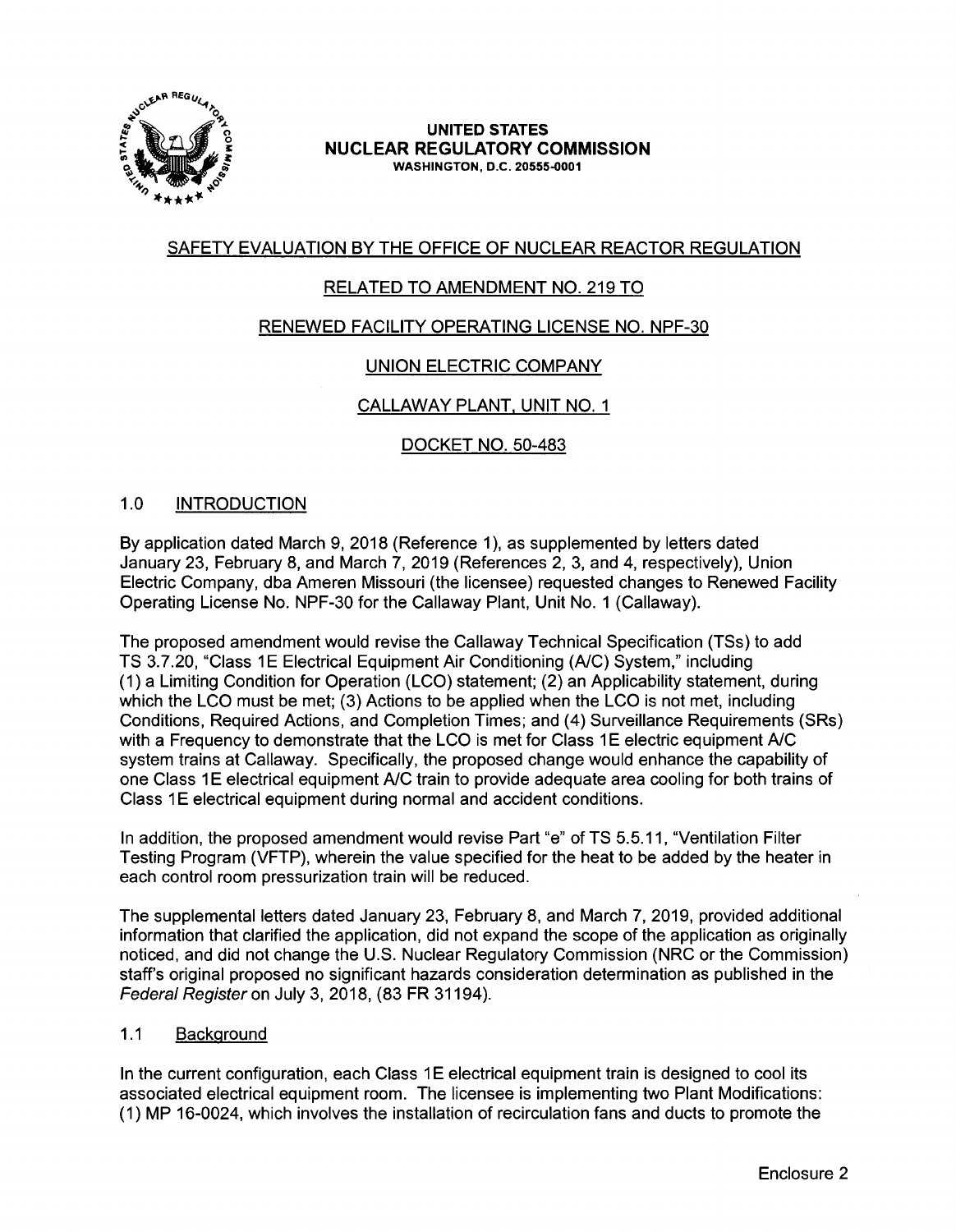circulation of cool air from one Class 1E electrical equipment A/C train to the rooms/areas of both Class 1E electrical equipment trains; and (2) MP 17-0024, which will reduce the heat generation required of the charcoal heaters in the pressurization trains associated with the control room ventilation system. The proposed plant modifications include heating, ventilation, and air conditioning (HVAC) testing, heater wattage, verification, and procedurally controlled manual actions to facilitate circulation of cool air from each of the Class 1E electrical equipment A/C system trains to the electrical equipment rooms associated with the opposite Class 1E electrical equipment A/C train, which are considered necessary for the implementation of the proposed TS 3. 7.20. These plant modifications are addressed further in Section 3.10 of this safety evaluation (SE).

The proposed amendment would remove the need to declare the associated electrical TS not met upon the determination of a Class 1E electrical equipment A/C train inoperable, as well as allow more time to restore the inoperable A/C train. Additionally, the new equipment together with the procedurally controlled manual actions are necessary to implement the required mitigating actions in the new TS 3.7.20. The second modification reduces heat added into the control room pressurization train which, in effect, lowers the cooling load in the Class 1E electrical equipment rooms. This modification requires a change to TS 5.5.11.e, and when the modification is complete, it is permanent and complies with the design input to the supporting analysis performed for TS 3.7.20, but will have no part in the mitigating actions required by new TS 3.7.20. These technical elements of the change are discussed in Section 3.4 of this SE.

## 2.0 REGULATORY EVALUATION

2.1 System Descriptions

## 2.1.1 Class 1E Electrical Equipment A/C System

The Class 1E electrical equipment A/C trains at Callaway provide a suitable environment for the Class 1E electrical equipment. These A/C trains (i.e., SGK05A (Train A) and SGK05B (Train B)) provide temperature control for the engineered safety features (ESF) switchgear (SWGR) room components, direct current (DC), switchboard (SWBD) room components, and 125-volts direct current (VDC) battery room components. The Class 1E electrical equipment A/C system services the control building 2016 feet (2016') elevation and 2000 feet (2000') elevation, respectively. The specific rooms, with room numbers supplied by the Class 1E electrical equipment A/C trains, are shown below:

| <b>SGK05A Train A</b>       | <b>SGK05B Train B</b>    |
|-----------------------------|--------------------------|
| SWBD ROOM (RM) NO. 1 (3408) | SWBD RM NO. 4 (3404)     |
| SWBD RM NO. 3 (3414)        | SWBD RM NO. 2 (3410)     |
| Battery RM NO. 1 (3407)     | Battery RM NO. 4 (3405)  |
| Battery RM NO. 3 (3413)     | Battery RM NO. 2 (3411)  |
| ESF SWGR RM NO. 1 (3301)    | ESF SWGR RM NO. 2 (3302) |

The Class 1E electrical equipment A/C trains are independent trains such that each train provides cooling of recirculated air in the rooms associated with one train of Class 1E electrical equipment. Each train consists of a prefilter, self-contained refrigeration system using normal service water or essential service water (ESW) as a heat sink, and also includes centrifugal fans, instrumentation, and controls to provide for electrical equipment room temperature control. The Class 1E electrical equipment A/C trains have emergency operation functions and also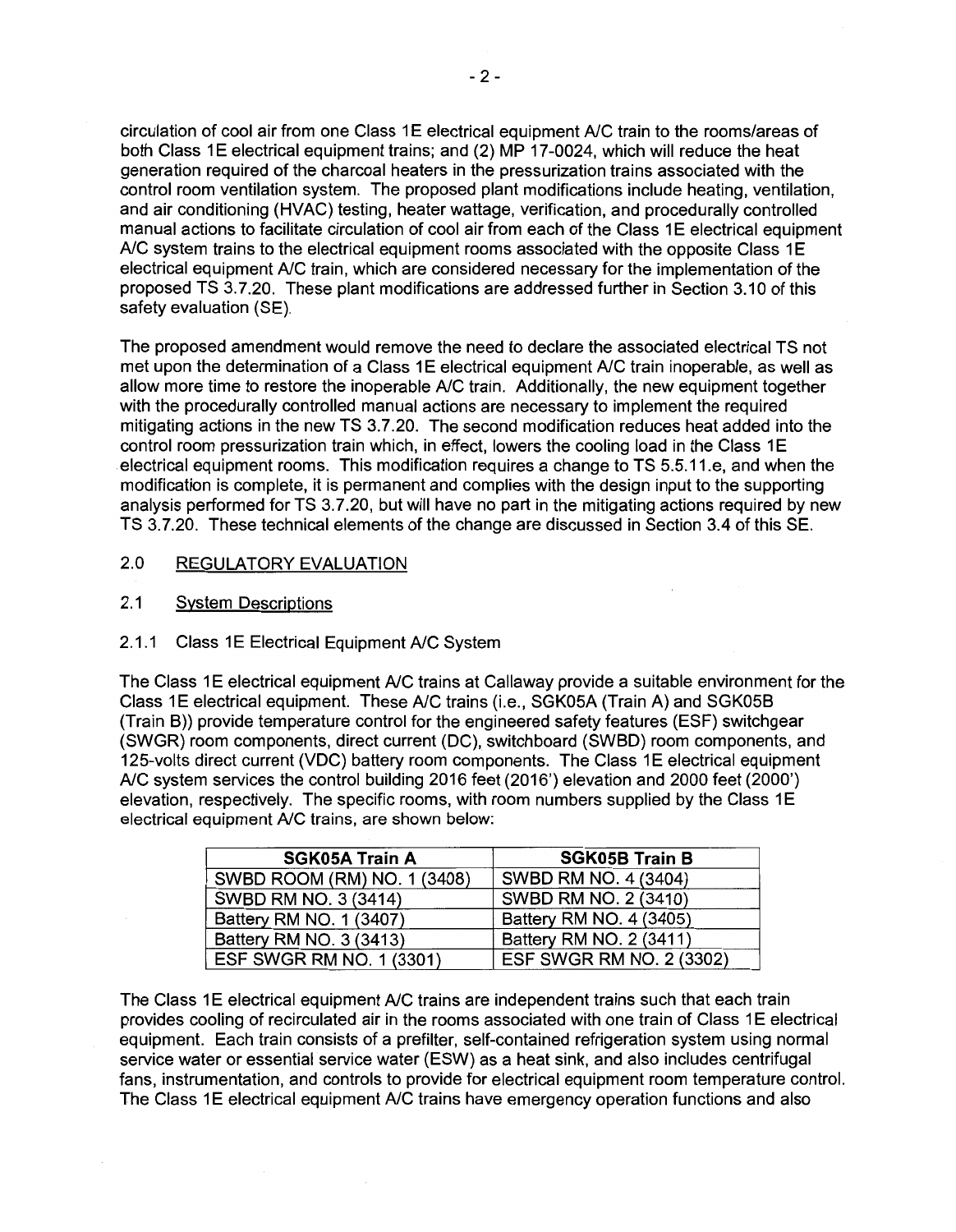operate during normal plant operations. Each train is normally aligned to cool only the equipment associated with its emergency load group. The Class 1E electrical equipment A/C trains are operated in a continuous recirculation mode to maintain the ESF switchgear room, the 125-VDC battery rooms, and the DC switchboard rooms to a temperature of less than or equal to 90 degrees Fahrenheit (°F) as discussed in the Callaway Final Safety Analysis Report (FSAR), Chapter 9, "Auxiliary Systems," Section 9.4.1.2.3, "System Operation" Revision OL-22, (Reference 5).

The design basis of the Class 1E electrical equipment A/C system is to maintain temperature in the Class 1E electrical equipment rooms to assure operability of associated electrical equipment. The Class 1E electrical equipment A/C system is designed so that the single failure of component coincident with a loss of offsite power (LOOP) will not impair the ability of the supported systems powered by the electrical equipment to fulfill their safety functions as discussed in Callaway FSAR Section 9.4.1.1.1, "Safety Design Basis." The licensee stated in its supplement to the license amendment request (LAR) dated January 23, 2019 (Reference 2), that components of the original Class 1E equipment A/C system (SGK05) are classified as safety-related. Accordingly, Class 1E power sources are utilized for the equipment, and the components are classified as Seismic Category I (designed and built to withstand design-basis earthquake stresses).

## 2.1.2 Control Room Pressurization Trains

In the LAR dated March 9, 2018 (Reference 1 ), the licensee stated that the control room emergency ventilation system (CREVS) provides a pressurized and protected environment from which operators can control the unit following an uncontrolled release of radioactivity.

The CREVS consists of two independent, redundant trains that pressurize, recirculate, and filter the control room air. Each CREVS train consists of a filtration system train and a pressurization system train. The CREVS is an emergency system that may also operate during normal unit operations. Upon receipt of the actuating signal, normal air supply and exhaust to the control room envelope is isolated, a portion of the ventilation air is recirculated through the recirculation system filter trains, and the pressurization system is started.

Each pressurization system train consists of a fan, a moisture separator, an electric heater, a high-efficiency particulate air (HEPA) filter, an activated charcoal adsorber section for removal of gaseous activity (principally iodines), and a second HEPA filter that follows the adsorber section to collect carbon fines. The Class 1E electrical equipment A/C system interacts with the CREVS within the overall control building ventilation envelope. Due to this interaction, the heat generated by the electric heater is partially reflected as cooling load on the Class 1E electrical equipment A/C system. The LAR is proposing is reduce the required heat from the electrical heaters in the pressurization filter trains.

## 2.2 Reason for Proposed New TS

## 2.2.1 Class 1E Electrical Equipment A/C Trains

The TSs contain LCO requirements for the Class 1E electrical equipment. However, there is no TS LCO for the Class 1E electrical equipment A/C system. Therefore, using the TS definition of "OPERABILITY' requires that the associated electrical equipment be declared "not met" when it is determined that a Class 1E electrical equipment A/C train is nonfunctional. The licensee stated in its LAR dated March 9, 2018, that the short completion times {CTs} for equipment,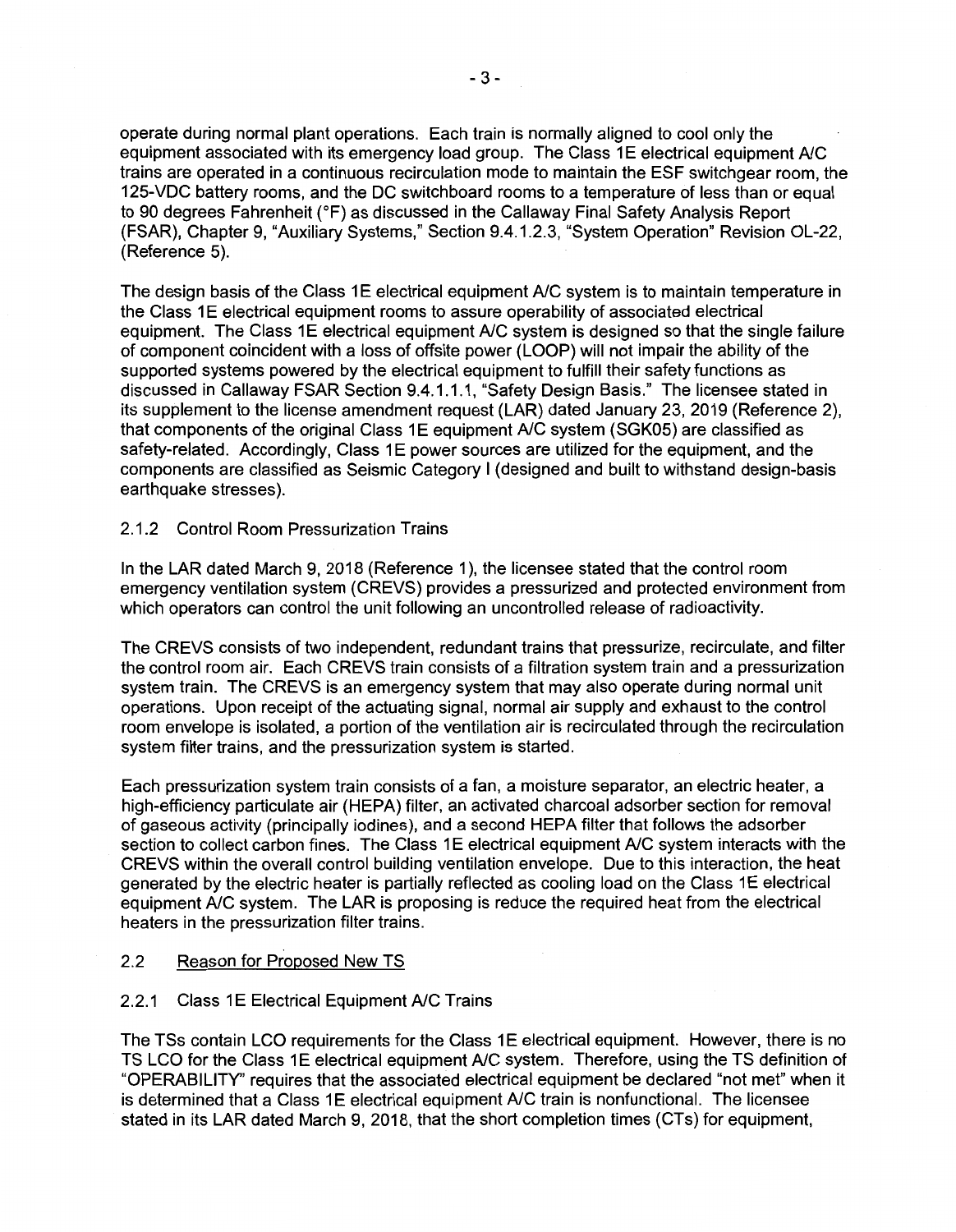such as inverters and batteries, does not provide sufficient time to restore the Class 1E electrical equipment A/C train to a functional status. The proposed TS 3.7.20 will allow one operable Class 1E electrical equipment A/C train to provide adequate area cooling for both trains of Class 1E electrical equipment during normal and accident conditions. The proposed CTs will allow sufficient time to restore a nonfunctional A/C train to an operable status time in a reasonable time while maintaining defense-in-depth with redundant trains of electrical equipment.

The Class 1E electrical equipment A/C trains have emergency operation functions and also operate during normal plant operations. Each train is normally aligned to cool only the equipment associated with its emergency load group. The Class 1E electrical equipment A/C trains are operated in a continuous recirculation mode to maintain the ESF switchgear room, 125-VDC battery rooms and the DC switchboard rooms to a temperature of less than 90 °F. There is no independent/redundant A/C train for each cooling train that can provide backup cooling in the event of a Class 1E electrical equipment A/C train failure, or when taking a Class 1E electrical equipment A/C train out of service for planned maintenance.

In its LAR, the licensee provided a brief history of the Callaway TSs, with reasons for not including the Class 1E electrical equipment A/C trains in the TSs. In 2001, a specification for the Class 1E electrical equipment A/C system was incorporated into Chapter 16 of the Callaway FSAR (Reference 6). Callaway FSAR Section 16.7.13, "Class 1E Electrical Equipment Air -Conditioning (A/C)," is utilized as a technical requirement manual (TRM) by specifying and including operability and SRs to include TS information (i.e., any related LCOs, applicability, actions and SRs) for that section. With one Class 1E electrical equipment A/C train nonfunctional in Modes 1 through 4, FSAR Section 16.7.13 allows up to a 7-day delay period before (a) declaring the supported Class 1E electrical equipment inoperable (in the area served by the A/C train) and (b) entering the applicable conditions and required actions of the following three TS sections: TS 3.8.4, "DC Sources - Operating"; TS 3.8.7, "Inverters - Operating"; and TS 3.8.9, "Distribution Systems - Operating" (see Reference 7). Callaway FSAR Section 16.7.13 also contains elements related to mitigating actions, such as opening doors with the verification of area temperatures.

In September 2010, NRC staff identified and resolved several issues within the proposed amendment regarding the requirements specified in FSAR Section 16.7.13. Those items addressed when one of the two Class 1E electrical equipment A/C trains are nonfunctional. These include (1) operability definition for non-TS support systems, the application of TS LCO 3.0.6 and the Safety Function Determination Program; and (2) a temporary waiver of the single failure criterion while operating under a TS Condition.

#### Operability Definition and TS 3.0.6:

Based on the definition of "OPERABILITY," in Section 1.1, "Definition," of the Callaway TSs, the support system (Class 1E electrical equipment A/C trains) functionality is tied to the related system (Class 1E electrical equipment) "OPERABILITY," except as provided per TS 3.0.6.

The provisions of TS LCO 3.0.6 provide that when TS-required actions are initiated for support system inoperability, actions for the system or systems it support (the "supported system") are not necessarily required to be initiated:

When a supported system LCO is not met solely due to a support system LCO not being met, the Conditions and Required Actions associated with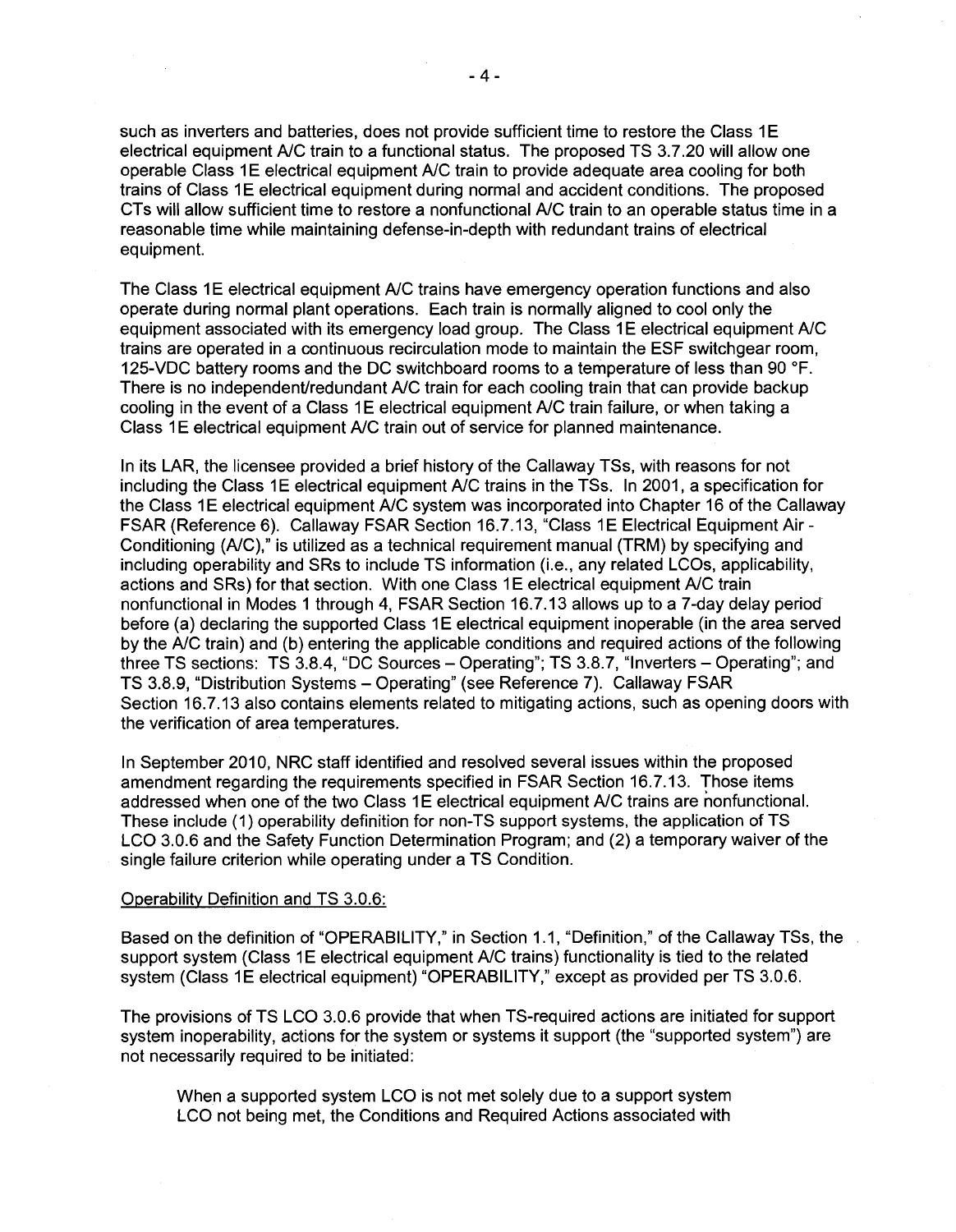the supported system are not required to be entered. Only the support system LCO ACTIONS are required to be entered. This is an exception to LCO 3.0.2 for the supported system. In this event, an evaluation shall be performed in accordance with Specification 5.5.15, "Safety Function Determination Program (SFDP)." If a loss of safety function is determined to exist by this program, the appropriate Conditions and Required Actions of the LCO in which the loss of safety function exists are required to be entered.

Inherent in LCO 3.0.6 is the presumption that the support system is covered by its own LCO within the TSs (i.e., non-TS support systems are not governed by LCOs). The addition of a TS for the support system function performed by the Class 1E electrical equipment A/C trains will allow LCO 3.0.6 to be applied such that supported system inoperability can be dealt within the conditions and required actions of the support system TS.

#### Single Failure Criterion:

Per NRC Generic Letter 80-30, "Clarification of the Term 'Operable' as it Applies to Single Failure Criterion for Safety Systems Required by TS" (Reference 8), the temporary relaxation of the single failure criterion when a TS LCO is not met, indicates that such relaxation applies only when operating pursuant to a TS condition and associated TS required action(s). It does not apply when addressing a condition solely through provisions specified in a licensee-controlled document that is outside the scope of the TSs, such as a TRM or a plant procedure.

Proposed TS 3.7.20 would include the necessary provisions to be met when one Class 1E electrical equipment A/C train is inoperable for a limited period of time, as specified in the TSs. The proposed TS would allow LCO 3.0.6 to be applied such that support system inoperability is addressed in the conditions and required actions of TS 3. 7.20. This removes the requirement for the licensee to take actions that would otherwise be required for the support system(s), provided safety function has not been lost.

The provisions for addressing the inoperability of one Class 1E electrical equipment A/C train under proposed LCO 3.7.20 include allowing the other Class 1E electrical equipment A/C train to provide adequate area cooling for both trains of Class 1E electrical equipment during normal and accident conditions, with mitigating actions as required. This capability is supported by the planned modifications described in more detail in Section 3.3 of this SE.

#### 2.2.2 Control Room Pressurization Trains

The design function of the electric heaters in the control room pressurization system filter train is to reduce the relative humidity of the air entering the charcoal filter beds from design ambient conditions of 100 percent relative humidity to 70 percent relative humidity. The original design specified a heater with a rating of 15 kilowatts (kW or KW)  $\pm$  2 kW to meet this functional requirement. The licensee stated that a review of' associated design-basis calculations indicates that a minimum of 3.16 kW is adequate to meet the functional requirement.

The licensee has determined that reducing the heater capacity from 15 kW  $\pm$  2 kW to 5 kW ± 1 kW will provide sufficient operating margin and meet design basis requirements for the CREVS. The reduction in heat output from the heater will reduce heat input to the control building during emergency conditions, thus increasing the margin between the cooling capacity of the system air conditioning units and the building heat load under accident conditions when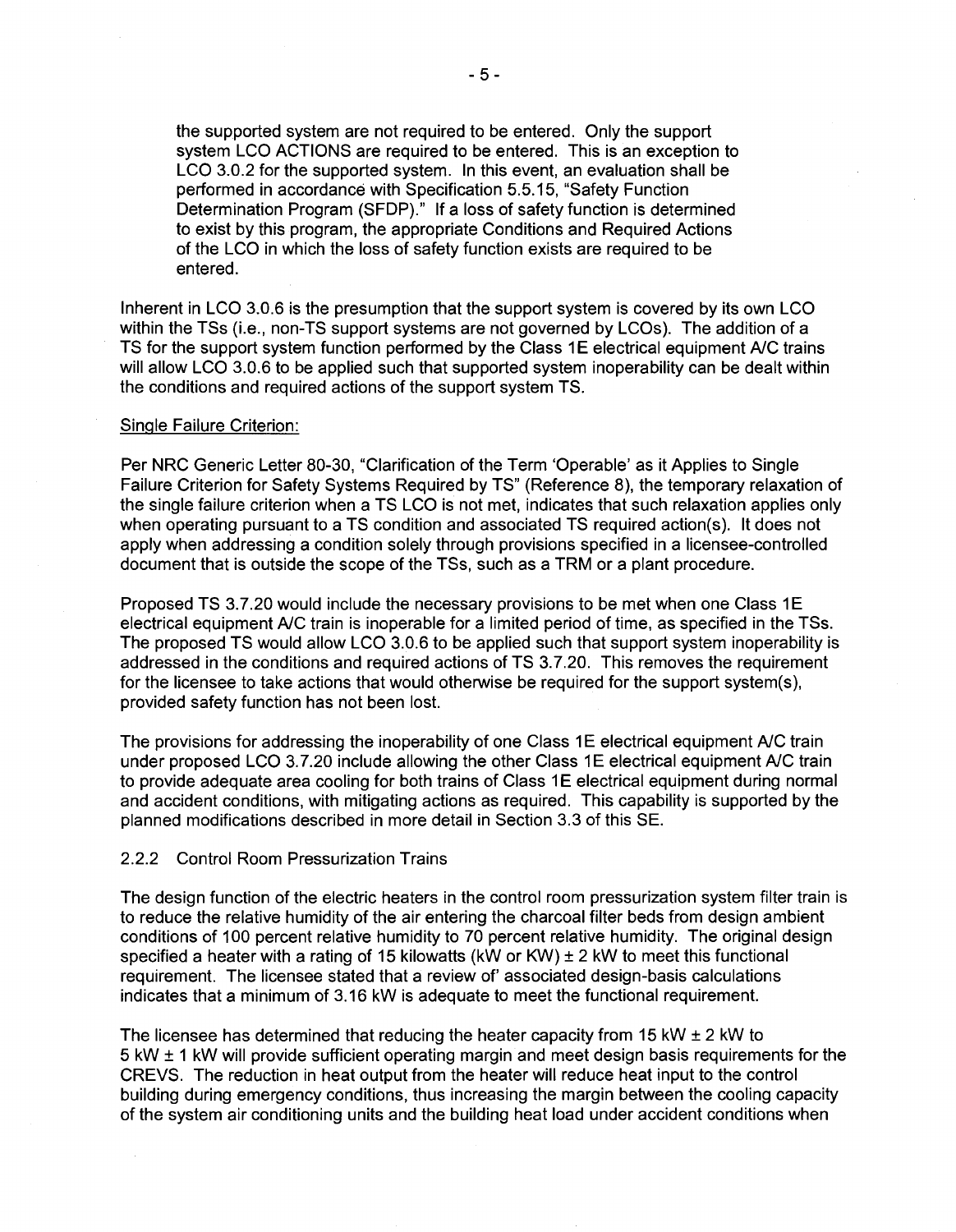the mitigating actions are in place under the new TS 3.7.20, Action A.1 (i.e., one Class 1E electrical equipment train inoperable). This change to the value for the heater wattage requires revision of TS 5.5.11.e.

- 2.3 Proposed Change to the TSs
- 2.3.1 Proposed New TS 3.7.20, "Class 1E Electrical Equipment Air Conditioning (A/C) System"

The proposed change would add a new TS 3.7.20, "Class 1E Electrical Equipment Air Conditioning (A/C) System," to Callaway TS Section 3.7 "Plant Systems." The new TS and associated SRs are as follows:

- 3.7 PLANT SYSTEMS
- 3.7.20 Class 1E Electrical Equipment Air Conditioning (A/C) System

LCO 3.7.20 Two Class 1E electrical equipment A/C trains shall be OPERABLE.

APPLICABILITY: MODES 1, 2, 3, and 4

**ACTIONS** 

| <b>CONDITION</b>                                                  | <b>REQUIRED ACTION</b>                                                           | <b>COMPLETION TIME</b>         |
|-------------------------------------------------------------------|----------------------------------------------------------------------------------|--------------------------------|
| A. One Class 1E electrical<br>equipment A/C train<br>inoperable.  | A.1 Initiate action to<br>implement mitigating<br>actions.                       | Immediately                    |
|                                                                   | <b>AND</b>                                                                       |                                |
|                                                                   | A.2 Verify room area<br>temperatures $\leq 90$ °F.                               | 1 hour                         |
|                                                                   |                                                                                  | <b>AND</b>                     |
|                                                                   |                                                                                  | Once per 4 hours<br>thereafter |
|                                                                   | <b>AND</b>                                                                       |                                |
|                                                                   | A.3 Restore Class 1E<br>electrical equipment A/C<br>train to OPERABLE<br>status. | 30 days                        |
| B. Required Action and<br>associated Completion                   | B.1 Be in MODE 3.                                                                | 6 hours                        |
| Time of Condition A not<br>met.                                   | <b>AND</b>                                                                       |                                |
|                                                                   | B.2 Be in MODE 5.                                                                | 36 hours                       |
| C. Two Class 1E electrical<br>equipment A/C trains<br>inoperable. | C.1 Enter LCO 3.0.3.                                                             | Immediately                    |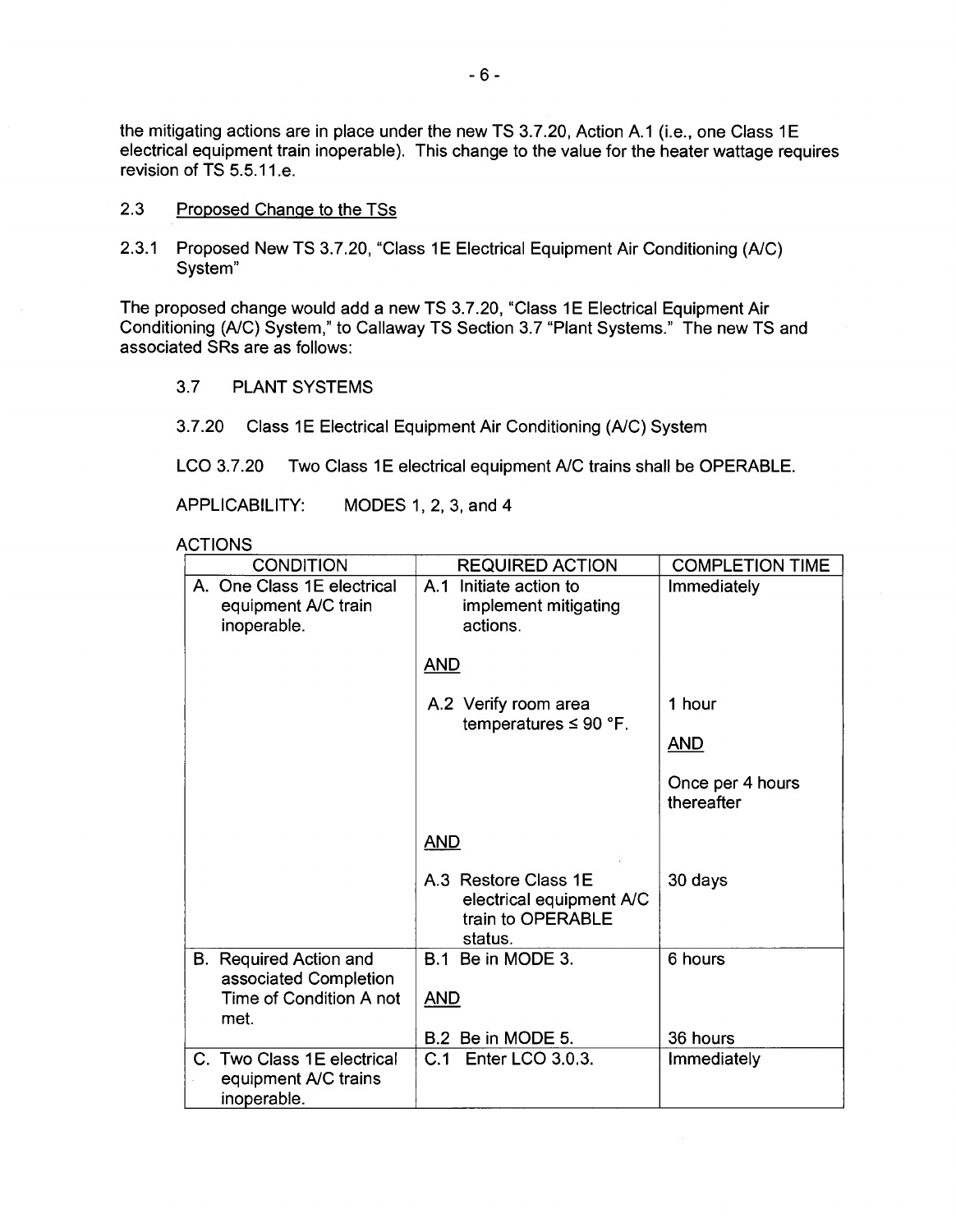- 7 -

SURVEILLANCE REQUIREMENTS

| <b>SURVEILLANCE</b>                                                                                                     | <b>FREQUENCY</b>                                                                 |
|-------------------------------------------------------------------------------------------------------------------------|----------------------------------------------------------------------------------|
| SR 3.7.20.1 Verify each Class 1E electrical equipment A/C train<br>actuates on an actual or simulated actuation signal. | In accordance<br>with the<br>Surveillance<br>Frequency<br><b>Control Program</b> |
| SR 3.7.20.2 Verify each Class 1E electrical equipment A/C train<br>has the capability to remove the assumed heat load.  | In accordance<br>with the<br>Surveillance<br>Frequency<br><b>Control Program</b> |

2.3.2 Proposed Change to TS 5.5.11, "Ventilation Filter Testing Program"

The proposed change to TS 5.5.11.e, will reduce the control room pressurization heater wattage from 15 kW  $\pm$  2 kW to 5 kW  $\pm$  1 kW. The proposed TS change is shown below.

- 5.5.11 Ventilation Filter Testing Program
	- e. Demonstrate at least once per 18 months that the heaters for each of the ESF systems dissipate the value specified below when tested in accordance with ANSI 510-1975 and corrected to design nameplate voltage settings.

| <b>ESF Ventilation System</b>      | Wattage       |
|------------------------------------|---------------|
| <b>Control Room Pressurization</b> | $5 \pm 1$ KW  |
| <b>Emergency Exhaust System</b>    | $37 \pm 3$ KW |

- 2.4 Design Modifications that Supports Proposed Technical Specifications
- 2.4.1 Design Modifications that Support Proposed New Technical Specification 3.7.20

Plant Modification MP 16-0024

 $\ddot{\bullet}$ 

This modification involves design changes and installation of new equipment such as recirculation fans, ducts, control (isolation) dampers, fire dampers, and flow transfer grills in doors. The modification will allow circulation of cool air from either of the Class 1E electrical equipment A/C system trains to the electrical equipment rooms associated with both Class 1E electrical equipment room A/C trains. This single-train configuration will be implemented only when the plant is in TS 3.7.20, Condition A (i.e., One Class 1E electrical equipment A/C train inoperable). The details of the design modifications are described in Section 3.1 of this SE. In addition, a new proposed FSAR Section 16.7.13, "Class 1E Electrical Equipment Air Conditioning (A/C) Supplemental Cooling Subsystem," is further described in Section 3. 7 of this SE.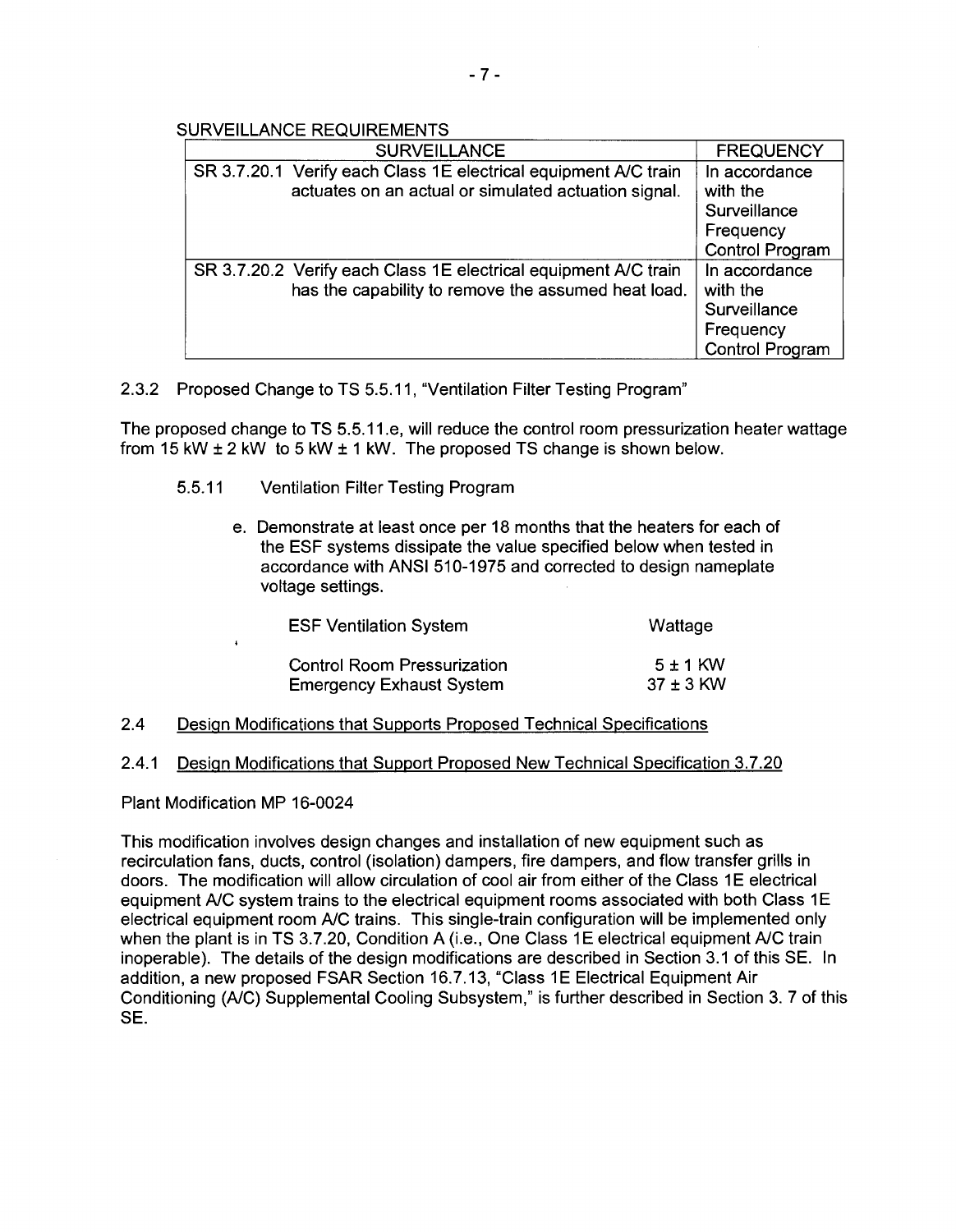## 2.4.2 Design Modification that Supports Proposed Change to Technical Specification 5.5.11

#### Plant Modification MP 17-0024

The electric heaters in the control room pressurization system filter trains will be modified such that their wattage (heat added) will be reduced. This will reduce the heat load to be accounted for in the Class 1E electrical equipment A/C trains since these two systems interact with each other within the overall control building ventilation envelope.

## 2.5 Applicable Regulatory Requirements/Guidance

The NRC staff identified the following regulatory requirements and guidance as applicable to the proposed amendment.

## 2.5.1 Regulatory Requirements

Title 10 of the Code of Federal Regulations (10 CFR), paragraph 50.36(a)(1), requires an applicant for an operating license to include proposed TSs in the application in accordance with the requirements of 10 CFR 50.36, "Technical specifications." The regulation at 10 CFR 50.36(a)(1) requires in part,

A summary statement of the bases or reasons for such specifications, other than those covering administrative controls, shall also be included in the application, but shall not become part of the technical specifications.

As required by 10 CFR  $50.36(c)(2)(i)$ , the TSs will include LCOs, which are "the lowest functional capability or performance levels of equipment required for safe operation of the facility." When an LCO is not met, the licensee shall shut down the reactor or follow any remedial action permitted by the [TSs] until the condition can be met.

The regulation at 10 CFR  $50.36(c)(2)(ii)$  requires licensees to establish TS LCOs for items meeting Criterion 3. Criterion 3 states:

A structure, system, or component that is part of the primary success path and which functions or actuates to mitigate a design basis accident or transient that either assumes the failure of or presents a challenge to the integrity of a fission product barrier.

The regulation at 10 CFR 50.36(c)(3), "Surveillance requirements," requires TSs to include SRs, which are "requirements relating to test, calibration, or inspection to assure that the necessary quality of systems and components is maintained, that facility operation will be within safety limits, and that the limiting conditions for operation will be met."

The Commission's regulatory requirements related to the content of the alternating current (AC) power and station blackout (SBO) are set forth in 10 CFR 50.63, "Loss of all alternating current power." This regulation requires, in part,

(1) Each light-water-cooled nuclear power plant licensed to operate under this part ... must be able to withstand for a specified duration and recover from a station blackout as defined in § 50.2. The specified station blackout duration shall be based on the following factors: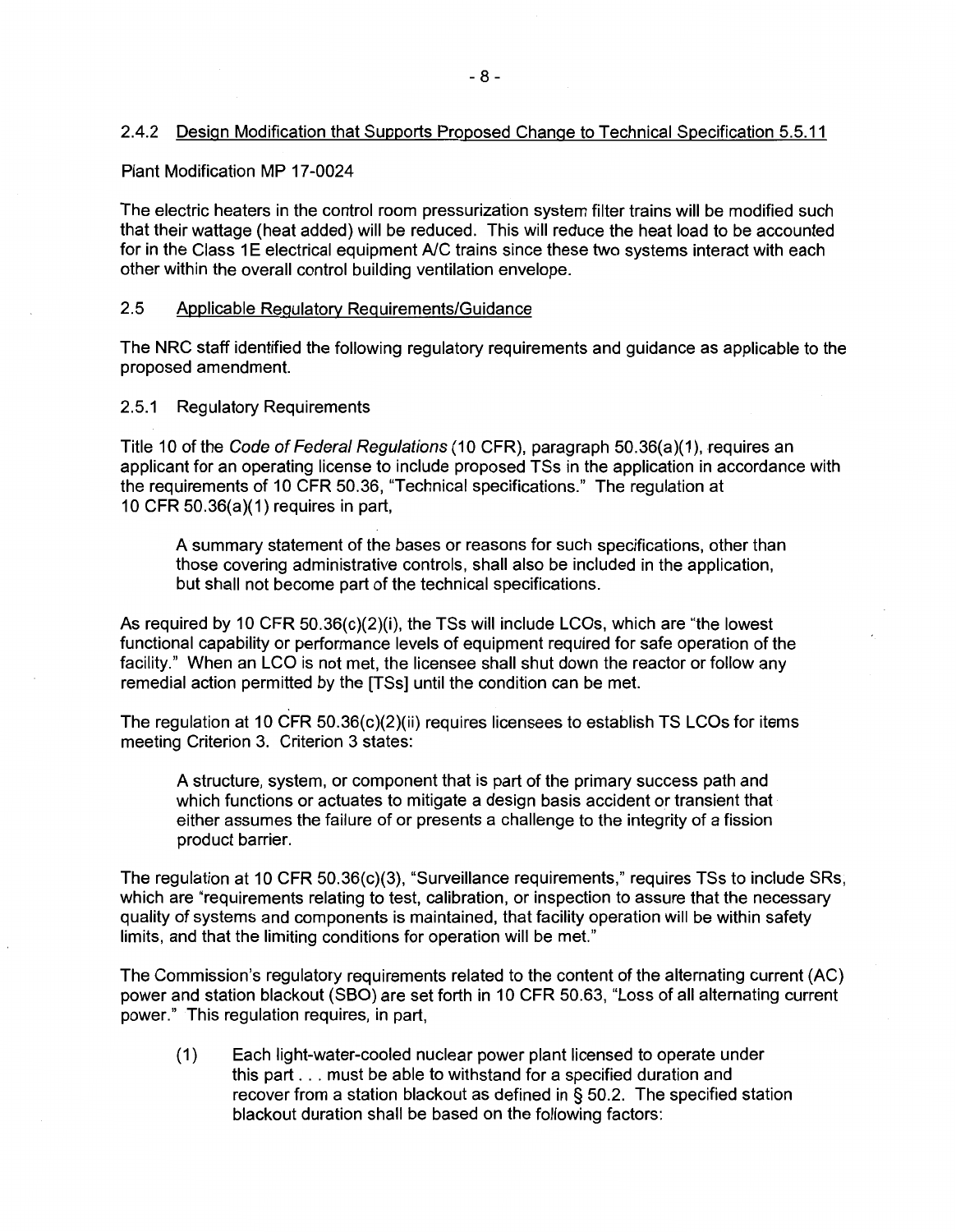- (ii) The reliability of the onsite emergency ac power sources;
- (ii) The expected frequency of loss of offsite power; and
- (iv) The probable time needed to restore offsite power.
- (2) The reactor core and associated coolant, control, and protection systems, including station batteries and any other necessary support systems, must provide sufficient capacity and capability to ensure that the core is cooled and appropriate containment integrity is maintained in the event of a station blackout for the specified duration. The capability for coping with a station blackout of specified duration shall be determined by an appropriate coping analysis. Licensees are expected to have the baseline assumptions, analyses, and related information used in their coping evaluations available for NRC review.

The regulation at 10 CFR 50.36(c)(5), "Administrative Controls," requires TSs to include Administrative Controls, which are "the provisions relating to organization and management, procedures, recordkeeping, review and audit, and reporting necessary to assure operation of the facility in a safe manner."

Section 50.55a, "Codes and standards," of 10 CFR requires that the protection systems meet Institute of Electrical and Electronics Engineers (IEEE) 279-1971, "Criteria for Protection Systems for Nuclear Power Generating Stations." Section 4.2 of IEEE 279-1971 discusses the general functional requirement for protection systems to assure they satisfy the single failure criterion, and Section 4.6 of IEEE 279-1971 discusses channel independence and physical separation.

As described in 10 CFR 50.92, "Issuance of amendment," paragraph (a), "In determining whether an amendment to a license . . . will be issued to the applicant, the Commission will be guided by the considerations which govern the issuance of initial licenses ... to the extent applicable and appropriate." The general considerations that guide the Commission include, as stated in 10 CFR 50.40(a), how the TSs provide reasonable assurance the health and safety of the public will not be endangered. Also, to issue an operating license, of which TSs are a part, the Commission must make the findings of 10 CFR 50.57, including finding the 10 CFR 50.57(a)(3)(i) finding that there is reasonable assurance "that the activities authorized by the operating license can be conducted without endangering the health and safety of the public."

As stated in Callaway's FSAR, Section 3.1 (Reference 9), "Conformance with NRC General Design Criteria," the design criteria for safety-related plant structures, systems, and components is in accordance with 10 CFR Part 50, Appendix A, "General Design Criteria [GDC] for Nuclear Power Plants." The following GDC apply to the Class 1E Electrical Equipment A/C System and is stated in Section 3.1 of the Callaway FSAR, as follows:

Criterion (GDC) 2, "Design Bases for Protection against Natural Phenomena," states that:

Structures, systems, and components important to safety shall be designed to withstand the effects of natural phenomena such as earthquakes, tornadoes, hurricanes, floods, tsunami, and seiches without the loss of the capability to perform their safety functions. The design bases for these structures, systems,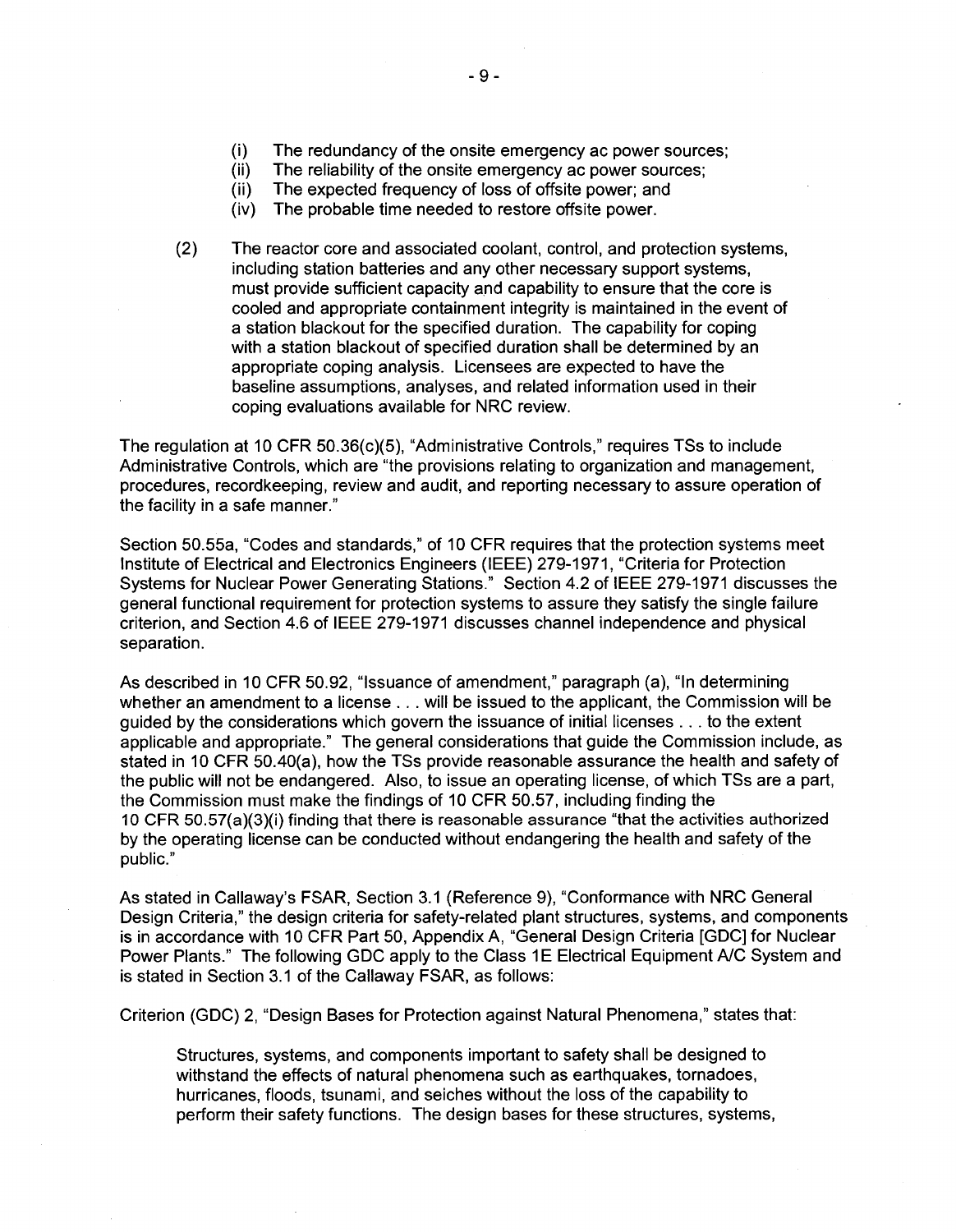and components shall reflect: (1) appropriate consideration of the most severe of the natural phenomena that have been historically reported for the site and surrounding area, with sufficient margin for the limited accuracy, quantity, and period of time in which the historical data have been accumulated, (2) appropriate combinations of the effects of normal and accident conditions with the effects of the natural phenomena, and (3) the importance of the safety functions to be performed.

GDC 4, "Environmental and Missile Design Bases," states that:

Structures, systems, and components important to safety shall be designed to accommodate the effects of and to be compatible with the environmental conditions associated with normal operation, maintenance, testing, and postulated accidents, including loss-of-coolant accidents. These structures, systems, and components shall be appropriately protected against dynamic effects, including the effects of missiles, pipe whipping, and discharging fluids, that may result from equipment failures and from events and conditions outside the nuclear power unit.

GDC 13, "Instrumentation and Control," states that:

Instrumentation shall be provided to monitor variables and systems over their anticipated ranges for normal operation, for anticipated operational occurrences, and for accident conditions as appropriate to assure adequate safety, including those variables and systems that can affect the fission process, the integrity of the reactor core, the reactor coolant pressure boundary, and the containment and its associated systems. Appropriate controls shall be provided to maintain these variables and systems within prescribed operating ranges.

GDC 17, "Electrical Power Systems," states that:

An onsite electric power system and an offsite electric power system shall be provided to permit the functioning of structures, systems, and components important to safety. The safety function for each system (assuming the other system is not functioning) shall be to provide sufficient capacity and capability to assure that (1) specified acceptable fuel design limits and design conditions of the reactor coolant pressure boundary are not exceeded as a result of anticipated operational occurrences and (2) the core is cooled and containment integrity and other vital functions are maintained in the event of postulated accidents.

The onsite electric power supplies, including the batteries, and the onsite electric distribution system shall have sufficient independence, redundancy, and testability to perform their safety functions assuming a single failure.

Electric power from the transmission network to the onsite electric distribution system shall be supplied by two physically independent circuits (not necessarily on separate rights of way) designed and located so as to minimize to the extent practical the likelihood of their simultaneous failure under operating and postulated accident and environmental conditions. A switchyard common to both circuits is acceptable. Each of these circuits shall be designed to be available in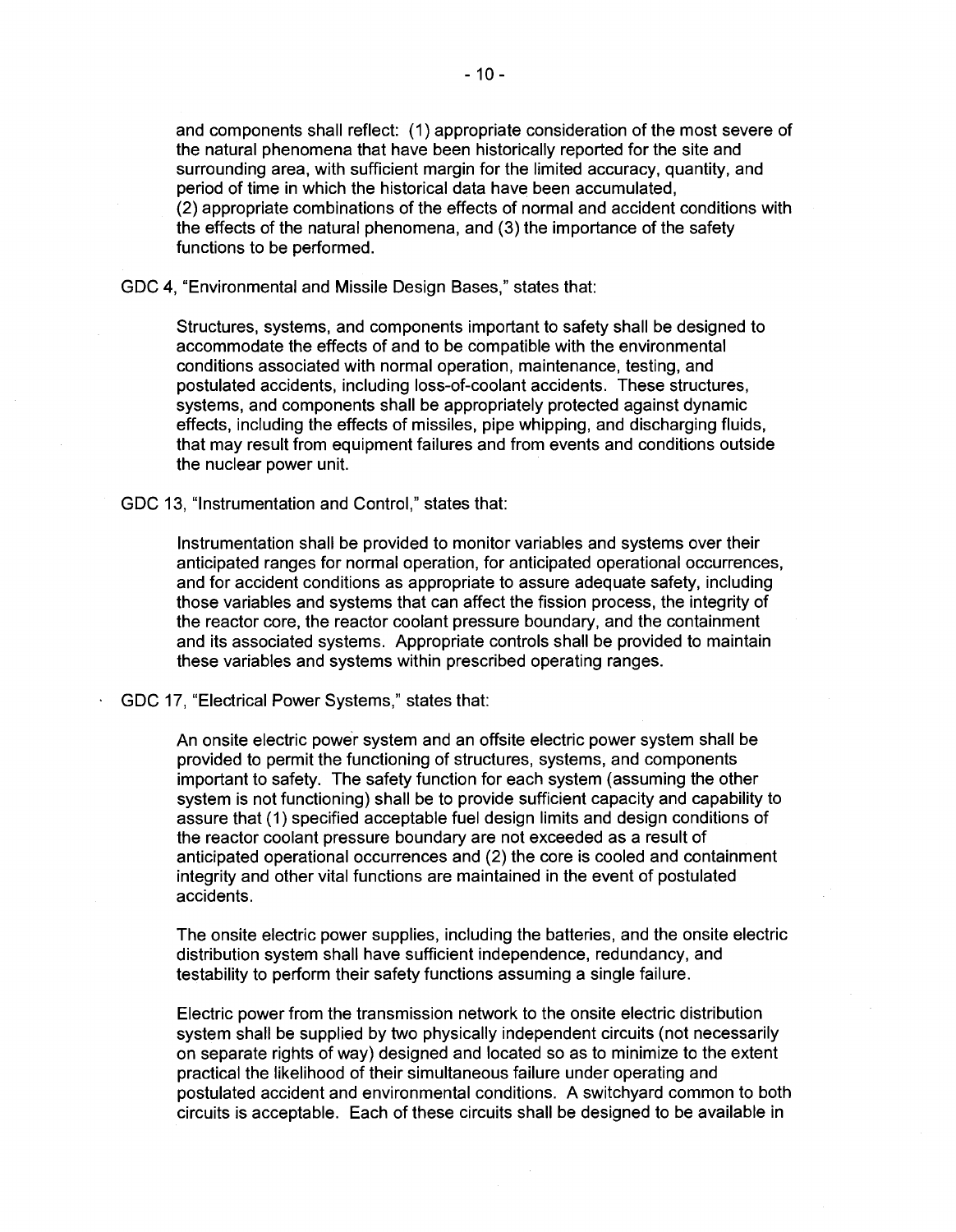sufficient time following a loss of all onsite alternating current power supplies and the other offsite electric power circuit, to assure that specified acceptable fuel design limits and design conditions of the reactor coolant pressure boundary are not exceeded. One of these circuits shall be designed to be available within a few seconds following a loss-of-coolant accident to assure that core cooling, containment integrity, and other vital safety functions are maintained.

Provisions shall be included to minimize the probability of losing electric power from any of the remaining supplies as a result of, or coincident with, the loss of power generated by the nuclear power unit, the loss of power from the transmission network, or the loss of power from the onsite electric power supplies.

GDC 19 "Control Room" states, in part, that:

*A* control room shall be provided from which actions can be taken to operate the nuclear power unit safely under normal conditions and to maintain it in a safe condition under accident conditions, including loss-of-coolant accidents. Adequate radiation protection shall be provided to permit access and occupancy of the control room under accident conditions without personnel receiving radiation exposures in excess of 5 rem [roentgen equivalent man] whole body, or its equivalent to any part of the body, for the duration of the accident.

#### 2.5.2 Regulatory Guidance

The NRC staff identified the following regulatory guidance documents as being applicable to the proposed amendment.

- NUREG-1431, Revision 4.0, "Standard Technical Specifications: Westinghouse Plants, Volume 1, Specifications and Volume 2, Bases (References 10 and 11, respectively).
- Regulatory Guide (RG) 1.22, Revision 0, "Periodic Testing of Protection System Actuation Functions" (Reference 12).
- RG 1.52, Revision 1, "Design, Testing, and Maintenance Criteria for Engineered-Safety-Feature Atmosphere Cleanup System Air Filtration and Adsorption Units of Light-Water-Cooled Nuclear Power Plants" (Reference 13).
- RG 1.93, Revision 1, "Availability of Electrical Power Sources" (Reference 14 ).
- RG 1.27, Revision 2, "Ultimate Heat Sink for Nuclear Power Plants" (Reference 15).
- The NRC staff's guidance for review of TSs is in Chapter 16, Revision 3, "Technical Specifications," of NUREG-0800, "Standard Review Plan for the Review of Safety Analysis Reports for Nuclear Power Plants: LWR [Light-Water Reactor] Edition" (Reference 16).
- The NRC staff reviews the human performance aspects of this LAR, utilizing the review guidance in NUREG-0800, Chapter 18, Revision 3, "Human Factors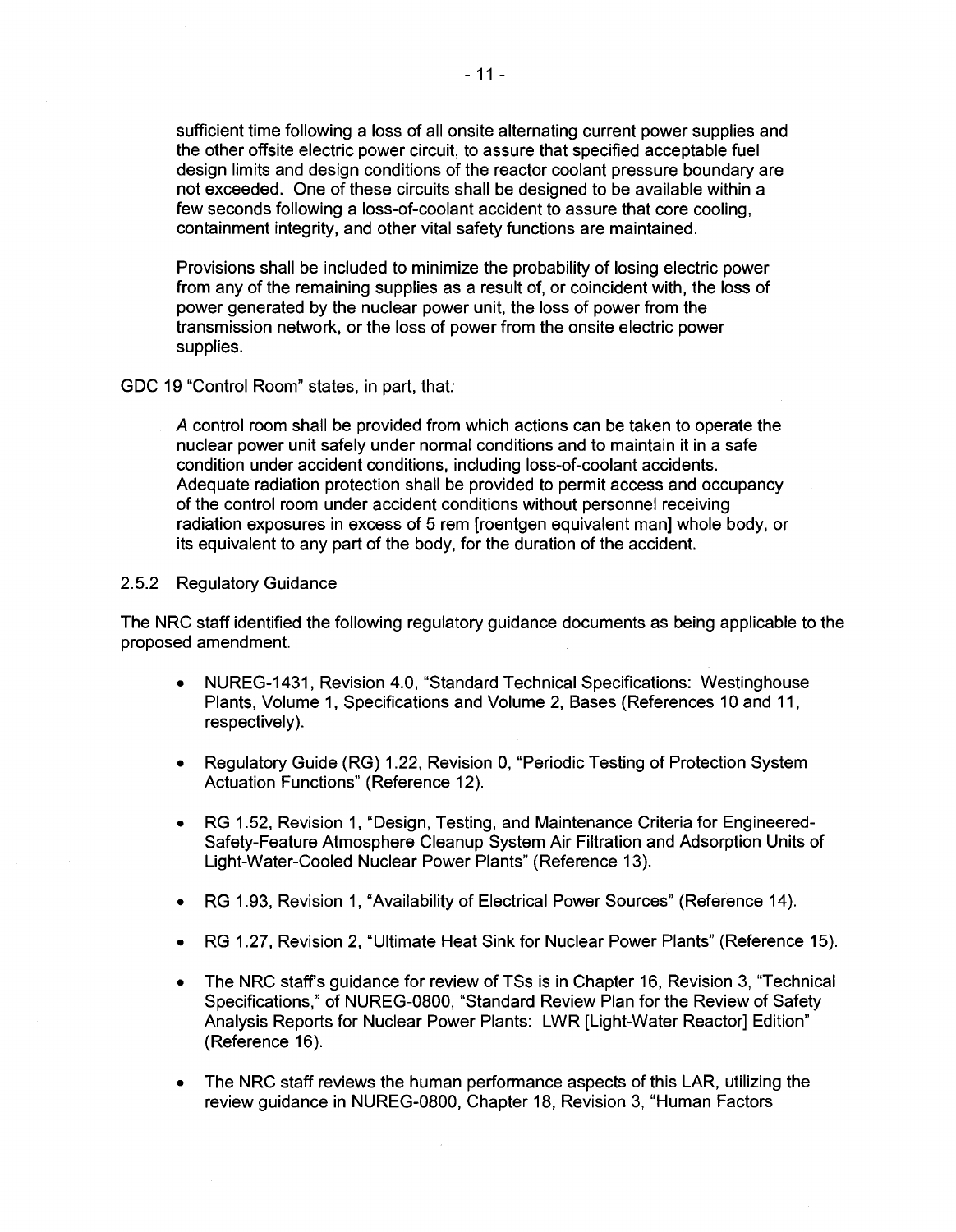Engineering" (Reference 17), and NUREG-1764, Revision 1, "Guidance for the Review of Changes to Human Actions" (Reference 18). NUREG-1764, Revision 1, Appendix A, Table A.2, "Generic PWR [Pressurized-Water Reactor] Human Actions That Are Risk-Important," lists human actions associated with the recovery of emergency alternating current (AC) or offsite power as potentially risk-important.

## 3.0 TECHNICAL EVALUATION

The licensee proposes to implement two design modifications to provide the capability for one cooling train to provide adequate cooling for both trains of Class 1E electrical equipment during normal and accident conditions, if the other Class 1E electrical equipment room A/C train is inoperable.

To support its review of the proposed amendment, the NRC staff conducted a regulatory audit of the supporting calculations as they related to the requested TS changes. The onsite audit occurred on September 26 to September 27, 2018, at Callaway. The remainder of the audit was conducted by the NRC staff via teleconference calls between the NRC staff and the licensee, ending on November 26, 2018. The results of the audit are documented in an audit summary, which was issued on January 4, 2019 (Reference 19).

Subsequent to the audit, the licensee supplemented its LAR (Reference 1) by letter dated January 23, 2019 (Reference 2), and provided a response to a request for additional information (RAI) by letter dated February 8, 2019 (Reference 3).

## 3.1 Elements of Plant Modifications that Support TS 3.7.20

As described in Section 3.3, "Planned Modifications," of the application, as supplemented by letter dated January 23, 2019, the licensee provided detailed elements associated with the design modifications that support the LAR.

- 3.1.1 Plant Modification MP 16-0024, Supplemental Cooling System
- 1. Fans, Dampers, and Penetrations in Battery Rooms and Switchboard Rooms (Plant Elevation 2016 Feet (2016'))

Two recirculation fans (with isolation dampers), two wall and two ceiling penetrations (with fire dampers) and six door penetrations (i.e., grills) will be installed in the battery and switchboard rooms. One fan and two isolation dampers will be aligned with each SGK05 cooling train (i.e., "A" Train and "B" Train). Recirculation fans will be placed in Battery Rooms 2 and 3 and each fan will discharge into a combined common duct . The remainder of the circulating air flow travels from room to room through a series of door penetrations and wall penetrations equipped with fire dampers. A return duct between Battery Rooms 1 and 4 carries the warm air back to Battery Room 1 or 4 (depending on which SGK05 train is functioning). Air is then mixed within the 2016' elevation and HVAC duct for the functional SGK05 cooling train.

Upon failure of an SGK05 cooling train or during pre-planned preventive maintenance, the recirculation fans associated with the functional SGK05 cooling train will be manually started locally by field operators. Specific field operator actions are described in Section 3.8.4.2, "Human Action Analysis," of this SE. In this configuration, the recirculation fan transports cool air from the functional SGK05 cooling train to both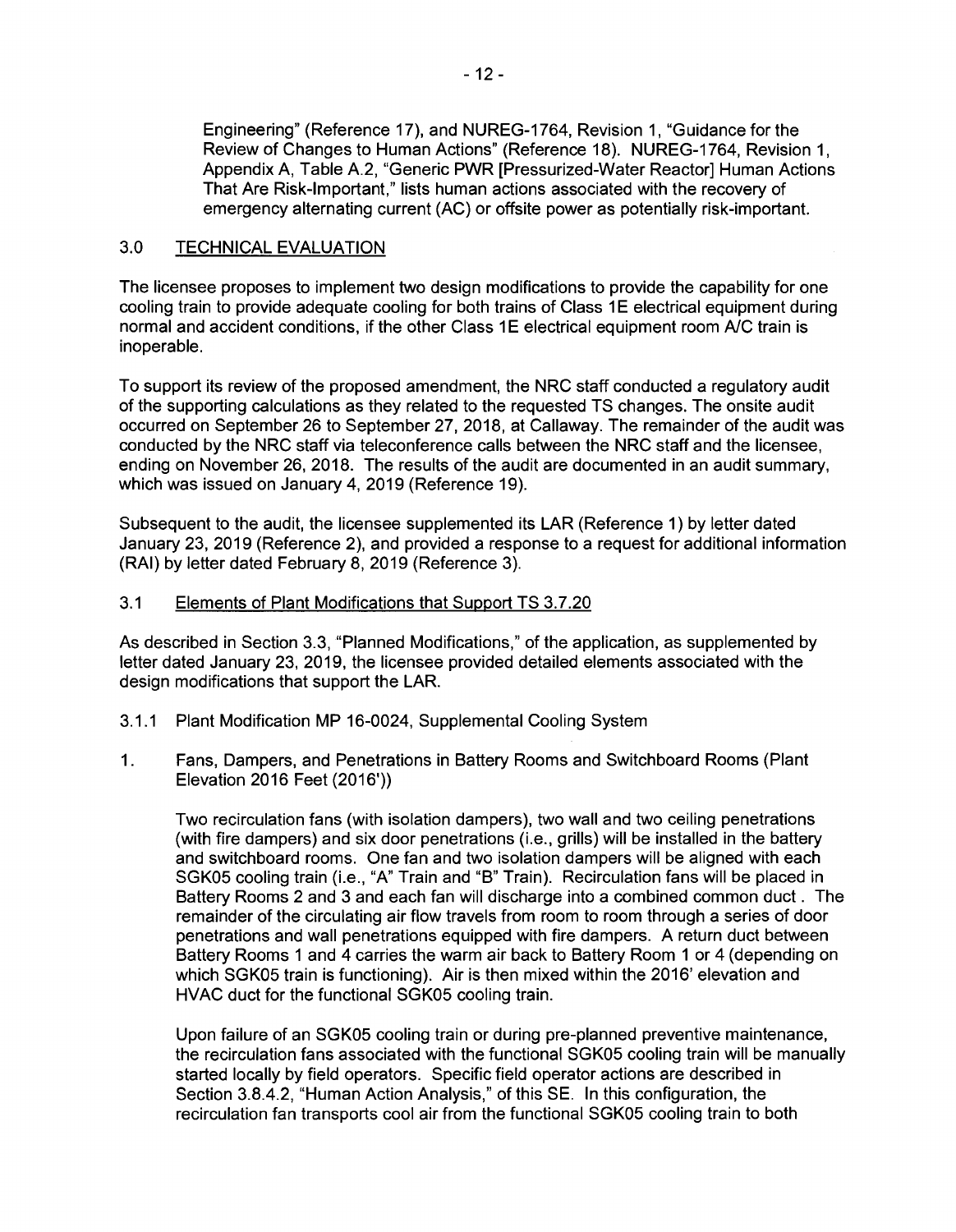Class 1E electrical equipment rooms. In this manner, either SGK05A or SGK05B cooling train is capable of cooling both trains of Class 1E equipment rooms. In the LAR, the licensee provided a description of the circulating air flow paths on Plant Elevation 2016' and schematics depicting the air flow pattern when either A/C system is used to cool redundant electrical trains.

2. Fans, Dampers, and Penetrations in ESF Switchgear (Plant Elevation 2000 Feet (2000'))

Four recirculation fans with control dampers will be installed in the ESF switchgear rooms. Depending on the cooling train that is in operation, manual field operator actions will be required (per TS 3.7.20, Required Action A1) to start the two recirculation fans. (There are two fans associated with each cooling train). One recirculation fan is positioned to circulate cool air from the switchgear room with the operating cooling train to the switchgear room with the nonfunctioning cooling train. The second recirculation fan is positioned to draw warm air from the switchgear room with the nonfunctioning cooling train to the operating cooling train. Air is then mixed within the 2010' elevation and HVAC duct for the functional SGK05 cooling train.

Schematics of the circulating air flow path, on Plant Elevation 2000' that is created depending on the train of recirculation fans in service, are described in the LAR.

Schematics of the circulating air flow path, on Plant Elevations 2016' and 2000' that are created depending on the train of recirculation fans in service, are described in Attachment 1 of the supplement dated January 23, 2019.

For both 2000' and 2016' elevations, components of the supplemental cooling system are classified as safety-related, which correlates with the classification of the original Class 1E Equipment A/C System (SGK05). Accordingly, the supplemental cooling system is classified as safety-related, utilizing Class 1E power sources. In addition, the supplemental cooling system and equipment are designated as Seismic Category I (designed and built to withstand design-basis earthquake stresses). Supplemental fan system components will be subjected to safety-related testing per the requirements of 1 O CFR Part 50, Appendix B. The design specification for the supplemental cooling system fans requires that the fan housings are capable of containing any internallygenerated missiles. The fan supplier has qualified the fan housing as part of the seismic qualification calculation.

For the 2016' elevation, steel doors will have a passive opening with a grill to allow the passage of cooling system airflow. These doors are classified as nonsafety-related, Seismic Category 11/1. After installation, post-modification testing will be performed to validate that the system is operating properly and that the total system flow and individual air flow through the electrical equipment rooms satisfy the minimum airflow required by the GOTHIC analysis. The HVAC duct and flexible connections, control panel, and control systems are all classified as safety-related, Seismic Category I.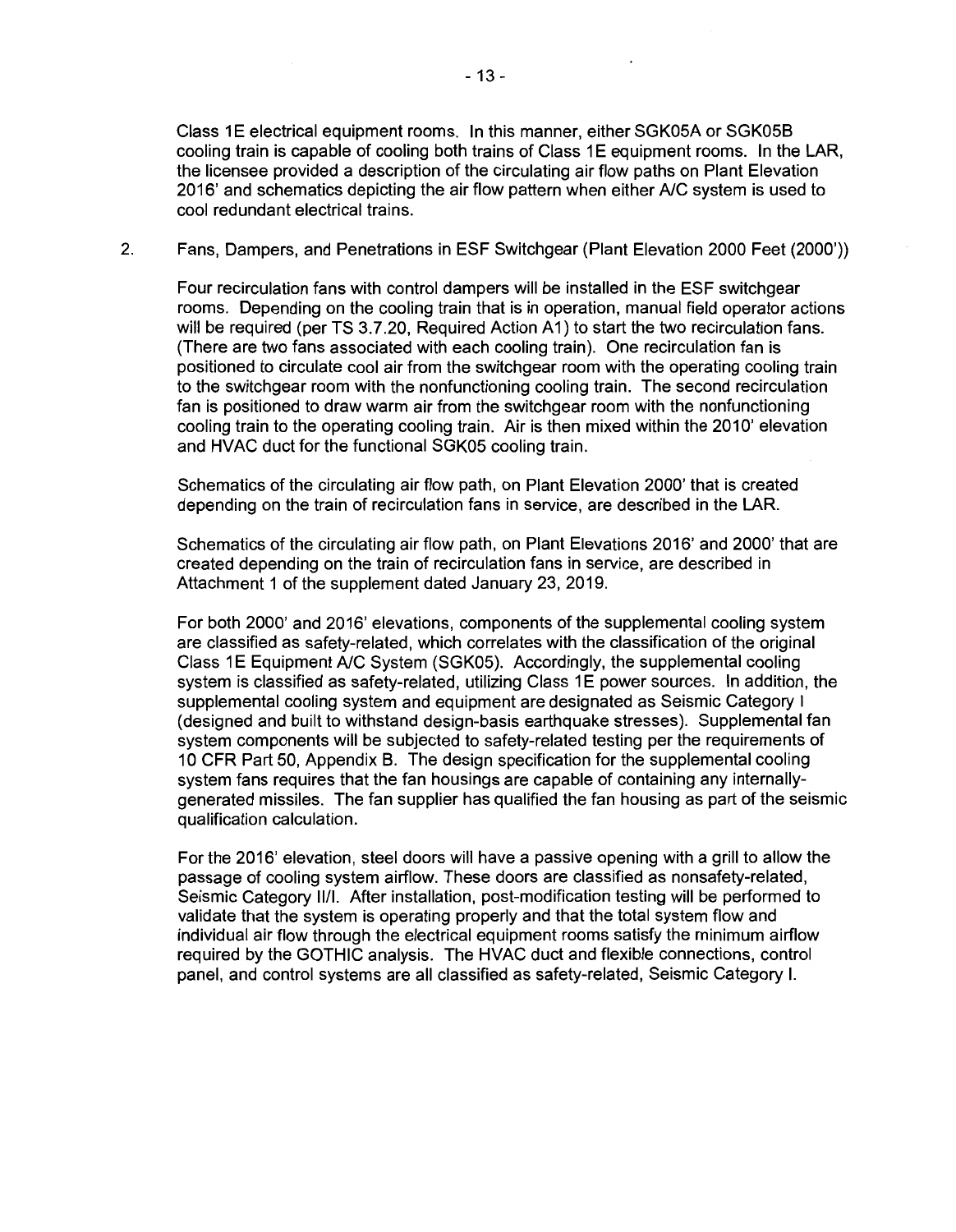3.1.1.1 Flooding and Fire Protection Analysis, Plant Modification MP 16-0024, Supplemental Cooling System

#### Flooding

Related to the modified fire doors with new grills, in the supplement dated January 23, 2019 (Reference 2), the licensee stated that the existing drain system is more than sufficient to accommodate the water flow from postulated pipe breaks associated with the rooms on either side of the doors, in which the grills are proposed to be installed. The flood height in the rooms is O inches. For each affected door, the grill is inserted in the lower half of the door but does not impact the bottom 6 inches of the door (which remains solid). Therefore, no new flooding concerns are created due to the use of grills in the doors.

#### Fire Protection

In Attachment 2, Section 3.3, "Fire Protection," of the LAR dated March 9, 2018, as supplemented by letter dated January 23, 2019, the licensee stated that the new HVAC duct work passing through fire-rated fire protection barriers is provided with rated fire dampers. New conduits and cables passing through fire-rated fire protection barriers are provided with rated fire barrier penetration seals. Where modified, fire doors and walls are designed to maintain the fire rating of the barriers. Fire doors are not part of the fan structure. On the 2000' elevation, an existing double-leaf fire door is being converted to a single-leaf door. The area from the other door leaf is being converted into a stationary wall section designed as a 3-hour fire barrier with HVAC penetrations. This new wall section consists of safety-related steel framing to support the fire dampers and ventilation duct, and is enclosed in a Durasteel fire barrier to establish its fire rating.

The licensee stated that the actuation logic for the supplemental cooling fans and air isolation dampers is tied with the fire area detection systems so that the fans shut off and the dampers isolate in the event of a fire. In the Halon protected areas, within Fire Areas C-9 and C-10 (i.e., the two switchgear rooms), the fans shut off and air isolation dampers close in response to a Halon system actuation signal. The fans and air isolation dampers for the DC switchgear and battery rooms also shut down in response to a Halon system actuation signal. The fan motors are sized such that they do not meet ignition source criteria, so no new ignition sources are being added.

The licensee stated that the power supply breakers for the supplemental cooling system will be maintained open when the system is not in use. This will reduce the probability of spurious actuations related to the system.

The licensee stated that the walls and doors internal to the fire areas, where the grills in the fire doors are located, are not rated fire barriers. Therefore, a fire damper is not required for these specific doors. The licensee performed fire modeling, which demonstrated that the grills, when installed, have no adverse impact on the fire modeling assumptions or results for associated fire areas.

The licensee stated that the supplemental cooling equipment and circuits are not required or credited to meet the Nuclear Safety Performance Criteria discussed in the Callaway National Fire Protection Association (NFPA) 805 program; however, they have been analyzed for impact on credited equipment and plant fire risk. The resultant change in plant fire risk falls within the limits for self-approval.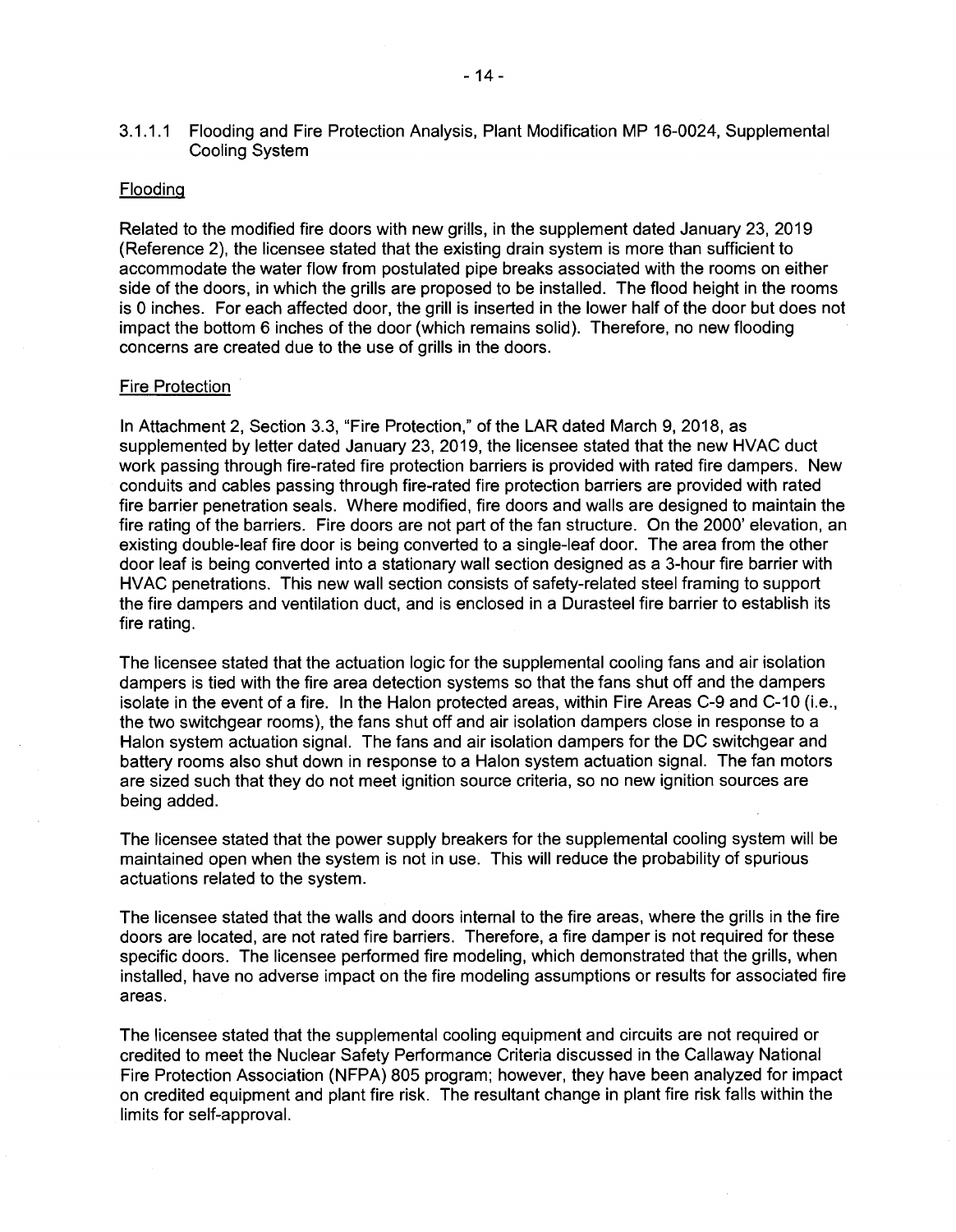In summary, the design modifications have no adverse impact on fire assumptions and associated fire areas, nor do these modifications create any new flooding concerns.

3.1.2 Plant Modification MP 17-0024, Electric Heater, Control Room Pressurization System Filter Train

The licensee stated that Plant Modification MP 17-0024 involves a physical change to the charcoal heaters in the pressurization trains associated with the control room ventilation system, to reduce the wattage of these heaters. This will be implemented by installation of permanent jumpers in each heater to bypass selected heater elements. The heaters are in the control building at the 2016' elevation and, as such, are within the control building ventilation envelope.

The licensee has performed design calculations in support of this Plant Modification MP 17-0024 to demonstrate that the reduced wattage of the pressurization filter charcoal heaters will maintain the design requirement of reducing the relative humidity of the control building air supply to 70 percent. The 70 percent limit on relative humidity is in accordance with TS 5.5.11.c and RG 1.52, Revision 1 (Reference 13).

## 3.1.3 Design Modification and Test Plan

In the LAR dated March 9, 2018, as supplemented by letter dated January 23, 2019 (References 1 and 2, respectively}, the licensee stated that testing would be performed for the following:

#### Heaters, Control Room Pressurization Filter Train

- 1) Validate the adequacy of the proposed design by demonstrating that the heater will dissipate 5 ± 1 kW when tested in accordance with American National Standards Institute (ANSI) N510-1975, "Testing of Nuclear Air-Cleaning Systems," and corrected to design nameplate voltage settings.
- 2) Operate from the Control Room for a minimum time of 15 continuous minutes with flow through the HEPA filters and charcoal beds, with the heater circuits in the filter train energized.

#### Proposed Supplemental Fans

1) Supplemental fan system components will be subjected to safety-related testing to verify compliance to specification requirements.

#### Proposed Supplemental Cooling System

- 1) Post-modification testing will be performed to validate that the system is operating properly, and that the supplemental fans are supplying the minimum airflow required by the GOTHIC analysis.
- 2) Verification of each Class 1E Electrical Equipment A/C Supplemental Cooling system train actuates and provides recirculation air flow.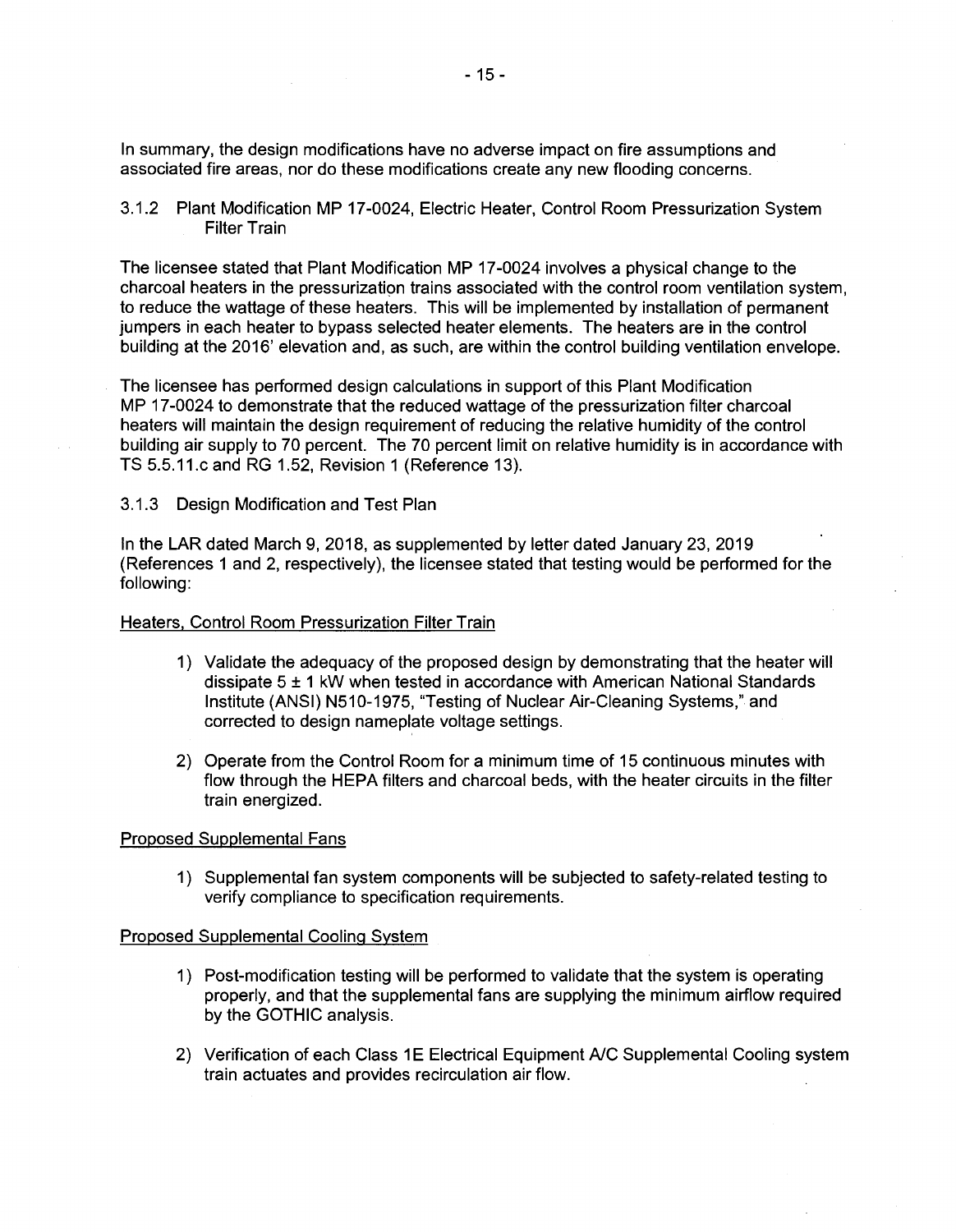3) Verification of fans shut off and the air isolation dampers close in response to a Halon system actuation signal.

#### Proposed TS 3.7.20 Class 1E Electrical Air Conditioning System

1) Verification that each Class 1E electrical equipment A/C train actuated on an actual or simulated actuation signal.

#### 3.2 Class 1 E Electrical Equipment - Environmental Conditions

In Section 3.1, "Normal and Design Basis Accident Environmental Conditions," of the LAR dated March 9, 2018 (Reference 1), the licensee stated, in part,

The Class 1E electrical equipment A/C trains are operated in a continuous recirculation mode to maintain the ESF switchgear room, the 125-VDC battery rooms, and the switchboard rooms to a temperature of  $\leq$  [less than or equal to] 90 °F, as discussed in FSAR Section 9.4.1.2.3.

FSAR Section 3.11 (B) "Environmental Design of Mechanical and Electrical Equipment," provides information on the environmental conditions and design bases for which the mechanical, instrumentation, and electrical portions of the engineered safety features, the reactor protections systems, and other safety related systems are designed to ensure acceptable performance during normal and design basis accident environmental conditions.

The environmental conditions during normal operating and accident conditions, as listed in FSAR Tables 3.11(B)-1 and 3.11(B)-2, respectively, were provided in Table 2, Section 3.1 of the licensee's LAR.

The operating and accident environmental conditions for the Class 1E electrical equipment rooms are 90 °F (normal) and 104 °F (accident) with a relative humidity of 70 percent.

In Section 3.1 of the LAR, the licensee further stated,

FSAR 16.7.4. "Area Temperature Monitoring," provides requirements in regard to temperature monitoring and limits in areas/rooms containing safety-related equipment. Table 16.7-2 lists the area temperature limits applicable during normal operation for specific locations in various buildings. The temperature limits are related to the expected thermal life for the equipment that operates in the areas where the temperatures are monitored and controlled. The temperature limits established for the Class 1E electrical equipment rooms  $is \leq 87$  °F (since the temperature limits include an allowance for instrument error of  $\pm$  3 °F).

The normal operating temperature of the Class 1E electrical equipment rooms, as specified in the FSAR, remains below the 90 °F maximum. Normally, the temperatures in the Class 1E electrical equipment rooms are maintained between 68 °F and 75 °F, and during normal equipment operation ... the room temperatures are assured to remain below 90 °F. A single functional Class 1 E electrical equipment A/C train providing area cooling for both electrical equipment trains concurrent with accident condition (LOCA [loss-of-coolant accident]) heat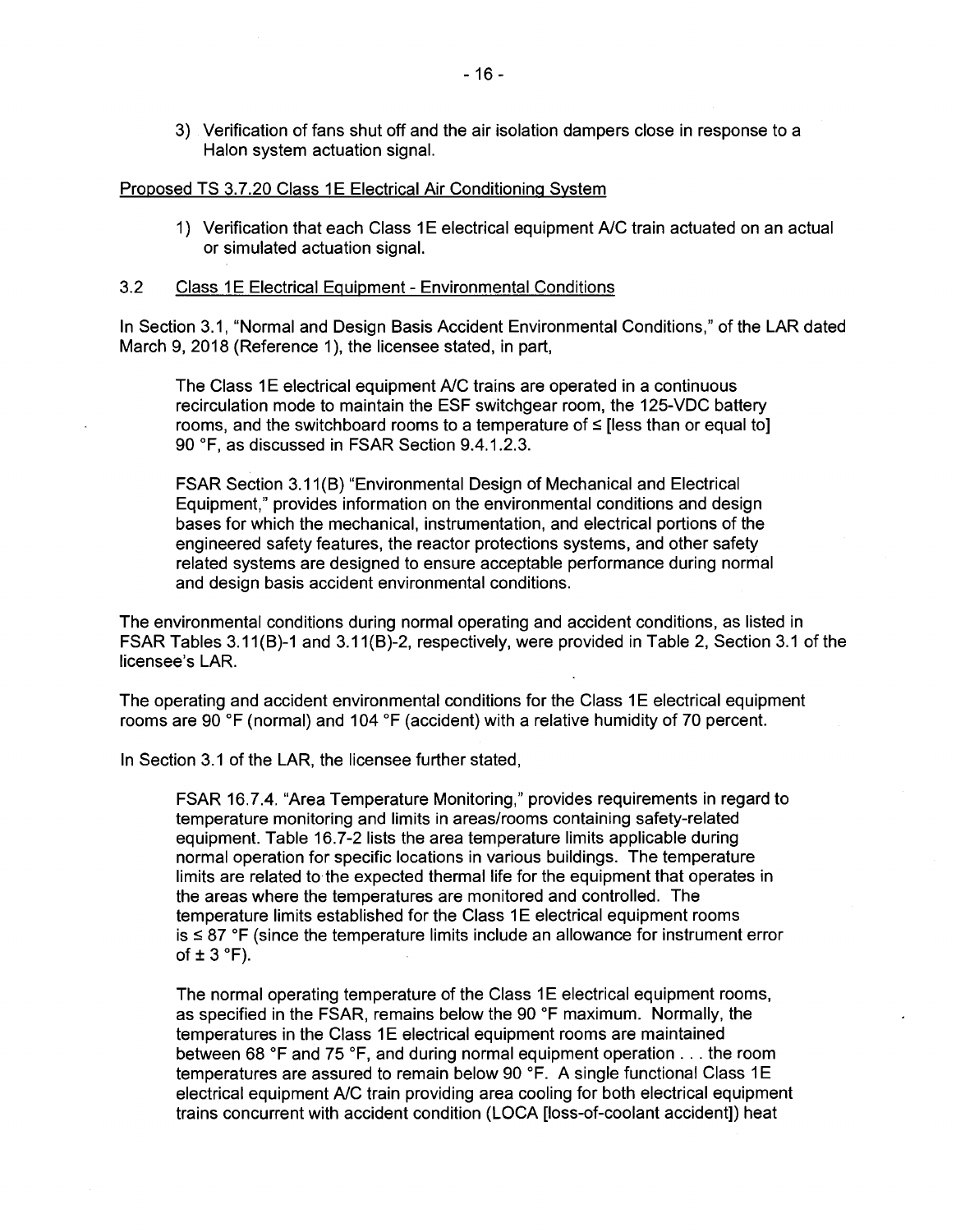loading will maintain the equipment room temperatures less than the 104 °F maximum for accident/faulted environmental conditions.

In the supplement dated January 23, 2019, the licensee provided clarification concerning room monitoring, and stated that the wall-mounted temperature sensors in the rooms provide input to control room annunciators and plant computer alarms. The computer points do not display the temperature; rather, they only read out as HI or NOT-HI. The alarm setpoints are currently set at 85 °F for the ESF Switchgear Rooms (CB 2000'), and 88 °F for the CB 2016' rooms. The licensee also stated that the alarm setpoints on these sensors will be lowered to 83 °F. The power for the indicators is from nonsafety-related sources. If the plant computer loses power, then the individual display stations will display "Time Not Updating." Depending on the failure mode, a control room annunciator may also be in alarm.

In Attachment 1 of the supplement dated January 23, 2019, the licensee stated, in part, that "[a]n attachment will be added to the normal operating procedure for the control building ventilation system to record room temperatures in the first hour after the supplemental cooling system is started, and once per 4 hours thereafter. A calibrated handheld temperature indicator will be utilized if local indication is not available."

## 3.3 GOTHIC Calculations - Single Train Operating

In the LAR and its supplement (References 1 and 2, respectively), the licensee described that Calculation NAl-1719-004, Revision 1, "Callaway Control Building with Control Room Loss of Class 1E A/C GOTHIC Room Heat Up With Installed Fans and Louvers," evaluates the capability of one train of the Class 1E electrical equipment A/C system to supply adequate cooling for both trains of the Class 1E electrical equipment, when the plant is in proposed TS 3.7.20, Condition A, Required Action A.1.

The methodology utilized for this calculation, including important elements and assumptions associated with the methodology, as well as design inputs and overall results, are presented or described as follows.

Two analyses were completed: Case 1 with SGK05A in operation and Case 2 with SGK-05B in operation.

#### 3.3.1 Calculations - Methodology

In Attachment II, Section 3.2.1, "Methodology," of the LAR, the licensee stated,

The GOTHIC models were developed for Callaway by Numerical Applications (NAI). GOTHIC Version 8.0 (QA) thermal-hydraulic analysis software package was used to develop the Callaway Control Building models developed in Calculation NAl-1719-004. GOTHIC is an integrated, general purpose thermal-hydraulics software package for design, licensing, safety and operating analysis of nuclear power plant containments and other confinement buildings. GOTHIC Version 8.0(QA) has been qualified under the NAI Quality Plan that complies with 10 CFR [Part] 50, Appendix B. ...

The GOTHIC models use a subdivided volume approach for modeling rooms in the Callaway Control Building 2000', 2016', 2032' and 2073.5' elevations. Due to the large number of rooms in the Control Building, a subdivided volume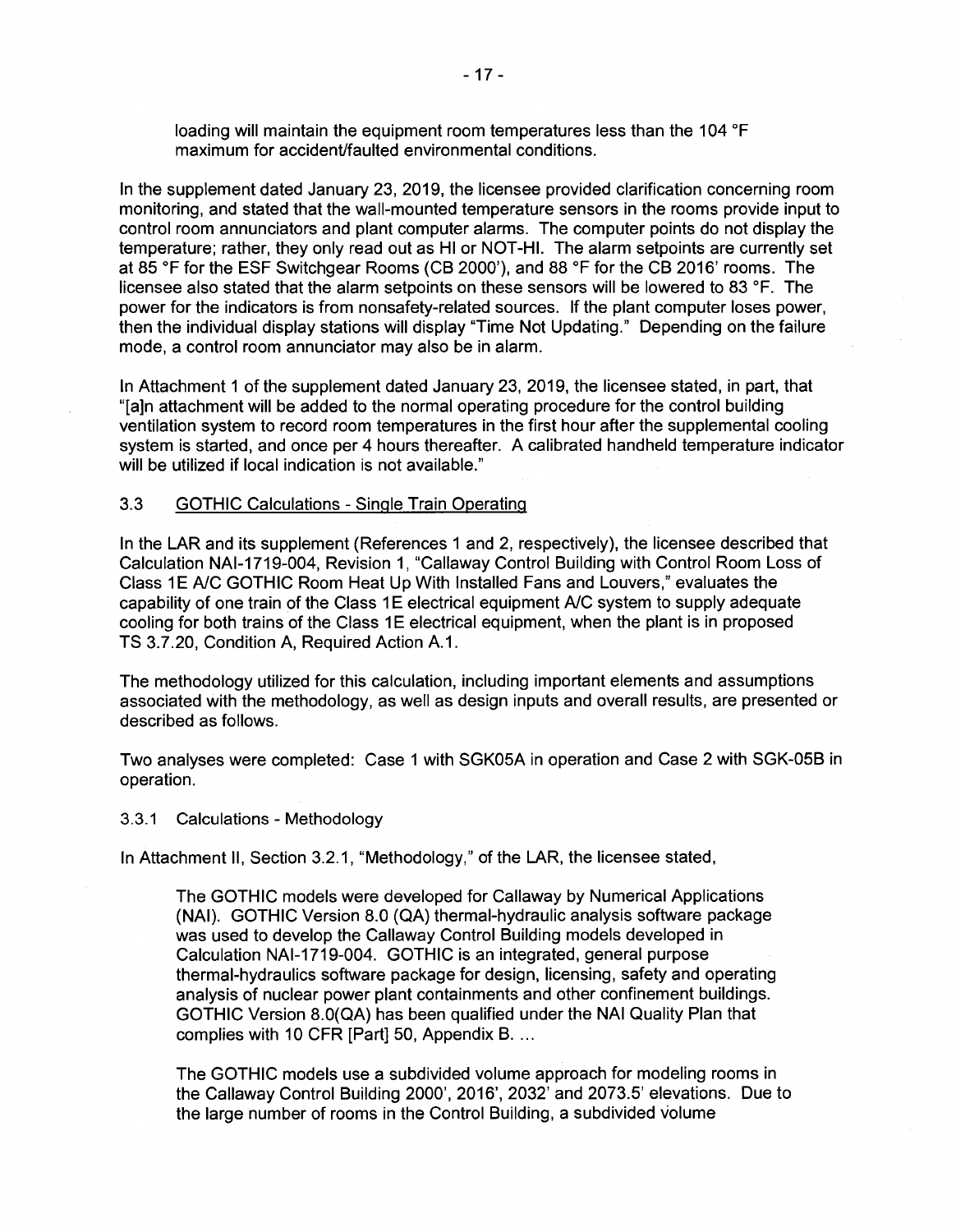represents a floor level or levels. Rooms are represented with a group of cells, and the average temperature is assumed to be representative of the entire room. Grouping of cells (nodes) are created for every room/area in the Control Building, but only certain rooms are explicitly modeled.

Additional details include control volumes (room and ductwork), flow paths, heat sinks, heat loads, components, boundary conditions, outdoor air temperatures, and flow networks. Details of the GOTHIC modeling are described in Section 3.2.1 of the LAR.

## 3.3.2 Calculations - Inputs and Assumptions

In the LAR, the licensee described that the calculations detail the ability of a single Class 1E electrical equipment A/C train to maintain the Class 1E equipment rooms below the maximum design temperature of 90 °F during normal operations and below 104 °F during accident conditions, with mitigating actions under the proposed TS 3. 7 .20, Required Action A.1, in effect. In order to provide this cooling capability, recirculation fans and other required equipment must be manually started to circulate the cool air from the operating cooling train to the rooms of the out-of-service cooling train and return the heated air to be cycled through the train to be cooled. The licensee stated in Section 3.2.2, "Design Inputs,"

The site outdoor ambient design dry-bulb and wet-bulb temperatures used for this analysis are the 0.4% cooling design values provided for Columbia, MO, USA per the ASHRAE [American Society of Heating, Refrigerating and Air-Conditioning Engineers] Handbook. Data for Columbia, MO, USA were used since it is the closest weather station to the Callaway site provided by ASHRAE. The mean daily temperature range for the hottest month of June was used to develop the diurnal temperature profile. In summary, the values used were as follows: a maximum dry-bulb temperature of 94.7 °F, a corresponding nighttime low temperature of 75.2 °F, a corresponding wet-bulb temperature of 75.7 °F, and a diurnal style relative humidity.

3.3.3 Calculations - Room-to-Room Differential Pressure

In the supplement dated January 23, 2019, the licensee stated that the maximum wall differential pressure between any two adjacent rooms calculated in the GOTHIC analysis is 4.5 pounds per square foot differential (psfd). Specifically, with the "A" Train operating, the calculated differential pressure is 4.42 psfd between rooms 3411 and 3412. The block walls in the control building are structurally qualified via analysis for 6.25 psfd applied air pressure, and the GOTHIC analysis results showed that applied wall pressures between rooms are well below this analyzed limit.

## 3.3.4 Calculations - Hydrogen Generation and Concentrations

In the LAR and its supplemental letter dated January 23, 2019 (References 1 and 2, respectively), the licensee stated that the calculations demonstrated that post-accident hydrogen peak concentrations will remain well below the 2 percent limit currently described in the Callaway FSAR.

The GOTHIC analysis utilizes hydrogen generation rates provided by the battery vendor as a function of room temperature, and the concurrently applied maximum charging voltage of 2.33 volt/cell. The battery manufacturer memorandum documented in the  $H_2$  discharge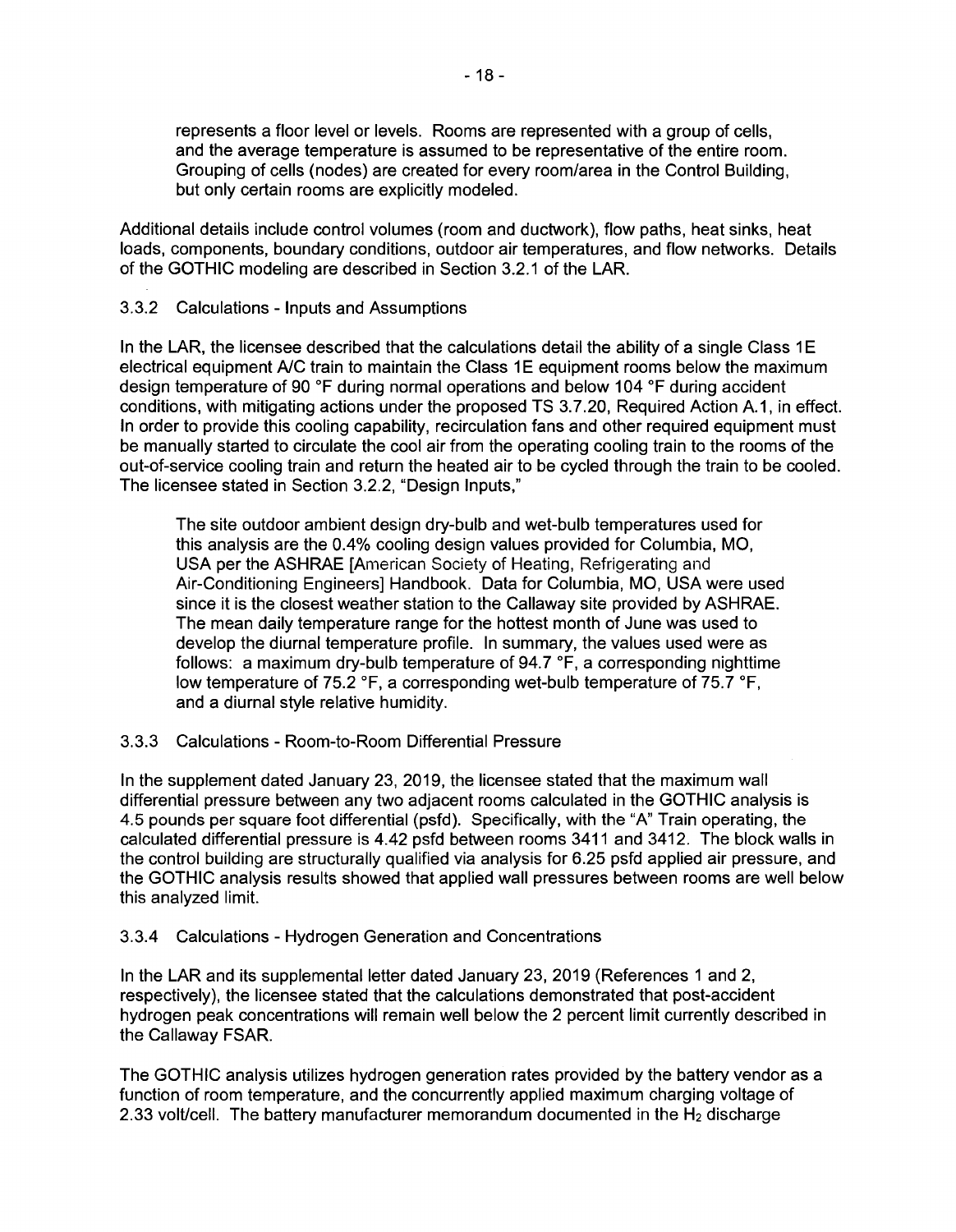calculation provides the basis for hydrogen generation rates used in the GOTHIC analysis. The maximum charging voltage that is applied to the batteries represents the worst-case charging conditions with a malfunctioning charger (that continues to provide charging current even when batteries are fully charged).

The GOTHIC analysis incorporates maximum hydrogen generation rates with the supplemental fan system in service, and outside air only being provided by the control room pressurization system. The maximum calculated concentration for any room within the control building was 0.0224 percent for Case 1 (Battery Room 1 at 331 hours into the event) and 0.0229 percent for Case 2 (Battery Room 4 at 124 hours into the event). In both cases, the hydrogen concentration remains well below the regulatory limit of 2 percent by volume.

## 3.3.5 Calculations - Temperature Results

In Table 4, "Maximum Room Temperature Summary," of the LAR and its January 23, 2019, supplement (References 1 and 2, respectively), the licensee provided a summary of the "30-day post-LOCA operation temperature," "maximum LOCA temperature," and "time to maximum LOCA temperature (hours)" for each room with either a SGK05A train or SGK05B train out of service. The room temperature summary was based on incorporating electrical heat load input discussions held with NRC staff during the audit (Reference 19).

In summary, the "30-day post-LOCA operation temperature" was 101.69 °F (ESF Switchgear Room 2 (RM 3302)) and for the maximum temperatures for the post-LOCA cases, the maximum temperatures varied from 92.53 °F (Battery Room 3 (RM 3413) to 103.32 °F (RM 3302)). Specifically, all room temperatures remain below 104 °F, which is the maximum room temperature listed in the design specifications for the Class 1 E electrical equipment and is the maximum post-accident room temperature listed in the Callaway FSAR.

## 3.4 NRC Staff Evaluation - Supporting Analysis and Calculations

As stated in Section 3.3 of this SE, the licensee evaluated single train operations with the design modification operational. Calculations were used to analyze single train operations. Calculation methodology, inputs/assumptions, room-to-room differential pressures, hydrogen generation/concentrations, and temperature results were reviewed by the NRC staff.

Calculation NAl-1719-004 was developed by the licensee to evaluate the capability of one train of the Class 1E electrical equipment A/C system to supply adequate cooling for both trains of the Class 1E electrical equipment.

In the LAR, the licensee states,

Heat loads were added to the model using heated conductors. Heated conductors were used to allow spanning the heat loads across multiple cells. Most equipment is located in the lower elevations of each room; therefore, the equipment heat conductors were placed in the lower half cells for the rooms. Most lights and cable trays are found in the upper region of the rooms; therefore, heat conductors representing lighting and cable trays, if any are specified, were located in the upper half cells for the rooms. For a room modeled and set to a constant temperature, the heated conductors were spanned throughout the room with a large surface area.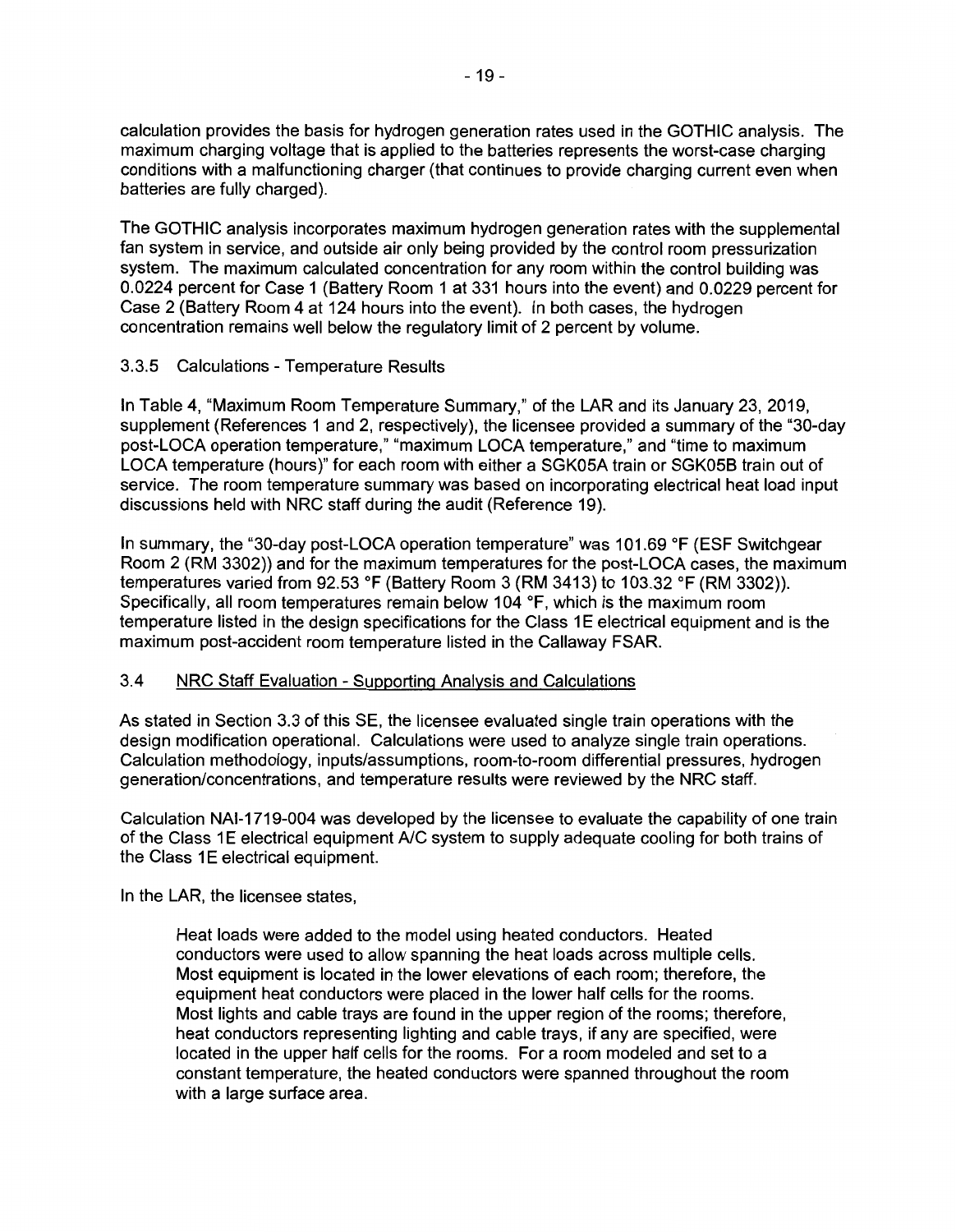There are wall-mounted area heaters in the control building. The assumption in the GOTHIC model is that the heaters are off when TS 3.7.20 is in effect. The normal operating procedure for the control building ventilation systems will be revised to verify that the wall-mounted heaters are off as part of the TS 3.7.20 mitigating actions.

As stated in Section 3.0 of this SE, the NRC staff conducted an onsite audit to gain a better understanding of the licensee's calculations and other aspects of the LAR. During the audit, the NRC staff discussed calculations, computer-modeling of HVAC systems (GOTHIC) and electrical power systems, and human performance considerations. In the license's response to a request for additional information **(RAI)** in its supplement dated February 8, 2019 (Reference 3), the licensee provided clarification to revised heat loading variations during LOOP, non-LOOP, SBO, and LOCA conditions.

During the audit, the NRC staff discussed assumptions and inputs considered in the development of revised Calculation NAl-1719-004, Revision 1. Specifically, the staff discussed the methodology and factors that could impact the flow of current in electrical equipment during normal operation and postulated accident conditions.

#### Control Room Emergency Ventilation System Heater Sizing Calculations

The LAR proposes an amendment to Part "e" of Callaway TS 5.5.11, "Ventilation Filter Testing Program (VFTP)." The value specified for the wattage required to be input into each control room pressurization train is proposed to be changed from  $15 \pm 2$  kW to  $5 \pm 1$  kW. In its LAR, the licensee stated:

The design function of the control room pressurization system filter adsorber unit heater is to reduce the relative humidity of the air entering the charcoal filter beds from design ambient conditions (i.e., 100% relative humidity) to 70% relative humidity. The original design specified a heater with a rating of 15 kW  $\pm$  2 kW to meet this functional requirement. However, as further described in section 3.3, review of' associated design basis calculations indicates that this system requires only 3.16 kW to meet the functional requirement.

It has been determined that reducing the heater capacity from 15 kW  $\pm$  2 kW to 5 kW ± 1 kW will still provide sufficient operating margin and still meet design basis requirements for CREVS.

The power output of electric heaters is a function of voltage at the terminals of the equipment. During the site audit, the NRC staff requested information on parameters for evaluating the adequacy of a heater with nominal rating of 5 kW ± 1 kW to provide 3.16 kW of power during varying plant voltage conditions. In Attachment 1 of the supplement dated January 23, 2019, the licensee stated that the heater is rated to operate at  $460$  volts  $\pm 10$  percent. An allowable minimum of 414 volt was assumed at the heater terminals for evaluation of the heat output requirements. This voltage is below the minimum voltage of 427 volts in the 480-volt system expected during degraded voltage conditions at the plant buses with the 4160-volt buses operating at 3720 volts.

The NRC staff noted that TS SR 3.8.1.2 verifies that each emergency diesel generator (EDG) starts from standby conditions and achieves steady state voltage greater than or equal to  $(2)$ 3740 volts and  $\leq$  4320 volts, and frequency  $\geq$  58.8 hertz (Hz) and  $\leq$  61.2 Hz. The ability of the CREVS to reduce humidity is a function of the heating element output and air flow rates. The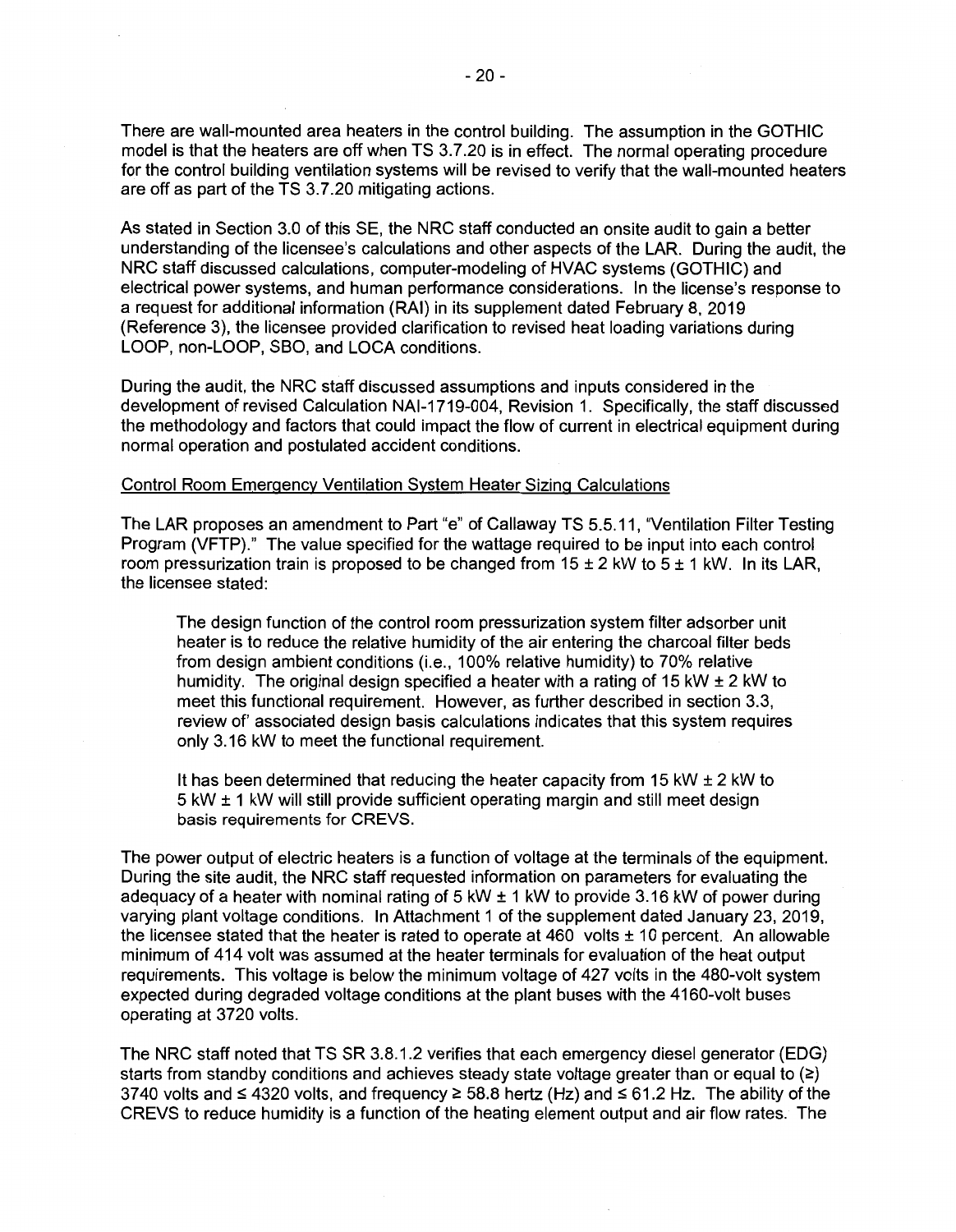staff requested information on the effectiveness of CREVS when supplied by the EOG operating at the lower end of the allowable voltage, which reduces heater output and lower end of frequency range, which reduces fan speed and affects flow rates. In Attachment 1 of the LAR's supplement, the licensee stated that the degraded voltage relay setpoint of 3720 volts at the 4160-volt bus bounds the 37 40-volt low limit when the EOG is supplying the buses. The licensee further stated, "[t]he impact of steady state diesel frequency and voltage variations on pump and fan flowrates is recognized as an industry-wide issue and is being analyzed at Callaway through implementation of NRC approved WCAP-17308-NP Rev. 0. The WCAP implementation project will culminate with a License Amendment Request to update the TS 3.8.1 allowable frequency and voltage bands. In the interim, Callaway has compensatory measures in place to ensure that steady state DG [diesel generator] frequency is maintained between 60.0 Hz and 61.2 Hz."

The NRC staff reviewed the assumptions and inputs associated with calculations performed to determine the wattage (heat) required to reduce the humidity of air in CREVS to 70 percent. The licensee has stated that the adequacy of the heaters will be tested to:

- 1) Validate the adequacy of the proposed design by demonstrating that the heaters will dissipate 5 ± 1 kW when tested in accordance with ANSI N510-1975, "Testing of Nuclear Air Cleaning Systems," and corrected to design nameplate voltage settings.
- 2) Operate from the Control Room for a minimum time of 15 continuous minutes with flow through the HEPA filters and charcoal beds, with the heater circuits in the filter train energized.

Based on the information provided by the licensee, the NRC staff concludes that the nominally rated 5 kW heater will provide the calculated minimum required heat output of 3.16 kW and the administrative controls established by the licensee provide reasonable assurance that fan flow rates are not adversely impacted when CREVS is supplied by EDGs operating at the lower end of administratively controlled frequency band.

#### Electrical Heat Load Calculations

During the site audit, the NRC staff discussed calculations developed to evaluate the heat contribution from electrical conductors and operating equipment required to mitigate consequences of an accident. Specifically, the staff requested information on minimum bus voltages, temperatures used to calculate conductor resistances, motor and pump loading criteria, and types of events/accidents considered for maximum heat load contribution. In the supplement dated January 23, 2019 (Reference 2), the licensee stated cable resistances were calculated assuming a conductor temperature of 90 degrees Centigrade (°C). The electrical loads are based on the worst loading for the driven load (i.e., maximum flow, maximum loading, runout, etc.). Large emergency core cooling system (ECCS) injection pumps were assumed to be operating at the maximum flow rates to obtain the maximum brake horsepower loading point for the pump motors. Other pumps and fans were assumed to operate at their maximum design load operating point for their system requirements.

The NRC staff requested additional information concerning plant loading conditions and duration of operation of large motors that are major contributors of heat in the electrical equipment rooms. In response to the RAI, in its supplement dated February 8, 2019 (Reference 3), the licensee provided additional clarification on the bounding conditions that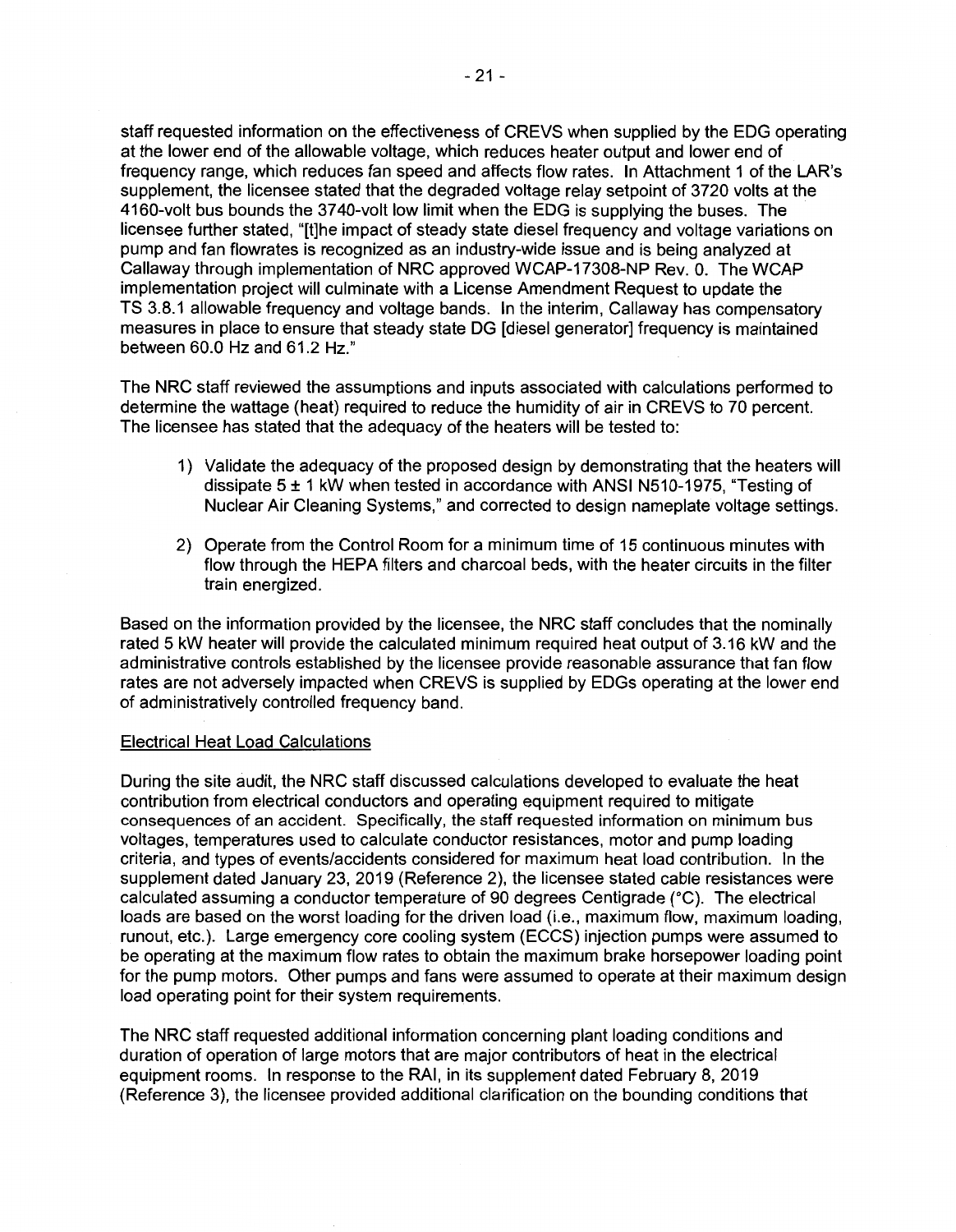were considered for evaluating heat loads. The licensee stated that the maximum heat load contribution occurs when a large break LOCA {LBLOCA) is considered:

In regard to the analysis of electrical heat loads during an LBLOCA sequence of events, the electrical heat load calculation used conservative assumptions to maximize the heat produced in the rooms. Low bounding voltages were used for the operating equipment to maximize the running current and thereby increase the 1 2R heat losses from the current-carrying equipment (breakers, bus work transformers cables [sic], etc.). The electrical loads are based on the worst loading for the driven load (i.e. maximum flow, maximum loading, runout, etc.) The bounding electrical heat load case is based on a LBLOCA with safety injection and containment spray actuation signals occurring. Assuming no loss of off-site power is conservative in this case.

In Attachment 1 of the supplement dated January 23, 2019 (Reference 2), the licensee identified some large pumps that have flow control valves or orifices, and therefore, may not be operating at runout conditions at the onset of an event. In response to RAI Question 1, the licensee also provided a tabulated listing with descriptive names of large loads (greater than 50 brake horsepower) that are operating at the onset of the event with the duration of operation of each load. The licensee has considered three time periods (0 to 24 hours, 24 hours to 7 days, and 7 days to 30 days), for step changes in plant loads. The NRC staff reviewed the reasoning for bounding events and the summary of electrical loads assumed to be operating for mitigating the consequences of a LBLOCA, and finds the rationale is acceptable for worst case heat loading profile.

#### Load shedding and plant shutdown with one ECCS Train operation

Attachment 2 of the LAR dated March 9, 2018 (Reference 1), the licensee proposed a new TS 3.7.20 with an action to restore an inoperable Class 1E electrical equipment A/C train to an operable status within 30 days. In Attachment 1 of the LAR, the licensee stated, in part, "New TS 3.7.20 in conjunction with planned plant modifications, would allow one operable Class 1E electrical equipment A/C train to provide adequate area cooling for both trains of Class 1E electrical equipment during normal and accident conditions (with minimal actions required)." However, during the site audit, the NRC staff observed that one complete train of ESF equipment was secured 7 days post-accident. The licensee supplemented its LAR by letter dated January 23, 2019 (Reference 2), to clarify the basis for securing one train of safe shutdown equipment.

In the supplement, the licensee stated that in order to preserve the ultimate heat sink (UHS) pond inventory over the required 30 days, it is necessary to have one train of ESW and associated UHS cooling tower fans secured within 7 days, assuming that both ESW trains are actuated and are operating in response to an accident signal. This mode of operation was addressed in Amendment No. 208 (Reference 20) for the UHS, and the licensee has developed emergency operating procedures (EOPs) to provide guidance to plant operators.

In order to develop an understanding of events that would require securing of one train of ESF equipment when one safety-related A/C train is operating, the NRC staff requested additional information on accidents, events, and anticipated operational occurrences discussed in the FSAR that would require one train of ESF equipment to be secured. In the licensee's response to RAI Question 3 in its supplement dated February 8, 2019 (Reference 3), the licensee stated "at least one train of ESF equipment would be expected to remain available for plant shutdown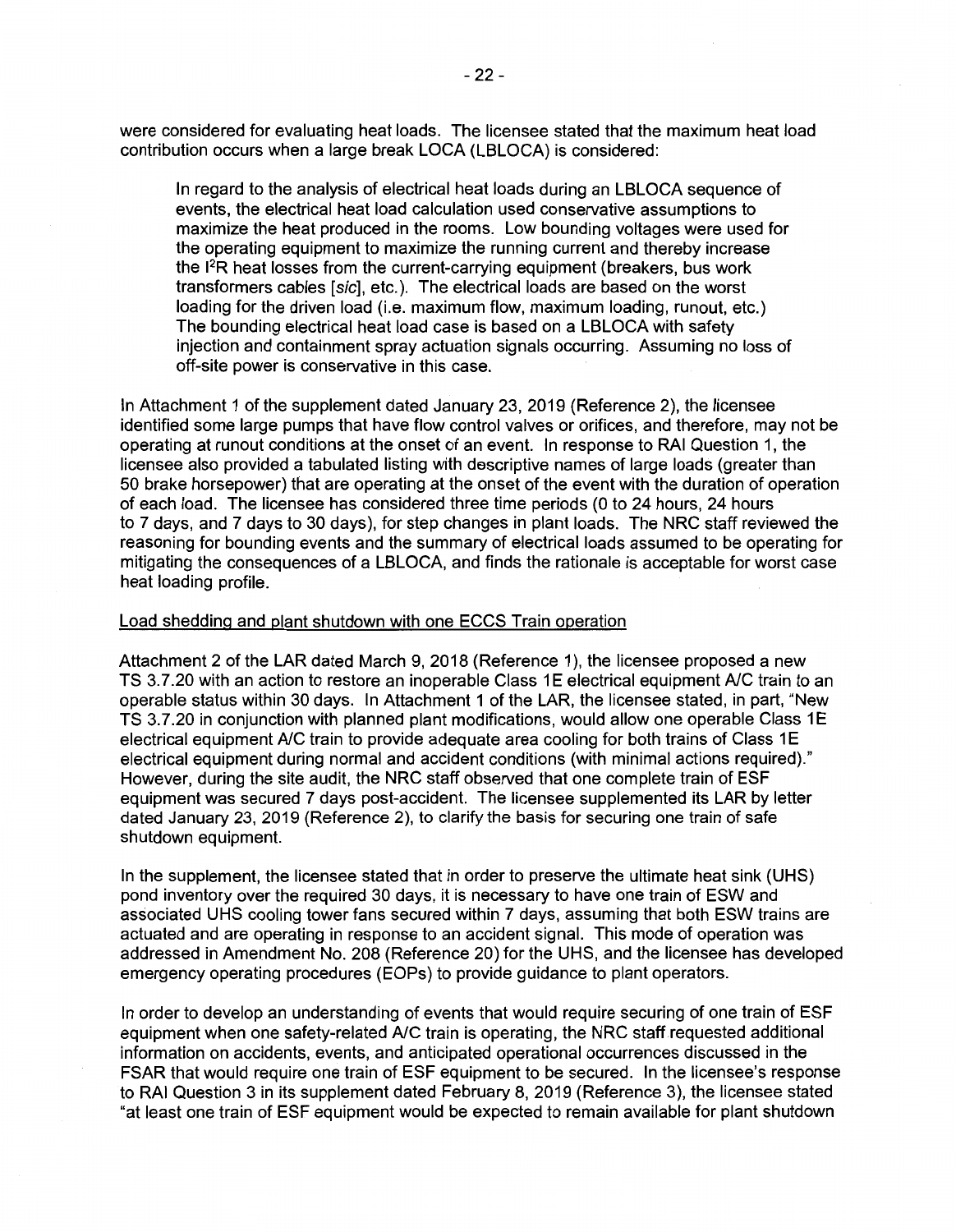during the 30-day, post-event period (as discussed in Callaway FSAR, Section 9.2.5, Reference 5, and Reference 15.). The action taken within 7 days (post-event) to shut down one train of ESF equipment (for supporting the UHS cooling pond function in accordance with provisions described in Amendment No. 208) would be for the train associated with the initially inoperable Class 1E electrical equipment A/C train. Assuming no additional failures, the other ESF train would remain available to effect or maintain plant shutdown."

The NRC staff notes that in Amendment No. 208, the licensee requested securing of one train of the ESW system when significant evaporative losses, resulting from an event (LBLOCA) coupled with a single failure of safety-related UHS tower bypass valve, were evaluated. For a GDC 2 event involving protection against natural phenomena, the licensee stated in its supplement dated February 8, 2019 (Reference 8), that "no deterministic, bounding detailed or analyzed sequence of events (like what is presented for design-basis accidents) is given in the FSAR." A GDC 2 event can result in a LOOP and loss of nonsafety-related equipment not designed to withstand such events. Therefore, plant shutdown can be accomplished using safety-related equipment. A UHS inventory makeup requires use of nonsafety-related equipment, which may not be functional. Since recovery of nonsafety-related equipment or offsite power is not assured within 7 days, the NRC staff considers it reasonable to secure one train of safe-shutdown equipment after 7 days to preserve UHS inventory. Therefore, for the 30-day proposed CT and 30-day mission time of UHS, the staff concludes that Callaway will rely on one train of onsite power system and an ESF system to maintain safe shutdown conditions.

In the licensee's response to RAI Question 4, in its supplement dated February 8, 2019 (Reference 8), the licensee provided information on ESF equipment that would be available if an anticipated operational occurrence or accident, as described in Chapter 15 of the Callaway FSAR (Reference 21), occurred with one Class 1E electrical equipment A/C train inoperable. The response discussed four classifications of plant conditions described in the Callaway FSAR:

- a. Condition I: Normal operation and operational transients
- b. Condition II: Faults of moderate frequency
- c. Condition Ill: Infrequent faults
- d. Condition IV: Limiting faults

The licensee also stated in the response that seismic Category I, Class 1E, and IEEE qualified equipment, instrumentation, and components are used in the ultimate mitigation of the consequences of Conditions II, Ill, and IV events.

The licensee stated that "Condition I events do not result in the plant entering the EOP network. Therefore, a discussion of the UHS 30-day heat rejection time period and the preplanned shutdown of one train of ESF equipment within 7 days following the initiation of a postulated accident sequence would not be applicable to Condition I events." The NRC staff concludes that for Condition I events, redundant trains of ESF equipment (excluding one inoperable A/C train) will be available for plant shutdown, and defense-in-depth features of the plant design will be maintained for the 30-day mission time.

Condition II events may result in a reactor trip. For this condition, the licensee stated that these events are not expected to result in fuel rod failures or reactor coolant system or secondary system over-pressurization. The ESF equipment available to mitigate the event would be dependent upon the operating mode of the plant. For Condition II events, the licensee stated that nonsafety-related supplemental cooling systems coupled with one train of HVAC operating will maintain both trains of Class 1E electrical equipment rooms within an acceptable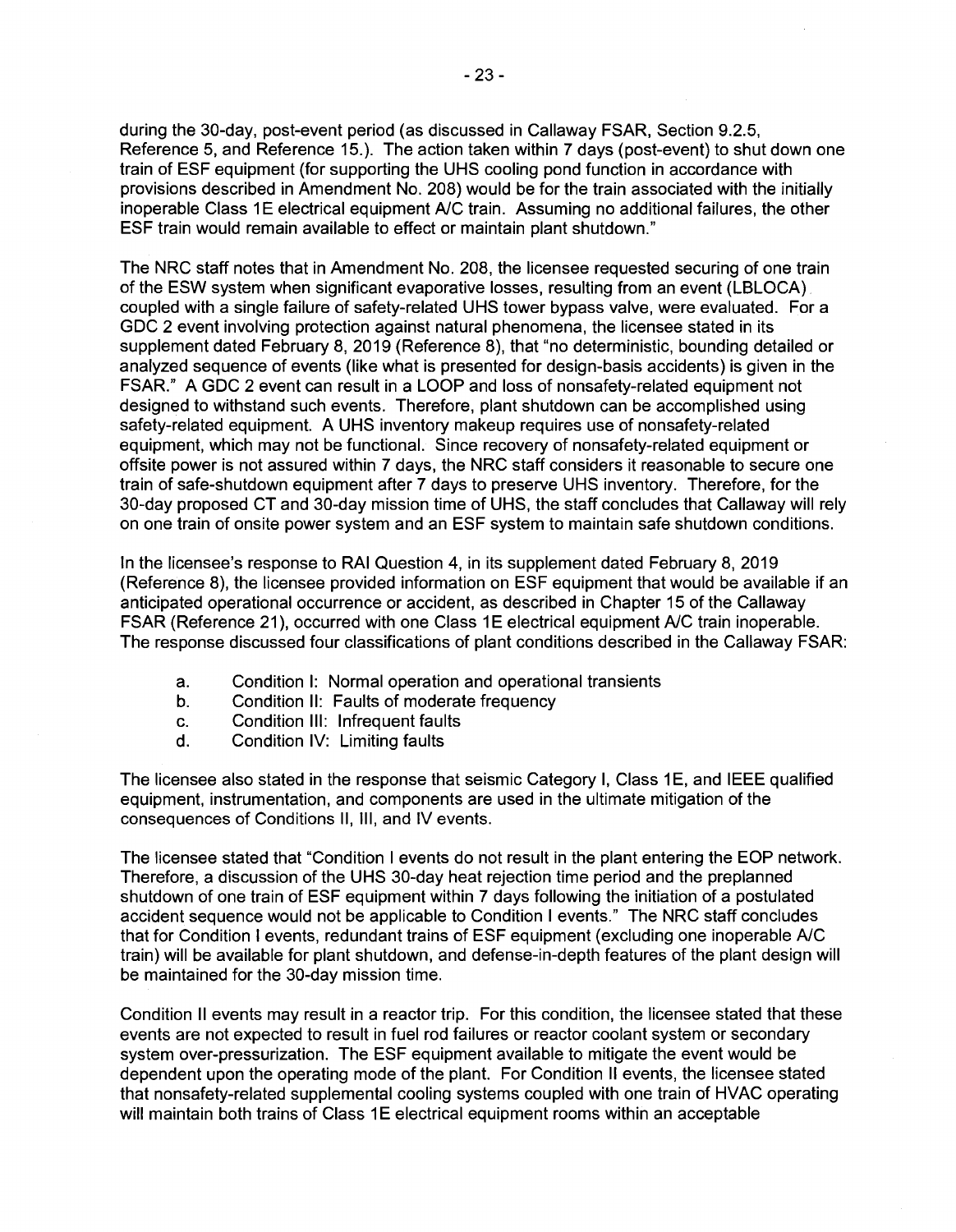temperature range such that both trains of ESF equipment would remain available to mitigate a Condition II event throughout a postulated 30-day mission time. The NRC staff notes that Condition II events include loss of non-emergency AC power to the station auxiliaries. The licensing basis of Callaway states that it contains a case of LOOP concurrent with postulated events. Further, those cases contain a condition where a the loss of non-emergency AC power is not a result of a catastrophic equipment failure, and radiation release to the environment is minimal, the staff considers it reasonable that operator actions can be taken and nonsafety-related supplemental cooling systems will be available 7 days after an event to maintain cooling for redundant systems of ESF equipment, and defense-in-depth features of the plant design will be maintained for the 30-day mission time of UHS and 30-day CT proposed for TS 3. 7 .20 in this LAR.

Condition Ill and Condition IV events involve faults that may occur very infrequently, but involve fuel damage and extended outage time. Prior to restoration of nonsafety-related systems and offsite power sources, system walkdown and support from external sources may be required. For Condition Ill events, the licensee stated in its supplement dated February 8, 2019, that "[t]he release of radioactivity will not be sufficient to interrupt or restrict public use of those areas beyond the exclusion radius." For Condition IV events, the release of radioactivity to the environment is expected to cover a wider area. The licensee's response to RAI Question 4 in its supplement dated February 8, 2019 (Reference 8), stated, "it should be noted that the supplemental cooling system would ensure that the remaining train of HVAC operating in conjunction with the supplemental cooling system would maintain both trains of Class 1E electrical equipment rooms within an acceptable temperature range such that both trains of ESF equipment would remain available to mitigate a Condition IV event throughout a postulated 30 day mission time (assuming no additional failure)."

Based on the current licensing basis of Callaway, and as described in the safety evaluation issued with Amendment No. 208 (Reference 20), the NRC staff concludes that Category I, Class 1 E, and IEEE qualified equipment, instrumentation, and components are available for mitigation of the consequences for Condition Ill and IV events. In the event that only one Class 1E HVAC train (SGK05A or SGK05B) is being maintained, redundant trains of ESF electrical equipment will be cooled by one operable HVAC train for the first 7 days of the accident. After 7 days, plant procedures provide guidance for operators to secure one ESF train of equipment to preserve UHS inventory. The current licensing basis of Callaway assumes a single failure coupled with a LOOP for mitigating the consequences of postulated events, which leaves one train of ESF equipment for safe shutdown of the plant. Since an additional single failure is not postulated during the period when one Class 1E HVAC system is being maintained, the NRC staff concludes that securing one train of ESF train to maintain UHS inventory, per Reference 20, is reasonable for the 30-day duration UHS mission time considered in the current licensing basis of the plant and 30-day CT for TS 3.7.20 proposed in this LAR.

## Battery Room Temperatures

During the audit, the NRC staff observed that the LAR considered consequences of maximum room temperatures, but there was no discussion on minimum room temperatures during a planned 30-day CT with minimum heat load from operating equipment. Information on battery room temperatures, based on the following observations from the plant's licensing basis, are:

- Callaway FSAR Section 1.2.1.8 "Meteorology" (Reference 22), states, in part that
- "[t]he climate of the Callaway site is temperate continental with cold snowy winters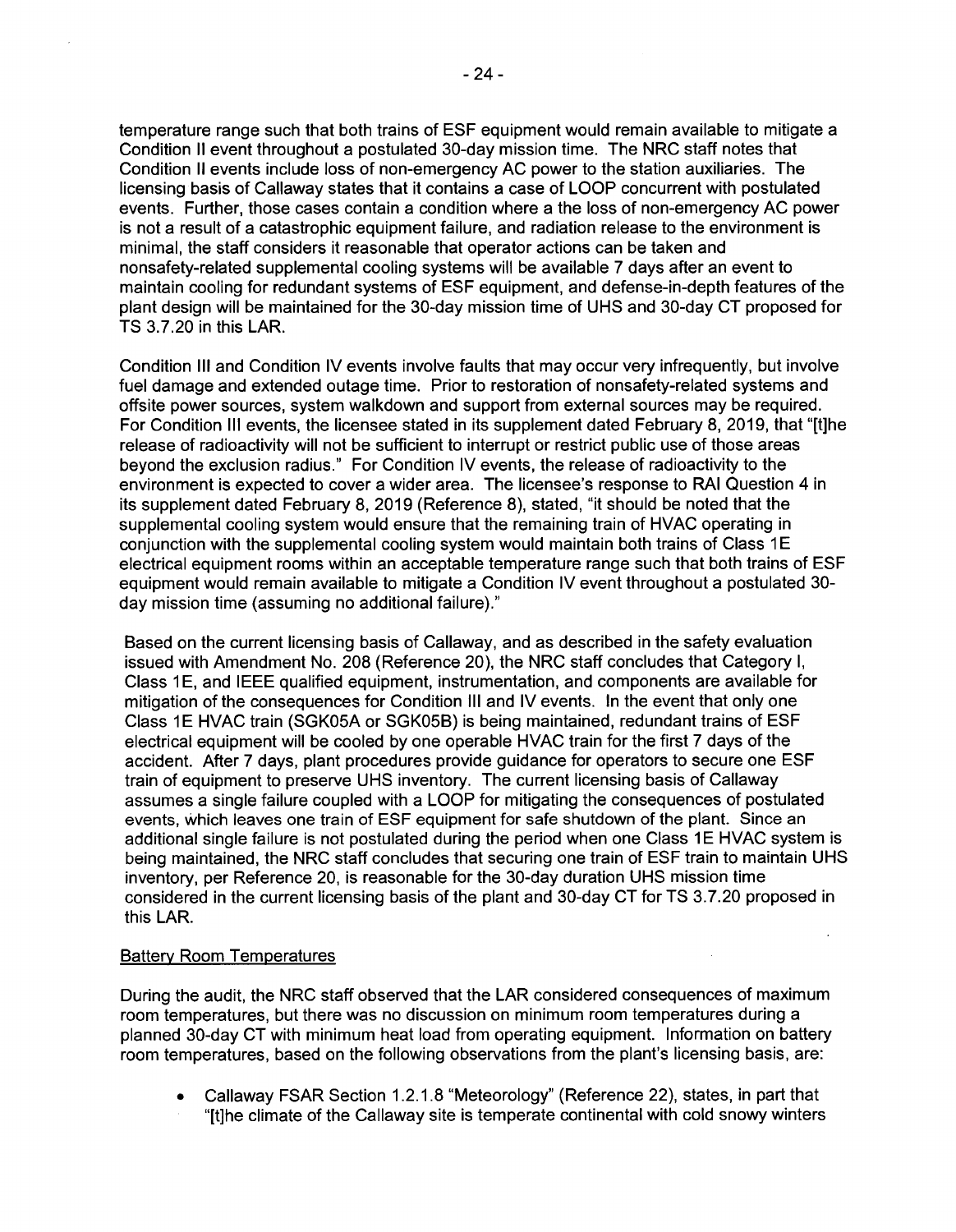and warm, humid summers. Based on climatological data from nearby weather stations, the normal annual average temperature is 55 °F at Columbia, Missouri. Extreme temperatures for the area are 116 °F for Fulton, Missouri, and -26 °F for Fulton, Missouri."

- Callaway TS SR 3.8.6.3 (Reference 7), states, "Verify average electrolyte temperature of representative cells is  $\geq 60^{\circ}$ F."
- Callaway FSAR, Section 9.4.1.2.3 (Reference 5), states, in part that "[t]he ambient temperature in the battery rooms, under any mode of operation, will be between 60 °F and 90 °F."

In Attachment 1 of the supplement dated January 23, 2019 (Reference 2), the licensee supplemented information on this subject and stated,

A Station Blackout (SBO) or Extended Loss of All AC Power (ELAP) event represents the limiting scenario for minimum battery room temperatures due to the minimal equipment heat loads present. The minimum control building heat loads during an SBO/ELAP event conservatively bound the minimum heat loads present during any postulated Design Basis Accident (OBA), including a Loss of Offsite Power (LOOP) or events that extend beyond assumed offsite power restoration at 7 days.

The evaluation for battery room temperatures assumes a minimum battery temperature of 60 °F at the start of an event and demonstrates that the temperatures do not drop below 60 °F over the course of the event. The licensee stated that battery room temperatures steadily increase over the course of the 12-hour analysis and would continue to increase until an equilibrium temperature point is reached during the course of a longer 30-day event.

The NRC staff concludes that the methodology for evaluating the battery room temperatures is reasonable and the Class 1E battery system will not be adversely impacted during minimum temperature experienced by the plant site during extreme winter conditions.

#### **Conclusion**

The NRC staff concludes that based on the conservatism used in various calculations (heat loads GOTHIC analysis) and the resulting calculated margins obtained, this approach is acceptable, and that there is adequate margin for Class 1 E electrical equipment A/C system in single train operation, assuming the Class 1E electrical equipment A/C recirculation subsystem is functional. Specifically, the NRC staff finds reasonable assurance that the Class 1E electrical equipment A/C recirculation subsystem will adequately support TS LCO 3.7.20, Required Action A.1 (part of TS mitigating actions) to provide adequate cooling to the opposite electrical trains for the 30-day CT.

In addition, calculations confirm that the charcoal filters for the control room emergency ventilation system heater will still be able to meet their required level of performance with the charcoal heater output (wattage) reduced to the new value to be specified in TS 5.5.11.e.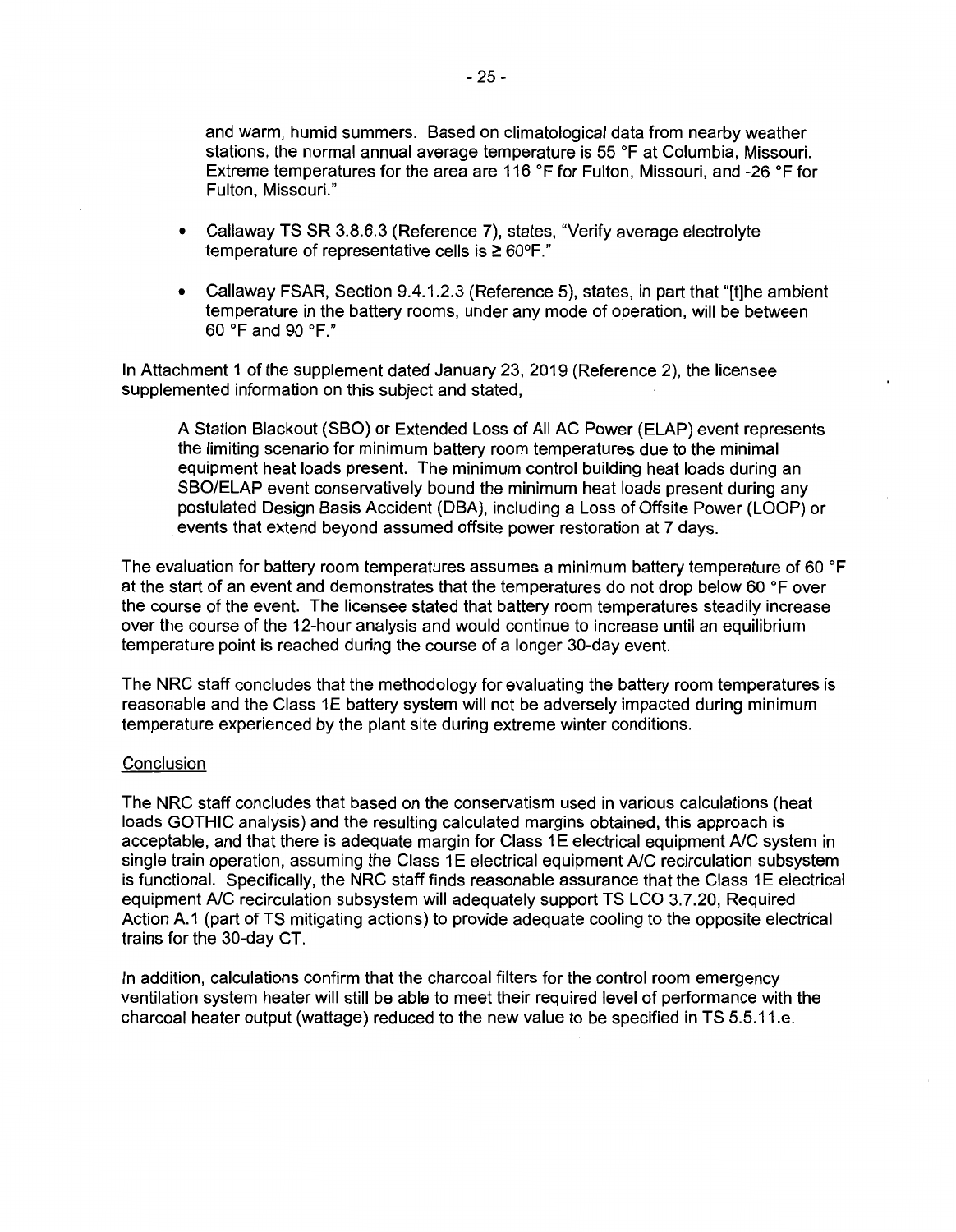## 3.5 Proposed TSs

#### 3.5.1 Proposed New TS 3.7.20

The licensee proposed new TS 3.7.20 for Modes 1, 2, 3, and 4 so that LCO 3.0.6 could be applied when one train of the class 1E electrical equipment A/C system becomes inoperable. By applying LCO 3.0.6, entry into the relatively short term CTs for LCOs 3.8.4, 3.8.7, and 3.8.9 could be avoided since LCO 3.0.6 requires only the support system LCO actions to be entered. The licensee stated that the new LCO will meet Criterion 3 of 10 CFR 50.36(c)(2)(ii) for inclusion into the TS. The proposed LCO 3.7.20 requires two Class 1E electrical equipment A/C trains be operable. The LCO applicability includes Modes 1, 2, 3, and 4. The applicability for the proposed LCO reflects the applicability of TS 3.7.8 and its associated TS Bases, "Essential Service Water (ESW) System," the safety-related heat sink for the Class 1E electrical equipment A/C trains during post-accident operation, and is also consistent with the applicability of the supported system TSs 3.8.4, 3.8.7, and 3.8.9.

Proposed TS 3.7.20 provides conditions and required actions for one Class 1E electrical equipment A/C train inoperable. Required Action A.1 of Condition A requires the immediate initiation of action to implement mitigating actions. Required Action A.2 requires verifying room area temperatures are  $\leq 90$  °F within 1 hour. The actions of Required Actions A.1 and A.2 assure that the initial conditions of Callaway's Calculation NAl-1719-004 Revision 1, "Callaway Control Building with Control Room Loss of Class 1E A/C GOTHIC Room Heat Up with Installed Fans and Louvers," are met.

The mitigating actions as stated in the proposed TS Bases (B 3.7.20) include opening the associated single train recirculating fans discharge damper, and starting the fans associated with the operable Class 1E electrical equipment A/C train.

Required Action A.2 of Condition A requires verifying the Class 1E electrical equipment room area temperatures are  $\leq 90^{\circ}$ F. This verification is required to be performed within 1 hour and once per 4 hours thereafter. The 4-hour CT is reasonable based on operating experience to verify room area temperatures and the minimal increase in room temperatures during this time period.

Required Action A.3 of Condition A requires the Class 1E electrical equipment A/C train to be restored to operable status in 30 days. The 30-day CT is based on the capability of the remaining operable Class 1E electrical equipment A/C train to provide adequate area cooling for both trains of electrical equipment during normal and accident conditions (with mitigating actions implemented) and the low probability of an event/accident occurring during this time. Calculation NAI-1719-004 demonstrates that with one Class 1E electrical equipment A/C train cooling both trains of Class 1 E electrical equipment, post-accident room temperatures would remain below the 104 °F post-accident temperature limit specified in the Callaway FSAR. Based on this, there would be no loss of safety function for any of the supported Class 1E electrical equipment if an accident were to occur with Condition A in effect, assuming no additional failures.

The staff notes that the proposed 30-day CT for restoration of the inoperable Class 1E electrical equipment A/C train is similar to current Callaway TS 3.7.11, "Control Room Air-Conditioning System (CRACS)," which also includes a 30-day CT for restoration of an inoperable CRACS train to operable status. Additionally, with Condition A of proposed TS 3.7.20 in effect (including its associated mitigating actions), there is no loss of safety function. Both Class 1E electrical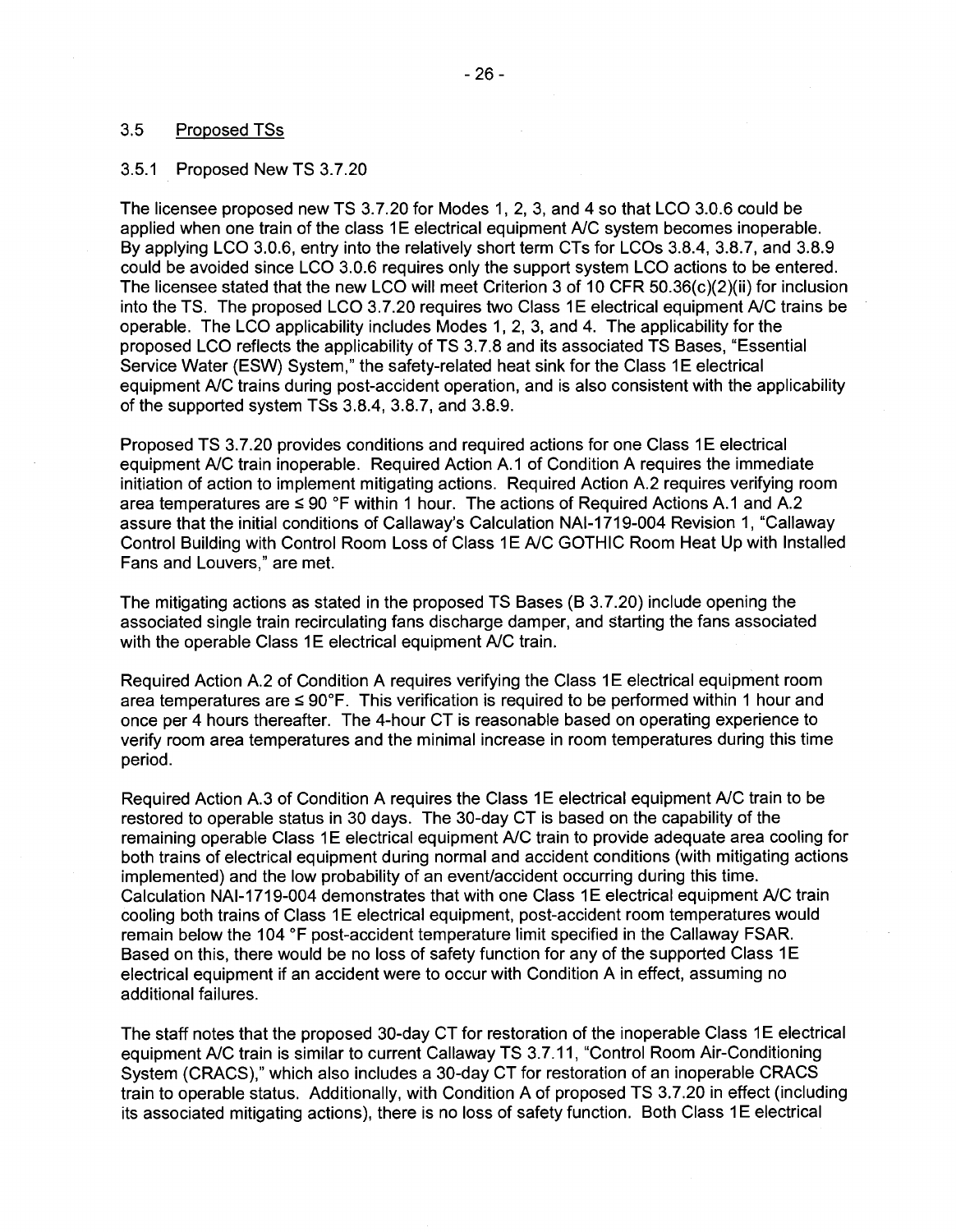equipment trains would remain within their FSAR-described licensing basis room temperatures. That is, both trains of electrical safety equipment would remain capable of performing at the level credited in the plant's safety analyses and meeting the mission times credited therein. However, because there is a reduction in redundancy at the support system level, plant operation is only allowed to continue'for a limited period of time (based on the allowed CT and shutdown time specified per the proposed required actions).

Based on the history of maintenance activities that have been required on the Class 1E electrical equipment A/C trains at Callaway, a CT of 30 days for restoration from Condition A of TS 3.7.20 reasonable and will allow maintenance activities (e.g., chiller compressor replacements) to be completed without requiring unnecessary plant transients.

If the required action and associated CT of Condition A cannot be met, Condition B would require a plant shutdown to Mode 3 within 6 hours and to Mode 5 within 36 hours. If two Class 1E electrical equipment A/C trains are inoperable, LCO 3.0.3 would be entered immediately under Condition C. This ensures that the plant is placed in a Mode that minimizes accident risk.

## TS 3.7.20 Surveillance Requirements

Proposed new SR 3. 7.20.1 would state:

Verify each Class 1E electrical equipment A/C train actuates on an actual or simulated actuation signal.

The actuation signals include the control room ventilation isolation signal (CRVIS) and actuations driven by the LOCA and shutdown sequencers. A CRVIS is generated by the inputs described in the LCO Bases for TS 3.3.7, "CREVS Actuation Instrumentation." Surveillance Procedure OSP-SA-2413 A/B, "Train A/B Diesel Generator and Sequencer Testing," verifies that the A/B Class 1E electrical equipment A/C train is load shed from its associated 4.16 kV safety bus and then properly sequenced back onto the bus under a simulated ESF actuation signal.

In the supplement dated January 23, 2019 (Reference 2), the licensee clarified that the actuation signals that will be tested under the proposed SR 3.7.20.1 will only include the CRVIS actuation signal. The actuations driven by the LOCA and shutdown sequencers have been and are currently surveillance tested in accordance with SR 3.8.1.12, and it is desired to keep the LOCA and shutdown sequencer testing defined by SR 3.8.1.12. This would be consistent with how the scope of CREVS TS SR 3.7.10.3 is defined or described in the Bases for that SR, given the similarity of that SR to proposed SR 3.7.20.1.

The frequency for SR 3.7.20.1 would be specified as, "In accordance with the Surveillance Frequency Control Program" (SFCP), consistent with nearly all of the periodically required SRs in the Callaway TSs. The SFCP will specify a frequency of once per 18 months for this surveillance, consistent with many other similar SRs and their frequencies for ESF components that receive actuation signals.

Proposed new SR 3.7.20.2 would state:

Verify each Class 1E electrical equipment A/C train has the capability to remove the assumed heat load.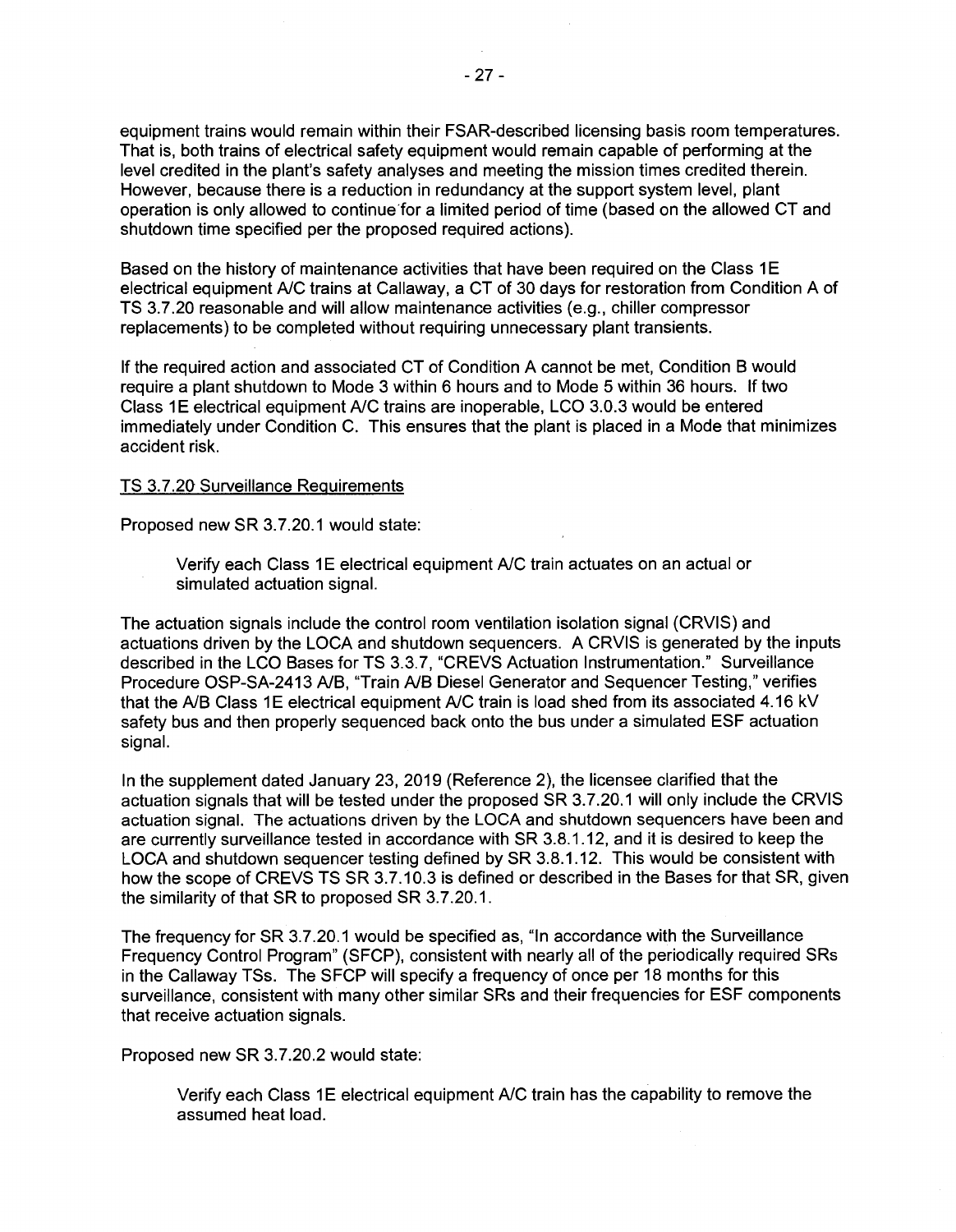The approach for performing this surveillance would be similar to that taken for CRACS (SGK04 A/B) per SR 3.7.11.1. The surveillance would use a combination of monitoring and inspection methods, which would include ( 1) verifying the heat removal capability of the condenser heat exchanger by water flow measurement, pressure loss monitoring, and visual inspection; (2) visual inspection monitoring of the evaporator heat exchanger coils; (3) ensuring the proper operation of major components in the refrigeration cycle; (4) verification of unit air flow capacity; and (5) verification that the tube plugging limits are met.

The frequency for SR 3.7.20.2 would be specified as, "In accordance with the Surveillance Frequency Control Program" (SFCP), consistent with nearly all of the periodically required SRs in the Callaway TSs. An initially specified frequency of once per 18 months for this surveillance under the SFCP is appropriate since significant degradation of the Class 1E electrical equipment A/C trains is not expected during this interval. This interval/frequency is also consistent with what is currently specified in the SFCP for CRACS SR 3.7.11 .1.

3.5.2 Proposed Change to TS 5.5.11

The proposed change to TS 5.5.11.e, will reduce the control room pressurization heater wattage.

Current TS 5.5.11.e states:

| <b>ESF Ventilation System</b>                                         | Wattage                     |
|-----------------------------------------------------------------------|-----------------------------|
| <b>Control Room Pressurization</b><br><b>Emergency Exhaust System</b> | 15 ± 2 KW<br>$37 + 3$ KW    |
| Proposed TS 5.5.11.e would state:                                     |                             |
| <b>ESF Ventilation System</b>                                         | Wattage                     |
| <b>Control Room Pressurization</b><br><b>Emergency Exhaust System</b> | $5 \pm 1$ KW<br>$37 + 3$ KW |

The proposed revision to TS 5.5.11.e is needed to reflect the design modification to be implemented for the electric heaters in the control room pressurization trains in order to support the capability of a single Class 1E Electrical Equipment A/C train to provide area cooling for both trains of Class 1E electrical equipment.

The basis for the original 15 ± 2 KW is provided in Calculation M-GK-01-C, Revision 1, "Control Room Pressurization Filtration Unit Heater." The calculation documents that there is a range for the heat load provided by the heaters in order to meet the specified humidity level and temperature limit downstream of the heating coil ("off coil" temperature).

The heat generated by the charcoal heater(s) is within a maximum and minimum limit. The maximum limit ensures the "off coil" temperature limit is not exceeded (for charcoal protection). At the same time, the minimum heat level had to be evaluated to ensure that a humidity level of no more than 70 percent would be maintained for the charcoal, even at the minimum heater output level. This analyzed temperature range, from the lower to the upper limit, allows the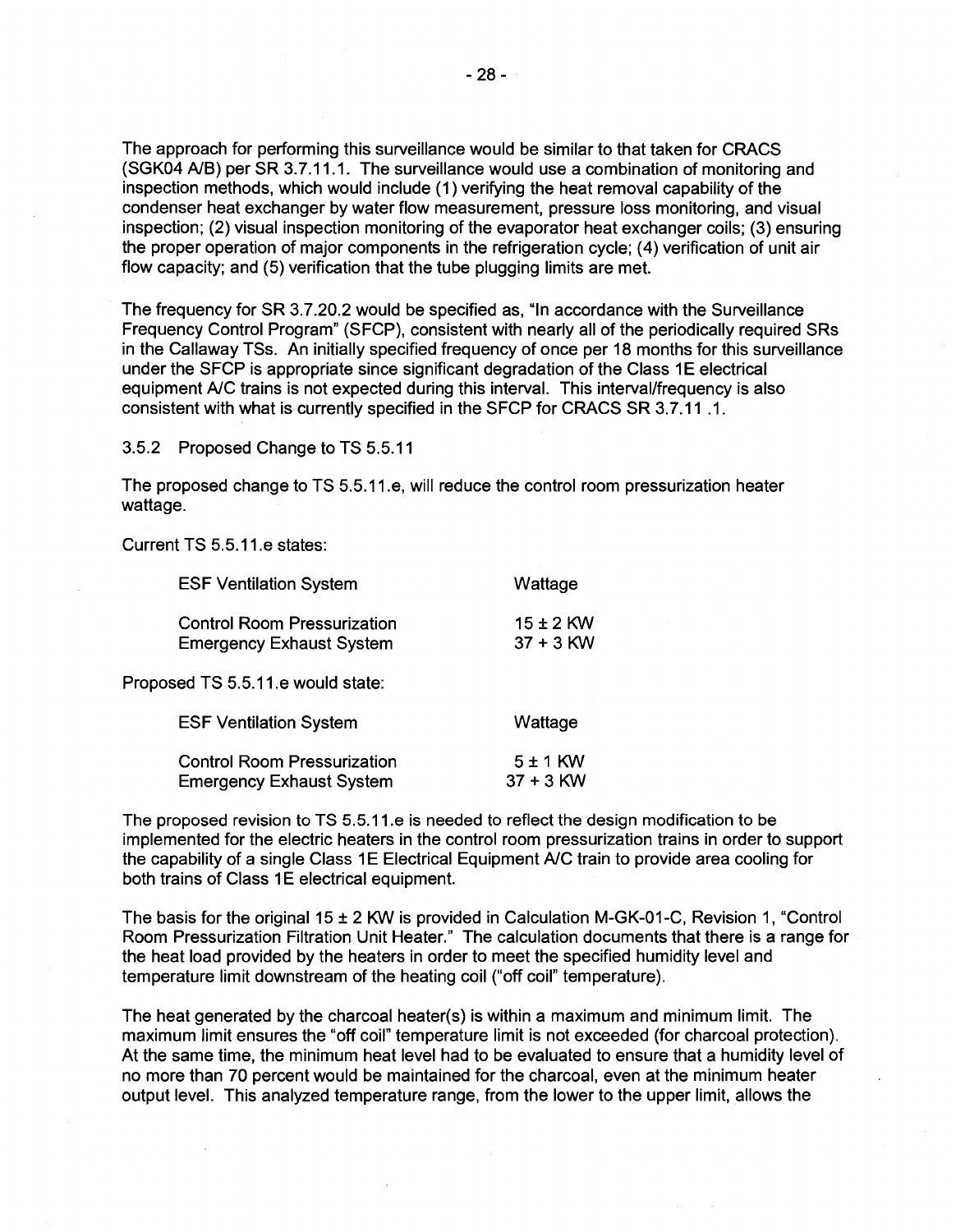charcoal to remain capable of performing its function without any adverse consequences on the charcoal filters.

In summary, the calculations confirm that the charcoal filters will still be able to meet their required level of performance, as discussed in Section 2.2.2 above, with the charcoal heater output (wattage) reduced to the new value to be specified in TS 5.5.11.e.

## 3.6 Credited Manual Operator Actions Associated with Proposed TS 3.7.20

Per Section 3.3, "Credited Manual Operator Actions," of Attachment 2 of the licensee's LAR (Reference 1), manually restarting the system during or at the onset of an event/accident involving a LOOP is the credited manual operator action associated with the new Class 1E supplemental cooling recirculation fan system. The electrical load for the supplemental cooling recirculation fan system will be automatically shed from the safety-grade electrical buses upon a LOOP and will not be automatically restarted. When operation of the supplemental cooling recirculation fan system is needed or desired in this circumstance, a manual operator action is credited to restart the system within 30 minutes.

Additionally, per Attachment 1, Item 32, of the licensee's supplement dated January 23, 2019 (Reference 2), the 30-minute action time will be controlled in accordance with the Callaway procedure designated for Significant Operator Response Timing. Procedural direction to perform this credited manual operator action will be specified in EOP Attachment A, "Automatic Action Verification."

The credited manual operator action as described above is evaluated in Section 3.8.4 of this SE.

3.7. Proposed Changes to FSAR 16.7.13

For the proposed supplemental cooling system, there are no proposed new TS; however, SRs will be added within the Callaway FSAR Section 16.7.13, "Class 1E Electrical Equipment Air Conditioning *(NC)"* as discussed in Section 2.2.1, above. In the supplement dated January 23, 2019 (Reference 2), the licensee proposed the following:

16.7.13 CLASS 1 E ELECTRICAL EQUIPMENT AIR CONDITIONING *(NC)*  SUPPLEMENTAL COOLING SYSTEM

#### 16.7.13.1 LIMITING CONDITION FOR OPERATION

Two Class 1E Electrical Equipment A/C Supplemental Cooling trains shall be FUNCTIONAL.

APPLICABILITY: MODES 1, 2, 3, and 4.

## ACTIONS:

With the above requirements not satisfied:

a. With one Class 1E Electrical Equipment A/C Supplemental Cooling train nonfunctional, restore the Class 1E A/C Supplemental Cooling train to FUNCTIONAL status within 30 days.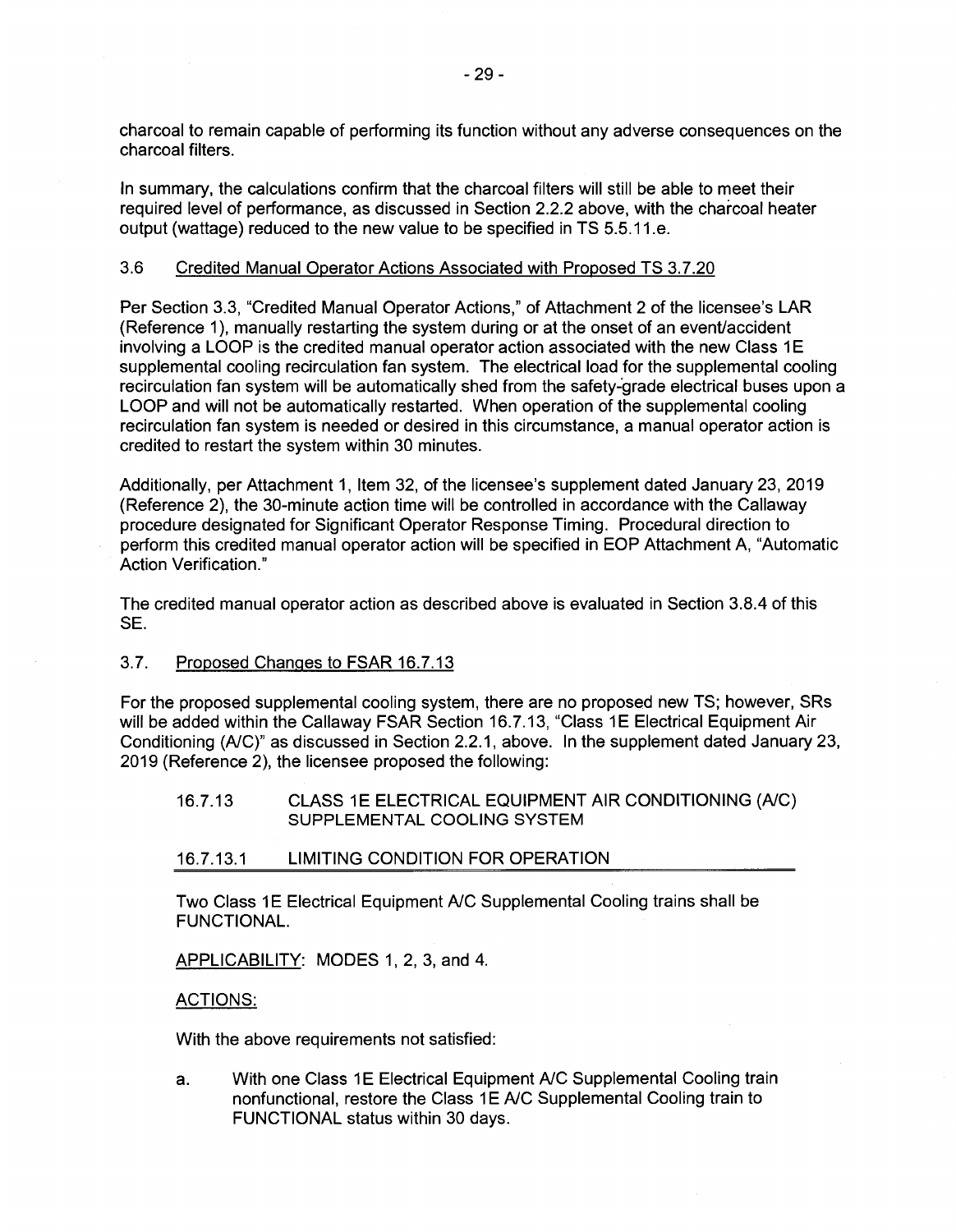- b. With two Class 1 E Electrical Equipment A/C Supplemental Cooling trains nonfunctional, restore one Class 1E Electrical Equipment A/C Supplemental Cooling train to FUNCTIONAL status within 7 days.
- c. With Action A or B not met, enter Section 16.0.1.3.

## 16.7.13.1.1 SURVEILLANCE REQUIREMENTS

- a. Verify each Class 1E Electrical Equipment A/C Supplemental Cooling system train is available at least once per 30 days.
- b. Verify each Class 1E Electrical Equipment A/C Supplemental Cooling system train actuates and provides recirculation air flow at least once per 18 months.
- 3.8 NRC Staff Evaluation Proposed Technical Specifications, Design Modifications and Testing, and Operations Actions
- 3.8.1 NRC Staff Evaluation of Proposed Technical Specification 3. 7.20
- 3.8.1.1 NRC Staff Evaluation of Proposed TS LCO 3.7.20 and Actions

The requested changes would add a new TS to address the operation of the Class 1E Electrical Equipment A/C System.

Proposed LCO 3. 7 .20 would state:

Two Class 1E electrical equipment A/C trains shall be OPERABLE.

Proposed LCO 3.7.20 APPLICABILITY would state:

MODES 1, 2, 3, and 4.

The Class 1E electrical equipment A/C trains consist of two independent trains that provide cooling of recirculated air in the rooms associated with that train. Each train consists of a prefilter, self-contained refrigeration system (using normal service water or ESW as a heat sink), centrifugal fans, and instrumentation and controls to provide for electrical equipment room temperature control.

The specific rooms supplied by the Class 1E electrical equipment A/C trains are:

| SGK05A                   | SGK05B                   |
|--------------------------|--------------------------|
| SWBD RM NO. 1 (3408)     | SWBD RM NO. 4 (3404)     |
| SWBD RM NO. 3 (3414)     | SWBD RM NO. 2 (3410)     |
| Battery RM NO. 1 (3407)  | Battery RM NO. 4 (3405)  |
| Battery RM NO. 3 (3413)  | Battery RM NO. 2 (3411)  |
| ESF SWGR RM NO. 1 (3301) | ESF SWGR RM NO. 2 (3302) |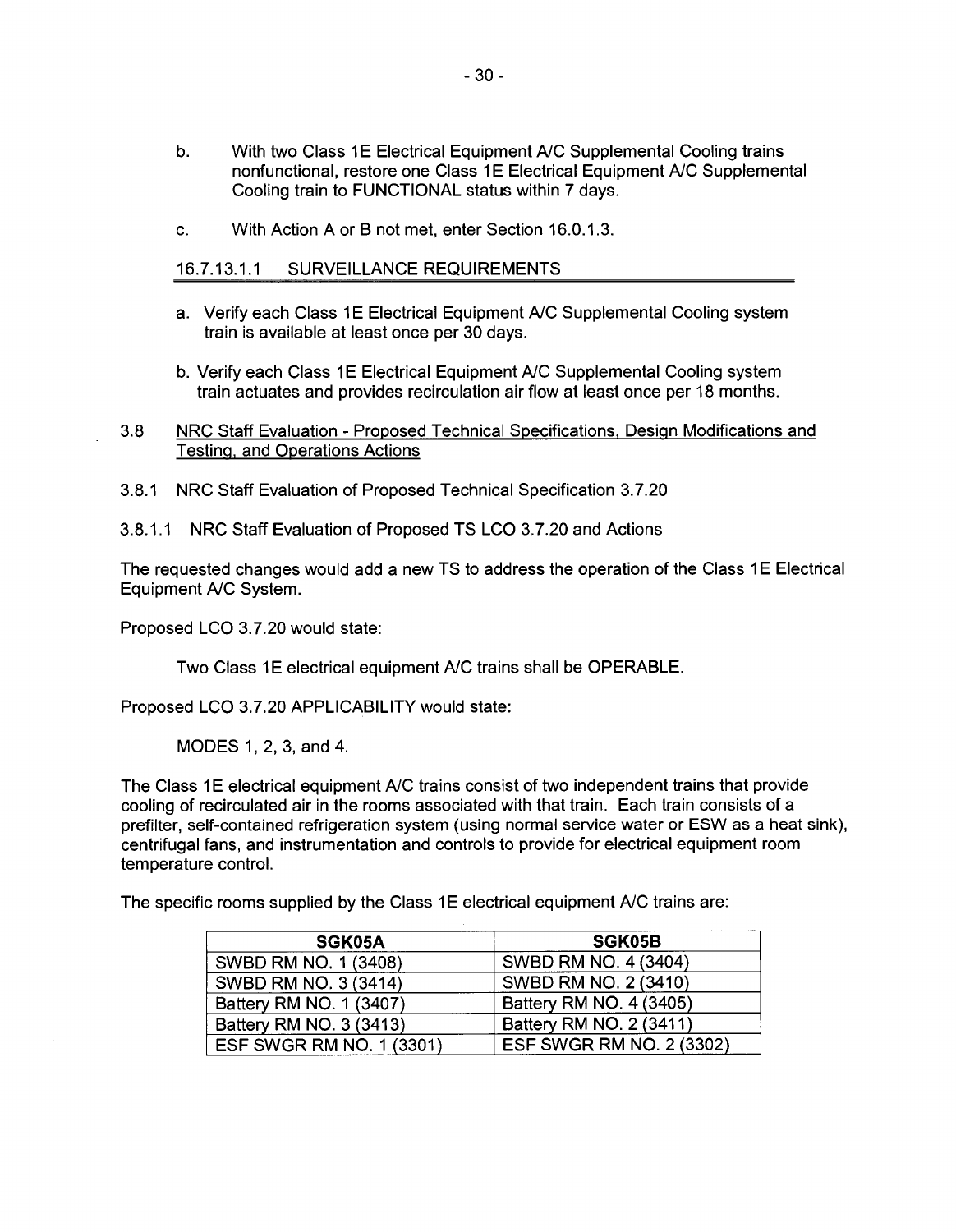In Modes 1, 2, 3, and 4, both trains of the Class 1E electrical equipment A/C system are normally operating. Both trains must be operable to ensure that the temperature in the protected rooms will not exceed equipment design limits.

#### **ACTIONS**

The proposed Condition A states that if one Class 1E electrical equipment A/C train is inoperable, initiate action to implement mitigating actions immediately, and verify room area temperatures  $\leq 90$  °F within 1 hour and once per 4 hours thereafter, and restore Class 1E electrical equipment A/C train to operable status within 30 days.

The proposed Condition B states that if the required action and associated CT of Condition A is not met be in Mode 3 within 6 hours and be in Mode 5 within 36 hours.

The proposed Condition C states that if two Class 1E electrical equipment A/C trains inoperable, enter TS LCO 3.0.3 immediately.

The NRC staff reviewed the proposed TS LCO 3.7.20 and Actions and finds them acceptable based on the actions taken to mitigate a loss of one train of Class 1 E electrical equipment A/C subsystem (30 days) or two trains of Class 1E electrical equipment A/C subsystem (plant shutdown).

With the unit in TS 3.7.20 Condition A, while in Modes 1, 2, 3, or 4, with one Class 1E electrical equipment A/C train inoperable, action must be initiated immediately to implement mitigating actions. The mitigating action taken with one Class 1E electrical equipment A/C train inoperable (Required Action A.1) includes placing into service the Class 1 E electrical equipment A/C supplemental cooling system to provide additional recirculation capability, as initiated via operator action. With one Class 1E electrical equipment A/C train inoperable, the overall reliability of the cooling function is reduced. However, as described in Section 3.3 of this SE, the remaining operable train can provide the required cooling function if these mitigating actions are taken, assuming the operable Class 1E electrical equipment A/C train is capable of operating at full capacity. The Class 1E electrical equipment A/C supplemental cooling system is further described in proposed FSAR Section 16.7.13 in Section 3.7 of this SE.

Proposed Required Action A.2 requires verification that all affected room temperatures are  $\leq$  90 °F with a CT of 1 hour. After this initial 1-hour action, Action A.2 also requires verification that room temperatures remain  $\leq 90$  °F once per 4 hours until the inoperable train is restored. The room area temperature limit of 90 °F is based on the normal operating maximum steady state environmental condition, and a plant-specific calculation for a single Class 1E electrical equipment A/C train maintaining both Class 1E electrical equipment train rooms at a temperature of< 104 °F during OBA conditions. The plant-specific calculation assumes affected room temperatures to be 90 °F at the onset of the DBA. If the room area temperatures are not within limits (as verified per Action A.2), then Condition B must be entered. The 4-hour CT for verification of the room area temperatures, following the initial 1-hour verification, is reasonable based on the minimal expected increase in room temperatures during this time period.

Required Action A.3 requires the Class 1E electrical equipment A/C train must be restored to operable status within 30 days. The 30-day CT is based on the capability of the remaining operable Class 1E electrical equipment A/C train to provide adequate area cooling for both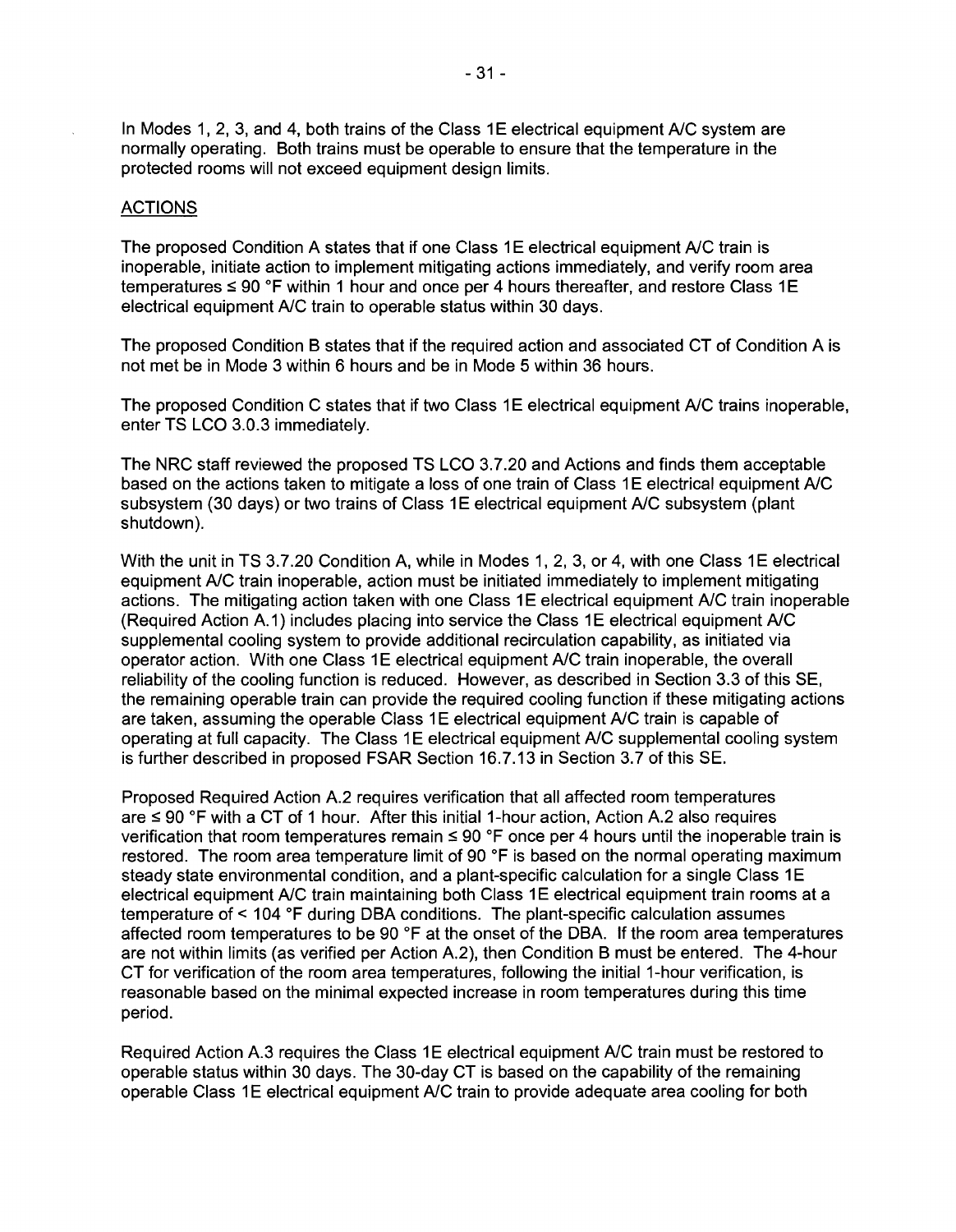trains of electrical equipment during normal and accident conditions (with mitigating actions implemented) and the low probability of an event/accident occurring during this time.

With the unit in TS 3.7.20 Condition B, Required Action and in its associated CT of Condition A not met in (Modes 1, 2, 3, and 4), the unit must be placed in a Mode that minimizes accident risk. To achieve this status, the unit must be placed in Mode 3 within 6 hours and in Mode 5 within 36 hours. The allowed CTs are reasonable based on operating experience to reach the required unit conditions from full power conditions in an orderly manner and without challenging unit systems.

With the unit in TS 3.7.20 Condition C, two Class 1E electrical equipment A/C trains inoperable in Modes 1, 2, 3, and 4, the Class 1 E electrical equipment  $A/C$  system may not be capable of performing its intended function. Therefore, LCO 3.0.3 must be entered immediately.

Based on the discussion above, the NRC staff has evaluated the proposed TS change and determined that the proposed TS LCO correctly specifies the lowest functional capability or performance levels of equipment required for safe operation of the facility in accordance with 10 CFR 50.36(c)(2), and the proposed ACTIONS table prescribes appropriate remedial actions to be taken for the conditions addressed. There is reasonable assurance that the required actions to be taken when the proposed TS LCO is not met can be conducted without endangering the health and safety of the public.

#### 3.8.1.2 NRC Staff Evaluation of Proposed TS SR 3.7.20

The requested changes would add new TS SRs to address the operation of Class 1E electrical equipment A/C trains.

The proposed TS SR 3.7.20.1 includes verification that each Class 1E electrical equipment A/C train starts and operates on an actual or simulated actuation signal. The actuation signal includes the CRVIS. The SR also verifies that a CRVIS will be received by the LOCA sequencer to enable an automatic start of the diesel generator loads that are associated with a CRVIS. Verification that these loads will start and operate at the appropriate step in the LOCA sequencer, and that other auto-start signals for these loads will be inhibited until the LOCA sequencer is reset, is accomplished under SR 3.8.1.12. The surveillance frequency is based on industry operating experience, equipment reliability and plant risk, and is controlled under the SFCP.

The proposed TS SR 3.7.20.2 includes testing of the Class 1E electrical equipment A/C system condenser heat exchangers by verifying that the heat removal capability of the A/C units is adequate to remove the heat load assumed in the Class 1E electrical equipment A/C rooms during DBAs. This SR consists of verifying (1) verifying the heat removal capability of' the condenser heat exchanger by water flow measurement, pressure loss monitoring, and visual inspection; (2) visual inspection monitoring of the evaporator heat exchanger coils; (3) ensuring the proper operation of major components in the refrigeration cycle; (4) verification of unit air flow capacity; and (5) verification that the tube plugging limits are met.

This SR is performed in the same manner as SR 3.7.11.1 (CRACS). The SR frequency is in accordance with the existing Callaway SFCP, and is based on operating experience which has shown that significant degradation of Class 1E electrical equipment A/C typically occurs gradually and in a self-revealing manner.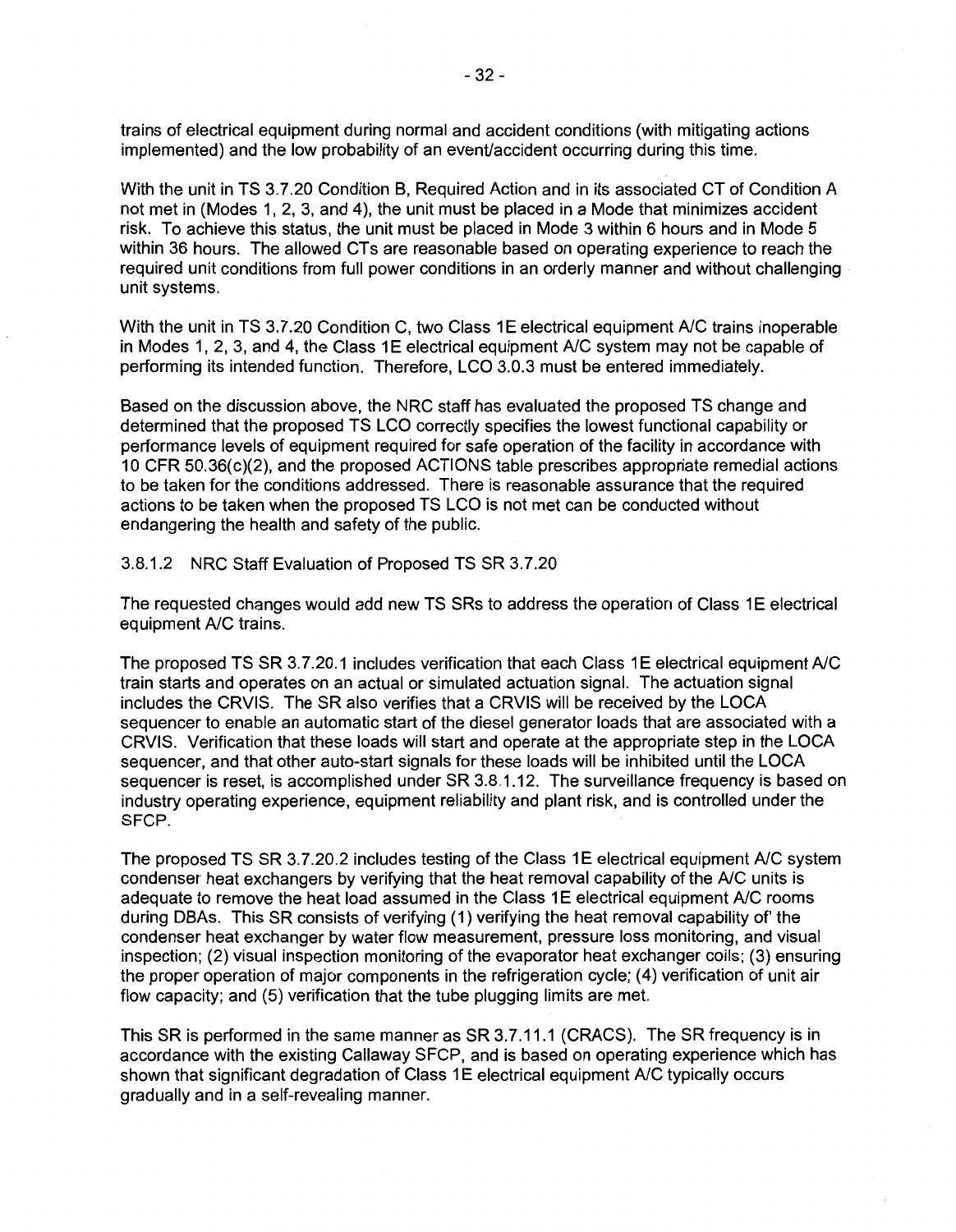NUREG-1431, Revision 4 (References 10 and 11 ), represents the evolution of the NRC staffs guidance on how to meet the requirements in 10 CFR 50.36 for Westinghouse plants. Licensees can deviate/depart from staff guidance as long as they provide acceptable justification.

The NRC staff has determined that the proposed TSs deviate or depart from the guidance of NUREG-1431 because this new proposed TS 3.7.20 does not exist or have a comparable TS section relative to it as provided in NUREG-1431. However, the licensee's justification for this deviation or departure is that the lack of an existing STS section should not be a barrier to a proposal for a TS license amendment but only subject to the criteria found in 10 CFR 50.36 (see Reference 1, Attachment 2). The staff has reviewed the licensee's deviation and justification for the proposed change and found that it meets the acceptance criteria of 10 CFR 50.36 and is adequate.

The NRC staff evaluated the proposed SR associated with the proposed new LCO 3.7.20 and concluded it is appropriate for ensuring the operability of the equipment. Specifically, the licensee will verify with appropriate testing or has verified by calculation that Class 1E electrical equipment A/C system trains will actuate on an actuation signal and will provide adequate heat removal capability. Both SR frequencies are adequate and consistent with other HVAC systems controlled in TSs. The design heat loads and heat removal capacity are not expected to change over this time period since one division is always operating and is in service in Modes 1, 2, 3, and 4.

Based on the discussion above, the NRC staff concludes that the proposed SR 3.7.20.2 is acceptable since it meets the requirements of 10 CFR 50.36(c)(3) for surveillances. SR 3.7.20.2 provides assurance that the necessary quality of systems and components will be maintained and the LCO will be met.

3.8.2 NRC Staff Evaluation of Proposed TS 5.5.11

The proposed change to TS 5.5.11.e will reduce the Control Room Pressurization heater wattage from 15 kW  $\pm$  2 kW to 5 kW  $\pm$  1 kW.

The proposed revision to TS 5.5.11.e will reflect the design modification MP-17-0024 to be implemented for the charcoal heaters in the control room pressurization trains in order to support the capability of a single Class 1E Electrical Equipment A/C train to provide area cooling for both trains of Class 1E electrical equipment. The calculations confirm that the charcoal filters will still be able to meet their required level of performance with the charcoal heater output (wattage) reduced to the new value to be specified in TS 5.5.11.e.

Based on the above, the NRC staff finds the proposed revision to TS 5.5.11 to the Callaway TS provides reasonable assurance of the continued availability of the required electrical power to shut down the reactor, and to maintain the reactor in a safe condition after an anticipated operational occurrence or a postulated DBA when in Condition A of the proposed TS 3.7.20. Modification MP-17-0024 and this associated TS change are needed in order to reduce the heat load within the control building to support the new proposed TS 3.7.20. Furthermore, the staff concludes that the proposed TS changes requested is in accordance with 10 CFR 50.36; therefore, the staff finds the proposed changes acceptable.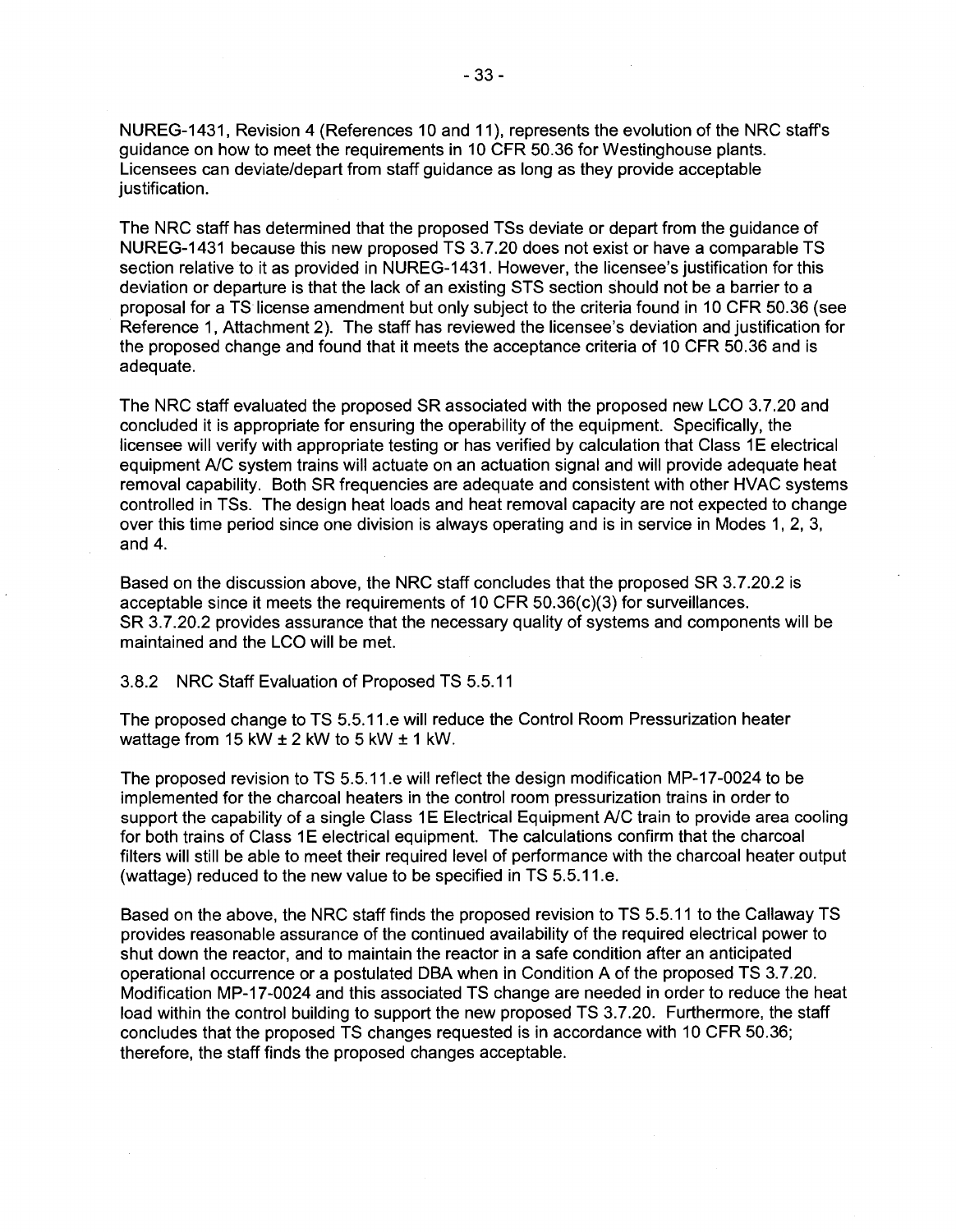## 3.8.3 NRC Staff Evaluation of the Design Modifications and Testing

The licensee stated in its LAR and its supplement (References 1 and 2, respectively), that design modifications installing the following safety-related components are proposed in the support of proposed TS 3.7.20:

- Recirculation fans (four fans on the plant 2000' level and two fans on the plant 2016' level)
- Eight isolation dampers
- Fire dampers
- Six door grills
- HVAC ductwork with supports
- Associated power supplies (fans and dampers)
- Power and control cables

Several normally-open penetrations already exist between rooms but are not large enough to provide sufficient cooling capacity when used with the supplemental fan system; therefore, the modification adds additional free area with the installation of flow transfer grills. The GOTHIC analysis models all open penetrations between rooms as well as the HVAC supply and return flowrates.

Since the installation of the additional cooling capability is a safety-related design modification, newly installed components will be powered by appropriate Class 1E power and the licensee will ensure equipment is appropriately qualified.

The licensee has developed a post-design modification test plan, which is part of the design change for the installation of the recirculation fans and associated equipment (Class 1E Electrical Equipment A/C Supplemental Cooling System train). The post-design modification test plan includes testing of each train of the Class 1E electrical equipment A/C system with a recirculation fan subsystem in service. This testing will verify that air flows and damper operations in the operable cooling train, and air flows from the recirculation fans for the inoperable cooling train, meet the acceptance criteria determined in the associated GOTHIC calculations. The post-design modification test plan also includes the verification of proper operation of the new dampers and controls related to the fan and air flow control circuits upon the initiation of a halon trip signal.

This design modification does not impact the normal system air flow balance of the control building ventilation. The existing Class 1E equipment A/C system operates at neutral balance; it is designed to return and supply equal quantities of air from each individual room.

The proposed configuration of the Class 1E electrical equipment A/C supplemental system will provide adequate cooling to the electrical equipment rooms during all modes of operation. The design provides automatic damper actuation and prevents air short cycling between rooms. In addition, the dampers provide adequate train separation in the event of a fire.

The NRC staff reviewed elements of the plant configuration provided in the LAR and its supplements (References 1, 2 and 3). Coupled with the TS LCO 3.7.20, Required Action A.1, NRC staff concluded that there is reasonable assurance that the completed Class 1E electrical equipment A/C recirculation subsystem will provide adequate cooling for redundant electrical trains to support safe shutdown of the plant in support of new TS 3.7.20.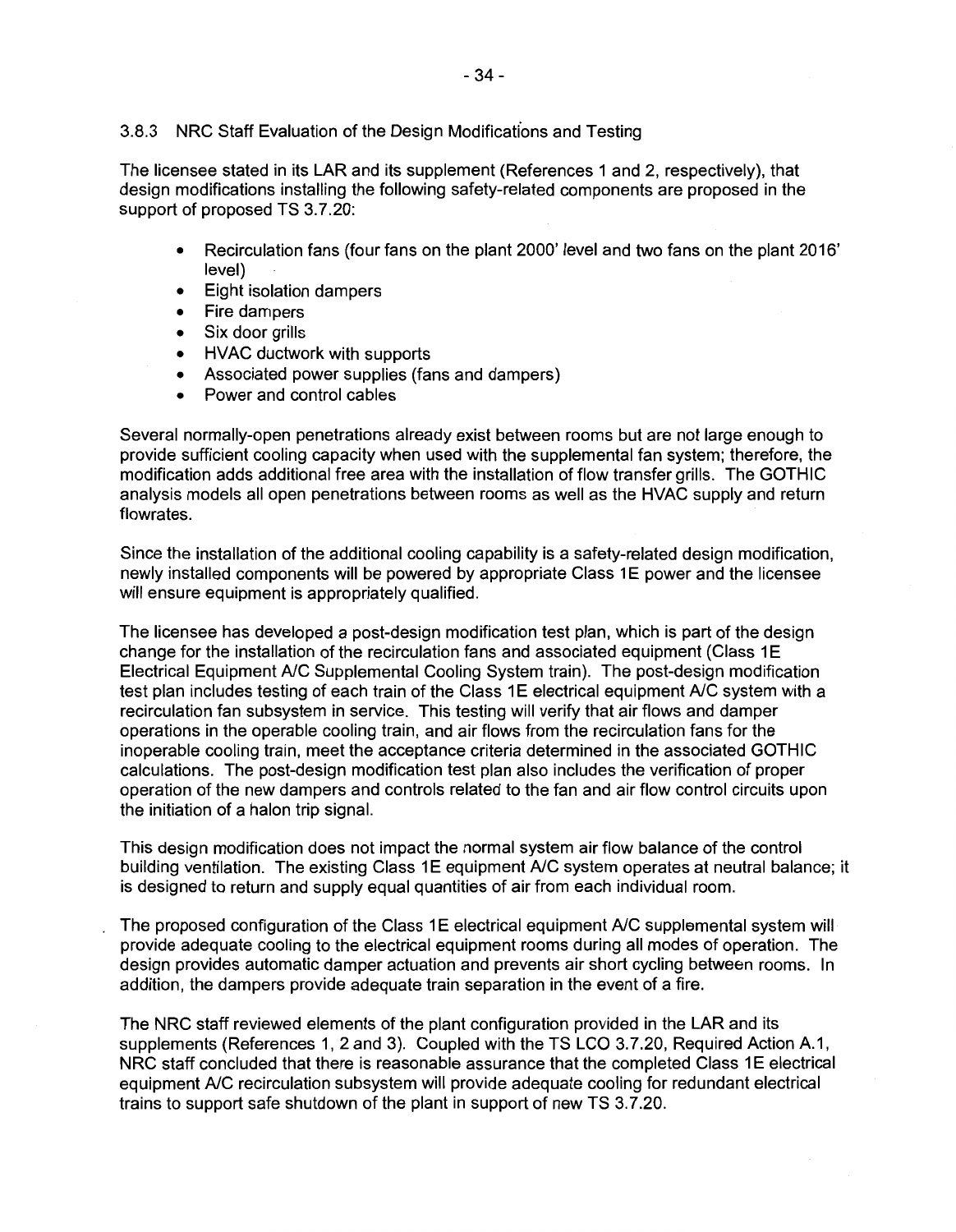#### 3.8.4 NRC Staff Evaluation of Proposed Associated Operations Actions

NRC staff reviewed the human actions associated with operator actions for this amendment and performed a Level II human factors review per the guidance in Section 4 of NUREG-1764, Revision 1 (Reference 18).

#### 3.8.4.1 General Deterministic Review

Attachment 2 of the licensee's supplement dated January 23, 2019 (Reference 2), Change No. 4, "Change to description of modification MP 16-0024," describes new wall and ceiling penetrations that will allow air-flow communication between the two independent trains of Class 1E electrical equipment rooms. The plant modifications completed in support of this LAR include the components that will be used for operator actions to manually initiate operation of the supplemental cooling recirculation fan system and cool both Class 1E electrical equipment trains with one Class 1E electrical equipment A/C system. In Attachment 1, Item 10 of the supplement also states that the components of the supplemental cooling recirculation fan system, including control (isolation) dampers and fire dampers, are classified as safety-related, Seismic Category 1, and utilize Class 1E power sources.

In Attachment 2 of the supplement dated January 23, 2019, the licensee states that fire dampers are installed in the through-wall penetrations between trains. The licensee also stated in Attachment 2 of the LAR dated March 9, 2018 (Reference 1), that the actuation logic for the supplemental cooling recirculation fans and air isolation dampers receives a signal from the fire area detection systems so that in the event of a fire, the fans shut off and the dampers isolate, including in those areas equipped with a Halon fire suppression system. Therefore, the existing plant design is configured so as to maintain train isolation and independence from the effects of fire.

In Attachment 1, Item 22, of the supplement dated January 23, 2019, the licensee confirmed that the proposed through-wall penetrations located in the Class 1E electrical equipment rooms will be located high enough to prevent adverse impacts from flooding. A partial exception to this is two floor penetrations in the Lower Cable Spreading Room. However, floor drain capacity in this room is sufficient such that the design-basis flood does not result in accumulation of water above the floor.

In Attachment 1, Item 28, of the supplement dated January 23, 2019, the licensee stated that historical temperature data demonstrated that the supplemental cooling recirculation fan system will be effective to maintain both Class 1E electrical equipment trains below the 90 °F room temperature limit. Specifically, temperature data collected over a three-year period showed that the peak room temperature was recorded as 87.5 °F. These data were collected during implementation of current compensatory measures, which achieve cross-train cooling by opening the doors of the Class 1E electrical equipment rooms to provide a pathway for buoyancy-driven natural circulation airflow between the two sets of rooms. Therefore, use of the supplemental cooling recirculation fan system with the forced air recirculation that it provides, is reasonably expected to be more effective than the current compensatory actions and will maintain the Class 1E electrical equipment rooms below the 90 °F TS limit.

In Attachment 2 of the supplement dated January 23, 2019, the licensee performed calculations to demonstrate that post-accident hydrogen concentrations, with only a single train of Class 1E cooling operating, will remain well below the 2 percent limit currently described in the Callaway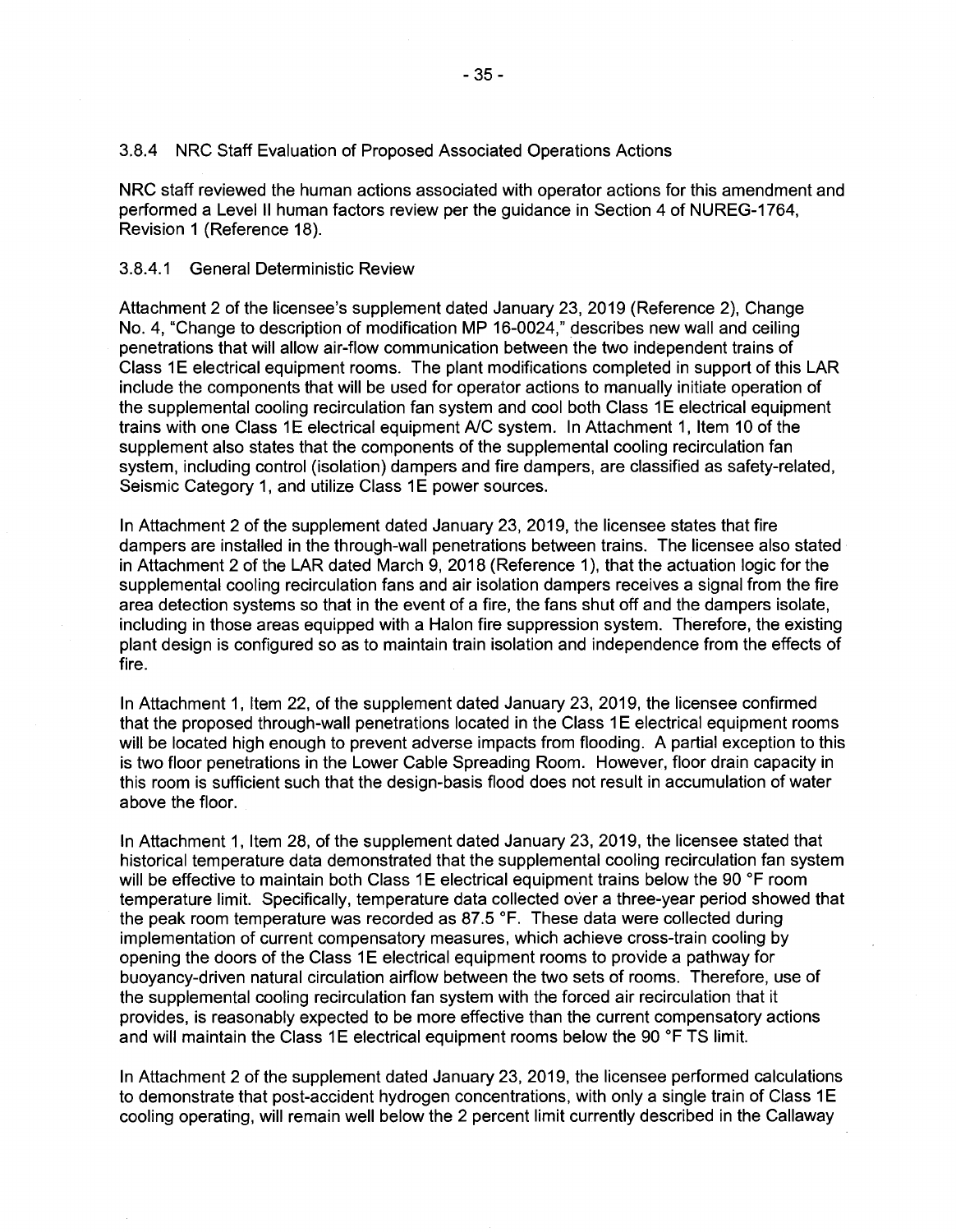FSAR. In addition, in Attachment 1, Item 22, of the supplement, the licensee confirmed that the new supplemental cooling recirculation fan system will not adversely affect the control building pressure boundary or control building pressure boundary functions.

## 3.8.4.2 Human Action Analysis

The operator actions required to place the supplemental cooling recirculation fan system in service are described in Attachment 1, Item 26 of the supplement dated January 23, 2019. The operator actions described for the operations technician (OT), once dispatched from the control room by the reactor operator, are summarized as follows:

- proceeds to the ESF switchgear room;
- closes three breakers associated with the recirculation fans;
- places the hand switch for the supplemental cooling recirculation fan system in the start position;
- verifies that the indication lights confirm correct position for the associated dampers;
- verifies that the indication lights for the three recirculation fans indicate "running"; and
- verifies air flow from recirculation fans in the ESF switchgear rooms and DC equipment rooms.

The above operator actions will be listed as contingency actions in the normal operating procedure for the control building HVAC system.

As detailed in Section 3.6 above, restarting the supplemental cooling recirculation fan system during or at the onset of an event or accident involving a LOOP will be a credited manual operator action. Restart of the supplemental cooling recirculation fan system is required since the electrical load for the system will be automatically shed from the safety-grade electrical buses upon a LOOP, and will not be automatically restarted. When operation of the supplemental cooling recirculation fan system is needed or desired in this circumstance, a manual operator action is credited to restart the system within 30 minutes. In Attachment 1, Item 32 of the supplement dated January 23, 2019, the licensee stated that a 30-minute action time will be controlled in accordance with the Callaway procedure designated for Significant Operator Response Timing. Procedural direction to perform this credited manual operator action will be specified in EOP Attachment A, "Automatic Action Verification."

In Attachment 1, Item 6, of the supplement dated January 23, 2019, the licensee stated that wall-mounted sensors are located in various Class 1E electrical equipment rooms, which provide local indication of temperature and provide binary input to control room annunciators and plant computer alarms (i.e., HI or NOT-HI). The alarm setpoints are currently set at 85 °F and will be lowered to 83 °F to provide additional margin to the 90 °F TS limit. An attachment will be added to the normal operating procedure for the control building ventilation system to require an operator to locally record room temperatures in the first hour after the supplemental cooling recirculation fan system is started and once per 4 hours thereafter. A calibrated handheld temperature indicator will be utilized if local indication is not available.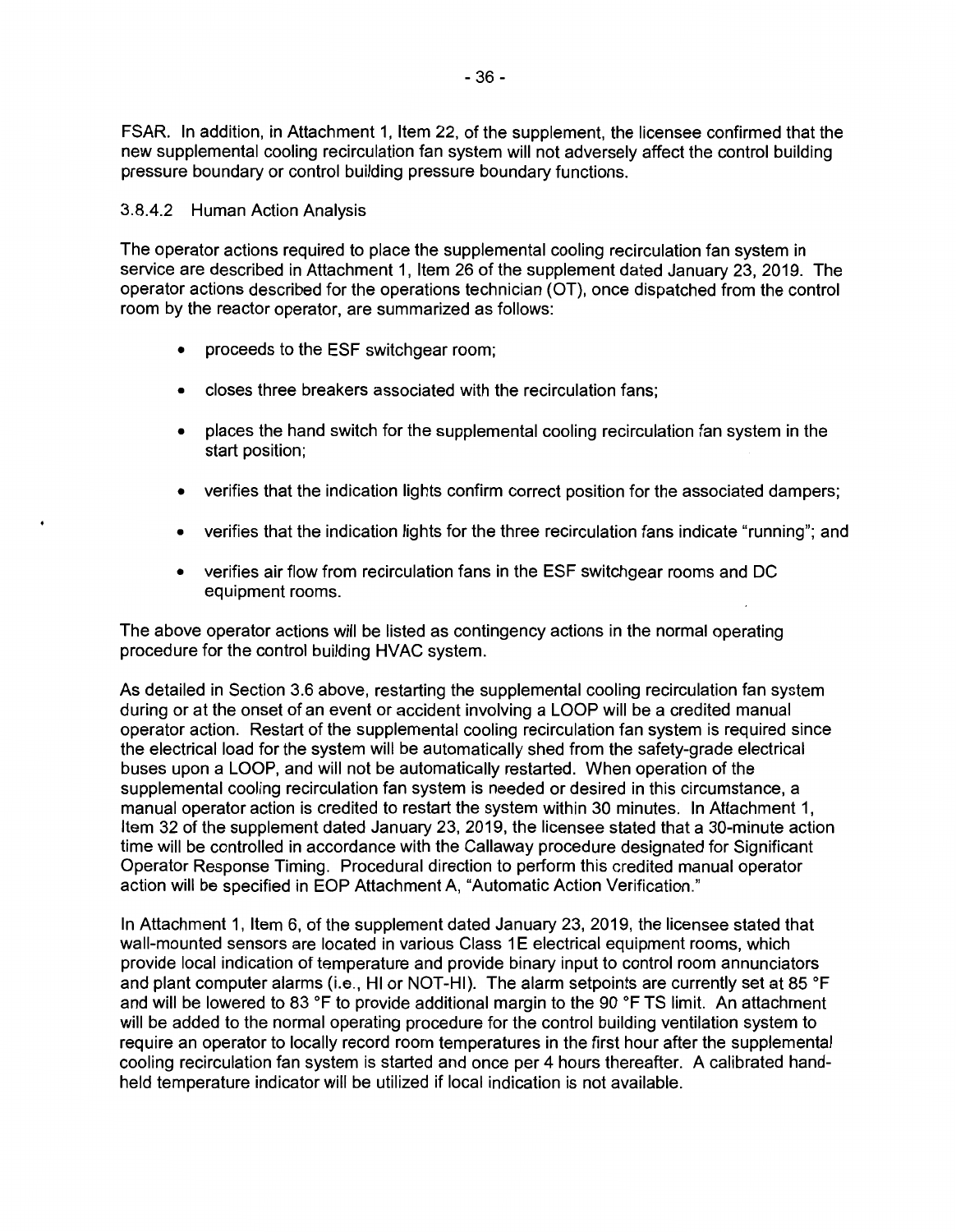In Attachment 1, Item 30, of the supplement dated January 23, 2019, the licensee stated that the multiple indications of recirculation fan start are available to the OT. These indications include damper and recirculation light indication, recirculation fan noise, and verification of air flow. In addition, if a Class 1E electrical equipment A/C unit loses control voltage, or a hand switch is placed in pull-to-lock, an audible alarm and annunciator will be actuated on the respective train's ESF Status Panel in the control room.

Also, in Attachment 1, Item 30, the licensee provided an evaluation of the feasibility of the operator actions to place the supplemental cooling recirculation fan system in service. The evaluation notes that there are no obstructions present in the pathway to the switchgear required to start the system, and the entire pathway and switchgear area are well lit. The OT is not required to enter a radiological control area or any hazardous atmosphere. The rooms containing the associated hand switches and indication lights are also well ventilated and well lit. The hand switches and lights associated with the supplemental cooling recirculation fan system are of a type that is familiar to the operators and will not require an excessive amount of training. The switchgear is labeled with train-designated color coding and all fan breakers and damper position indications are on one side of the associated cabinet to help mitigate against human error.

As described above, the operator actions required to access and start the supplemental cooling recirculation fan system are non-complex and will be directed by plant procedure. In addition, control room annunciation of elevated Class 1E equipment room temperatures is provided and the temperature setpoints for these instruments are being lowered to provide additional margin to the TS limit of 90 °F. Therefore, based on the evaluation above, the NRC staff finds that the operator actions proposed in the LAR are feasible and describe adequate and appropriate administrative controls to alert and direct the operators to perform the required actions within the associated time limitations.

## 3.8.4.3 Design of Human System-Interfaces, Procedures and Training

As described above, the licensee will implement procedures that direct operators to the appropriate equipment control locations and provide instructions for operation of the supplemental cooling recirculation fan system. Specifically, the operator actions required to place the system in service will be listed as contingency actions identified in the normal operating procedure for the control building HVAC system. An attachment will be added this procedure to record room temperatures in the first hour after the supplemental cooling recirculation fan system is started, and once per 4 hours thereafter. Procedural direction to perform the credited manual operator action to restart the supplemental cooling recirculation fan system following a LOOP related event, will be specified in EOP, Attachment A, "Automatic Action Verification." The plant procedures, as described, will provide sufficient detail and direction to enable operators to place the supplemental cooling recirculation fan system in service and implement the associated room temperature monitoring.

The equipment and controls to be operated consist of three switchgear breakers and one hand switch to start the recirculation fans. In Attachment 2 of the supplement dated January 23, 2019, the licensee stated that only repositioning of the recirculation fan switch will be required to place the supplemental cooling recirculation fan system in service should operation be lost during a LOOP related event where the supplemental cooling recirculation fan system electrical loads were automatically load-shed. The components (breakers and hand switches) operated to place the supplemental cooling recirculation fan system in service are not novel and do not require unusual human system-interfaces (HSls). In addition, as noted above, the switchgear is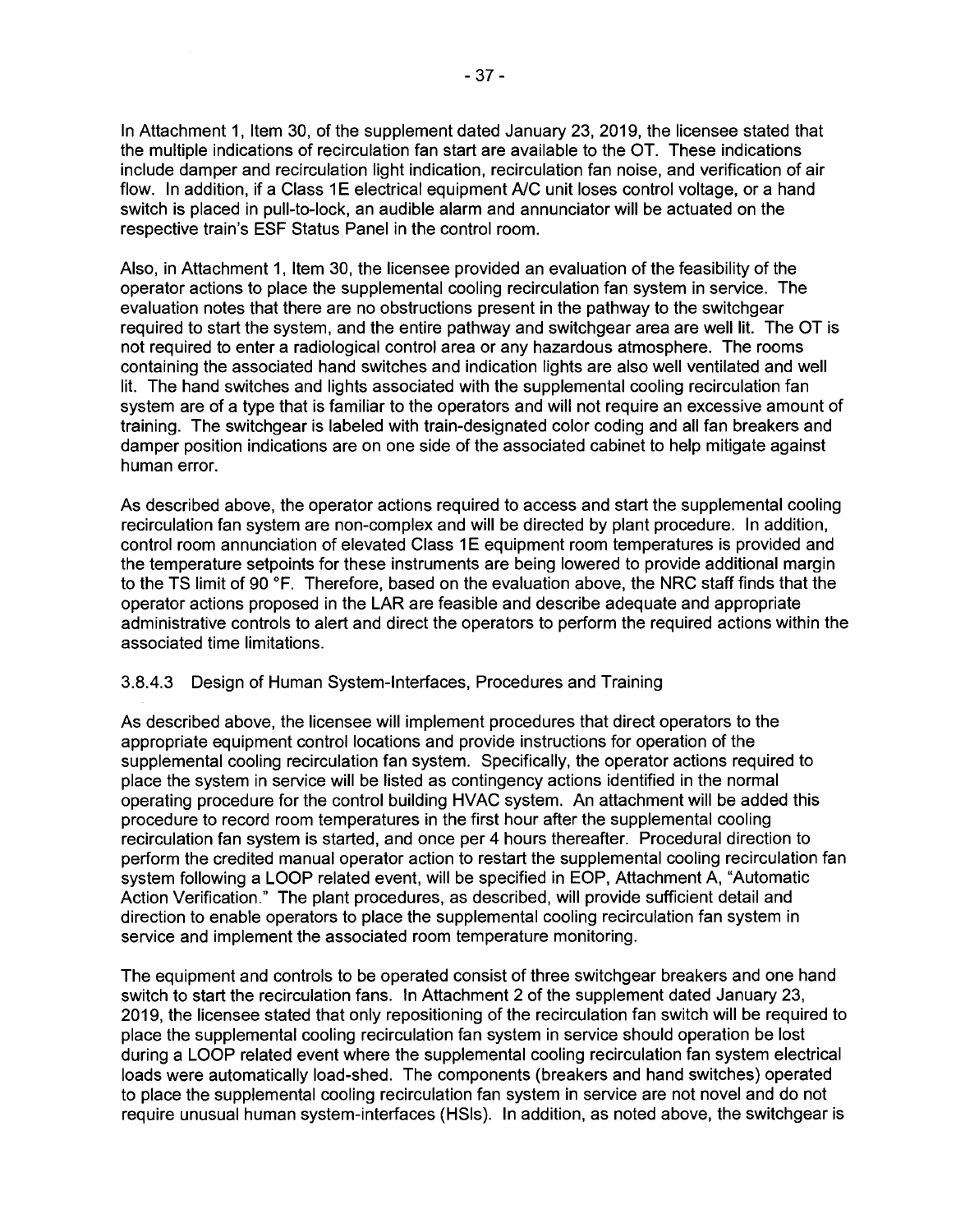labeled with train-designated color coding and all fan breakers and damper position indications are on one side of the associated cabinet to help mitigate against human error.

In Attachment 1, Item 27 of the supplement dated January 23, 2019, the licensee stated that operations staff were trained, prior to modification installation, on operation of the supplemental cooling recirculation fan system during normal conditions. This training was identified as a licensed operator "common knowledge item" that will be taught in initial training and continuing training on a 54-month frequency. A Job Task Analysis will be taught in the initial OT training, and a "course enhancement" has been initiated to update initial training programs once the supplemental cooling recirculation fan system modification has been finalized. In Attachment 1, Item 29, the licensee stated that a training request will be processed, and the operations training department will perform a Job Task Analysis on the actions required to place the supplemental cooling recirculation fan system in service under accident/event conditions to determine associated operator training requirements.

Based on the evaluation above, the NRC staff finds that the design of HSls, procedures, and operator training have been adequately considered.

#### 3.8.4.4 Human Action Verification

As discussed above, control room annunciation of elevated Class 1E electrical equipment room elevated temperatures is provided, and the alarm setpoints are being lowered. This will provide additional margin to the TS limit of 90 °F in order to alert and enable operations staff to perform the required operator actions within the associated time limitations.

In Attachment 1, Item 30 of the supplement dated January 23, 2019, the licensee stated that the validation of the operator actions required to restart the supplemental cooling recirculation fan system was performed by simulation. Operations personnel performed the verification runs; the times recorded for the runs were approximately 15 minutes from the event start time to the time when the supplemental cooling recirculation fans were started. The sequence of operator actions used for the verification sample run is bounding for the applicable EOP scenarios. The timed verifications were documented using Callaway Form CA2647, "Operator Response Time Verification Form."

Based on the evaluation above, the NRC staff finds that the licensee has verified and validated that plant operators can identify the inoperability of the Class 1E electrical equipment A/C system and implement the specified mitigating actions within the time constraints associated with proposed TS 3.7.20, Required Actions A.1 and A.2.

#### 3.9 NRC Staff Technical Conclusion and Summary

The regulation at 10 CFR 50.36(a)(1) states, in part, "A summary statement of the bases or reasons for such specifications, other than those covering administrative controls, shall also be included in the application, but shall not become part of the technical specifications." In accordance with this requirement, the licensee provided TS Bases changes in the proposed LAR. The NRC staff notes that the TS Bases changes provided describe the basis for the affected TSs and follow the "Final Policy Statement on Technical Specifications Improvements for Nuclear Power Reactors" (July 22, 1993; 58 FR 39132); however, the NRC staff does not approve the LAR TS Bases, which have been submitted as information only.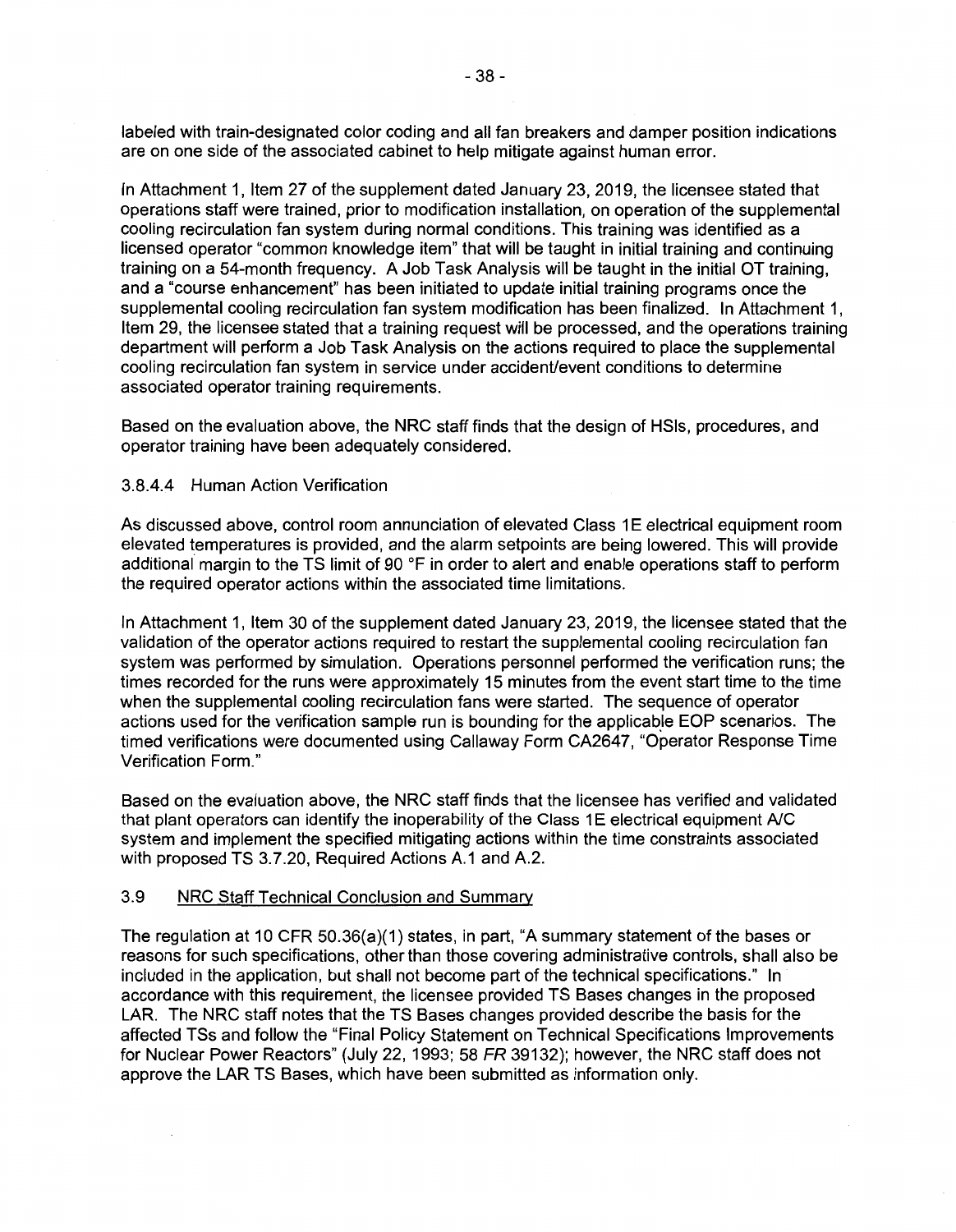#### 3.9.1 Proposed new TS 3.7.20

Based on its review of the licensee's submittals (References 1, 2, and 3), the NRC staff concludes that proposed TS 3.7.20 is acceptable. The proposed TS LCO 3.7.20 contains requirements for operability of two Class 1E electrical equipment A/C trains, which provide for the lowest functional capability or performance level of equipment required for safe operation of the facility, and therefore, meets the LCO requirements of 10 CFR 50.36(c)(2)(i).

The proposed TS for the Class 1E electrical equipment A/C trains satisfies Criterion 3 of 10 CFR 50.36(c)(2)(ii), which states in part that a TS LCO must be provided for a "structure, system, or component that is part of the primary success path and which functions or actuates to mitigate a design basis accident or transient that either assumes the failure of or presents a challenge to the integrity of a fission product barrier." The Class 1E electrical equipment A/C trains provide essential cooling to components important to safety such as AC electrical buses, DC batteries, and DC buses.

Further, the proposed TS 3.7.20 SRs are acceptable since they meet the requirements of 10 CFR 50.36(c)(3) that the SR provide assurance that the function of the systems will be maintained.

The NRC staff evaluated the proposed Callaway changes to the TSs against each of the unitapplicable design requirements listed in Section 2.5.1 of this SE. The NRC staff finds that the proposed changes for Modes 1, 2, 3, and 4 operations, as controlled by TS 3.7.20, remain consistent with GDC 2, 4, 13, and 17 of 10 CFR Part 50, Appendix A, as they relate to the Callaway design requirements. The results of the NRC staff evaluations specific to each GDC follow:

• The NRC staff finds the above discussion acceptable to meet GDC 2 since the proposed new TS 3.7.20 utilizes existing installed equipment for the Class 1E electrical equipment A/C system. The installed Class 1E electrical equipment A/C system meets the GDC 2 requirements for protection against natural phenomena specified in the Callaway FSAR. In addition, the proposed supplemental cooling system meets GDC 2 requirements since it will be installed to safety-related and Seismic I requirements. Callaway FSAR Section 9.4.1.1.1, "Safety Design Bases" (Reference 5) states that Class 1E air-conditioning system is safety related and American Nuclear Standard safety-class 3, per FSAR Table 3.2-1, "Classifications of Structures, Components, and Systems (15)," (Reference 9), and is required to function following a OBA and to achieve and maintain the plant in a safe shutdown condition.

In addition, the Class 1E electrical equipment A/C system is protected from the effects of natural phenomena, such as earthquakes, tornadoes, hurricanes, floods, and external missiles (GDC 2). The proposed modifications to several steel doors will install passive grills, which are classified as nonsafety-related; however, the existing doors meet the requirements of Seismic Category 11/1, which are seismically analyzed to prevent damage to safety-related equipment.

• The NRC staff finds the above discussion acceptable to meet GDC 4 since the proposed new TS 3.7.20 utilizes existing installed equipment for the Class 1 E electrical equipment A/C system. The installed Class 1E electrical equipment A/C system meets the GDC 4 requirements for environmental and dynamic effects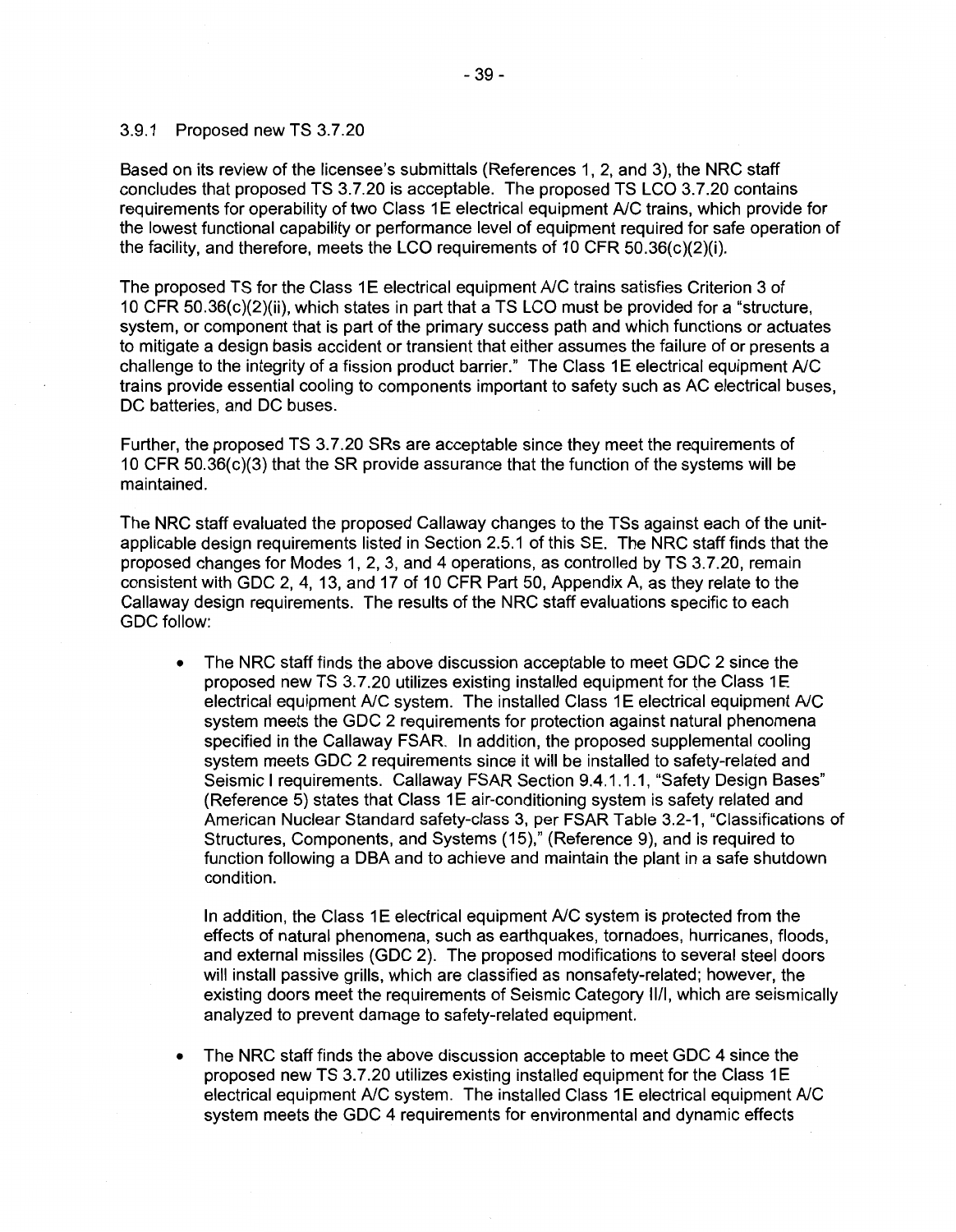specified in the Callaway FSAR. The proposed supplemental cooling fans are being procured under a design specification developed for this project that requires that the fan housing contain no internally-generated missiles. The fan supplier has qualified the fan housing as part of the seismic qualification calculation. This equipment is designed as safety-related and will meet Seismic Category I requirements. Callaway FSAR Section 3.1.3 (Reference 9), states that the safety-related structures, systems, and components are designed to accommodate the effects of and to be compatible with the environmental conditions associated with normal operation, maintenance, testing, and postulated accidents, including LOCAs. These structures, systems, and components are appropriately protected against dynamic effects, including the effects of missiles, pipe whipping, and discharging fluids, that may result from equipment failures and from events and conditions outside the nuclear power unit.

- The NRC staff finds the above discussion acceptable to meet GDC 13. Instrumentation and controls related to proposed new TS 3.7.20 would include existing instrumentation related to monitoring of Class 1E Electrical Equipment A/C System variables and area room temperatures. No new instrumentation and controls are being added with respect to this proposed TS addition.
- Based on the evaluation above, the NRC staff finds the proposed changes to the Callaway TS provide reasonable assurance of the continued availability of the required electrical power to shut down the reactor and to maintain the reactor in a safe condition after an anticipated operational occurrence or a postulated DBA, when in Condition A of the proposed TS 3. 7.20. Furthermore, the staff concludes that the TS changes requested meet the intent of GDC 17.

Additionally, the proposed TS changes were reviewed for technical clarity and consistency with the existing Callaway requirements for customary terminology and formatting. The NRC staff found that the proposed changes were consistent with Chapter 16 of NUREG-0800 (Reference 16).

The NRC staff finds that operator actions are needed in support of this proposed TS. The NRC staff finds reasonable assurance that with these operator actions, as discussed above, the Class 1 E electrical equipment A/C recirculation subsystem will adequately support the TS LCO 3.7.20.

Upon the issuance of the proposed TS, the exception to LCO 3.0.2 allowed by LCO 3.0.6 can be applied in a situation when one subsystem of the Class 1E electrical equipment A/C trains is inoperable.

#### 3.9.2 Proposed Revision to TS 5.5.11.e

The proposed change to TS 5.5.11, "Ventilation Filter Testing Program (VFTP)," part "e," will reduce the control room pressurization heater wattage from  $15 \pm 2$  kW to 5 kW  $\pm$  1 kW. The proposed revision to TS 5.5.11.e is needed to reflect the design modification to be implemented for the charcoal heaters in the control room pressurization trains.

Based on its review of the licensee's LAR submittals (References 1 through 4), the NRC staff concludes that proposed change to TS 5.5.11.e is acceptable. The proposed change to TS 5.5.11 e. is in accordance the regulation at 10 CFR 50.36(c)(5) which requires TSs to include Administrative Controls. In this case, the VFTP for the ESF Ventilation System -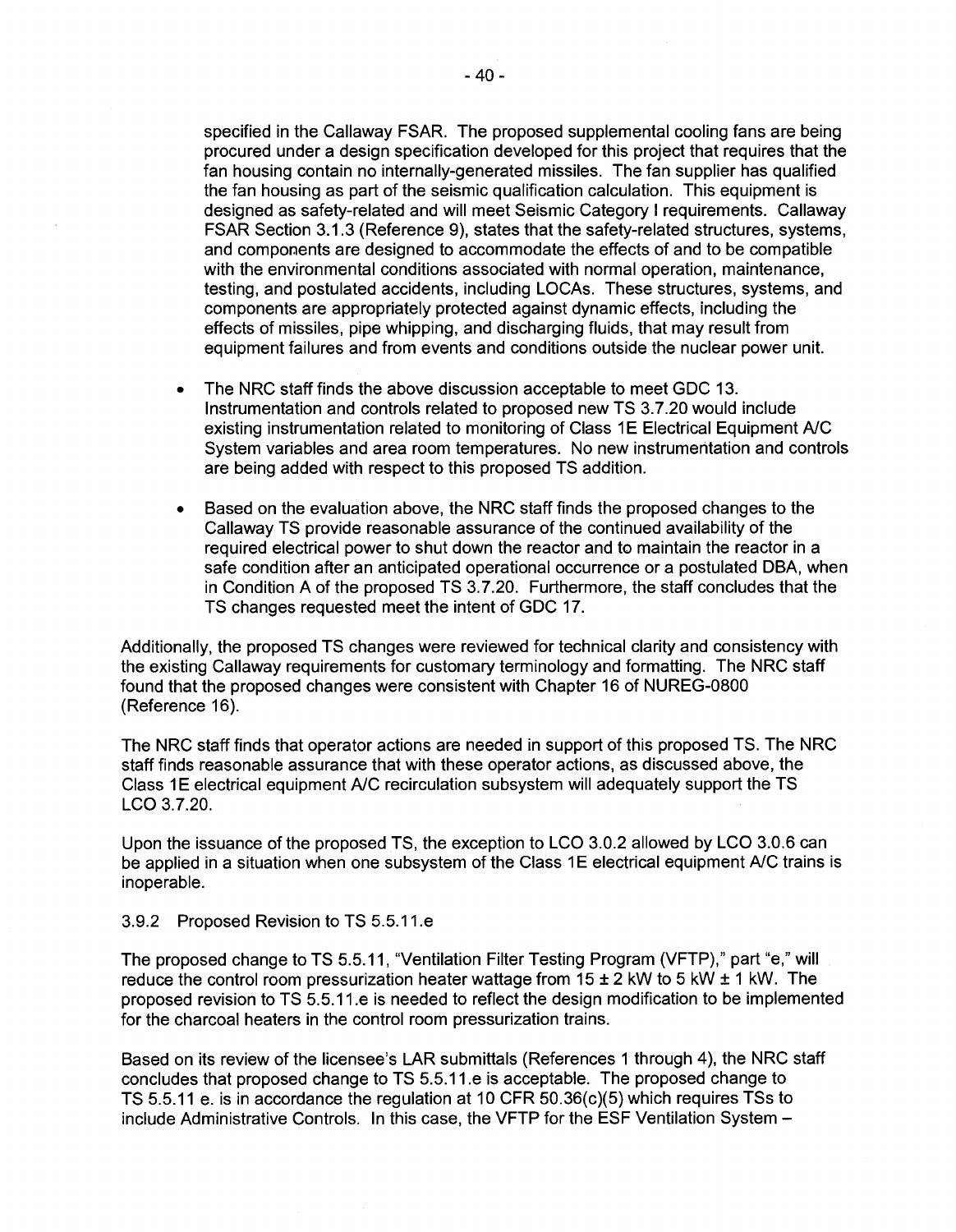Control Room Pressurization is revised with reduced wattage that creates a lower heat load for the control building, in support of the proposed new TS 3.7.20. The calculations confirm that the charcoal filters will still be able to meet their required level of performance with the charcoal heater output (wattage) reduced to the new value specified in proposed TS 5.5.11.e.

Based on the evaluation above, the NRC staff concludes that the proposed TS changes are in accordance with 10 CFR  $50.36(c)(5)$ ; therefore, the staff finds that the proposed changes are acceptable.

#### 3.10 License Conditions

Planned modifications are in process to achieve the capability for one Class 1E electrical equipment A/C train to provide adequate cooling for both trains of electrical equipment during normal and accident conditions. The planned modifications include the following:

- Computer points are currently used to verify the DC switchboard rooms and ESF switchgear room temperatures are less than 87 °F, and provide an alarm to alert Control Room personnel if this setpoint is exceeded. The alarm setpoint on the associated temperature indicators will be lowered to 83 °F.
- Two circulating fans with isolation dampers, associated ductwork, and six door penetrations (grills), will be installed on the 2016' elevation of the Control Building in the battery and switchboard rooms.
- Four recirculation fans with isolation dampers and associated ductwork will be installed in the ESF switchgear rooms on the 2000' elevation of the Control Building.
- The wattage of the Control Room Pressurization train heaters will be reduced to  $5 \pm 1$  kW. This modification must be completed before the declaration of TS 3.7.20 Operability since this modification reduces the heat input into the rooms.

The licensee will revise the Callaway EOPs to provide instructions for restarting the supplemental cooling system for the case when operation of the supplemental cooling system is desired or needed due to the inoperability of a Class 1E electrical equipment A/C train during or at the onset of an event/accident involving a LOOP.

The NRC staff has determined that the completion of the commitments and implementation of the amendment's modifications are essential to the operability and performance of the modified equipment. Therefore, the commitments, which are listed above (also in Attachment 5 of Reference 2) are now elevated to a license condition as part of this amendment. These items will become License Condition 2.C.(18) as documented in the licensee's supplement dated March 7, 2019 (Reference 4), to its license amendment request.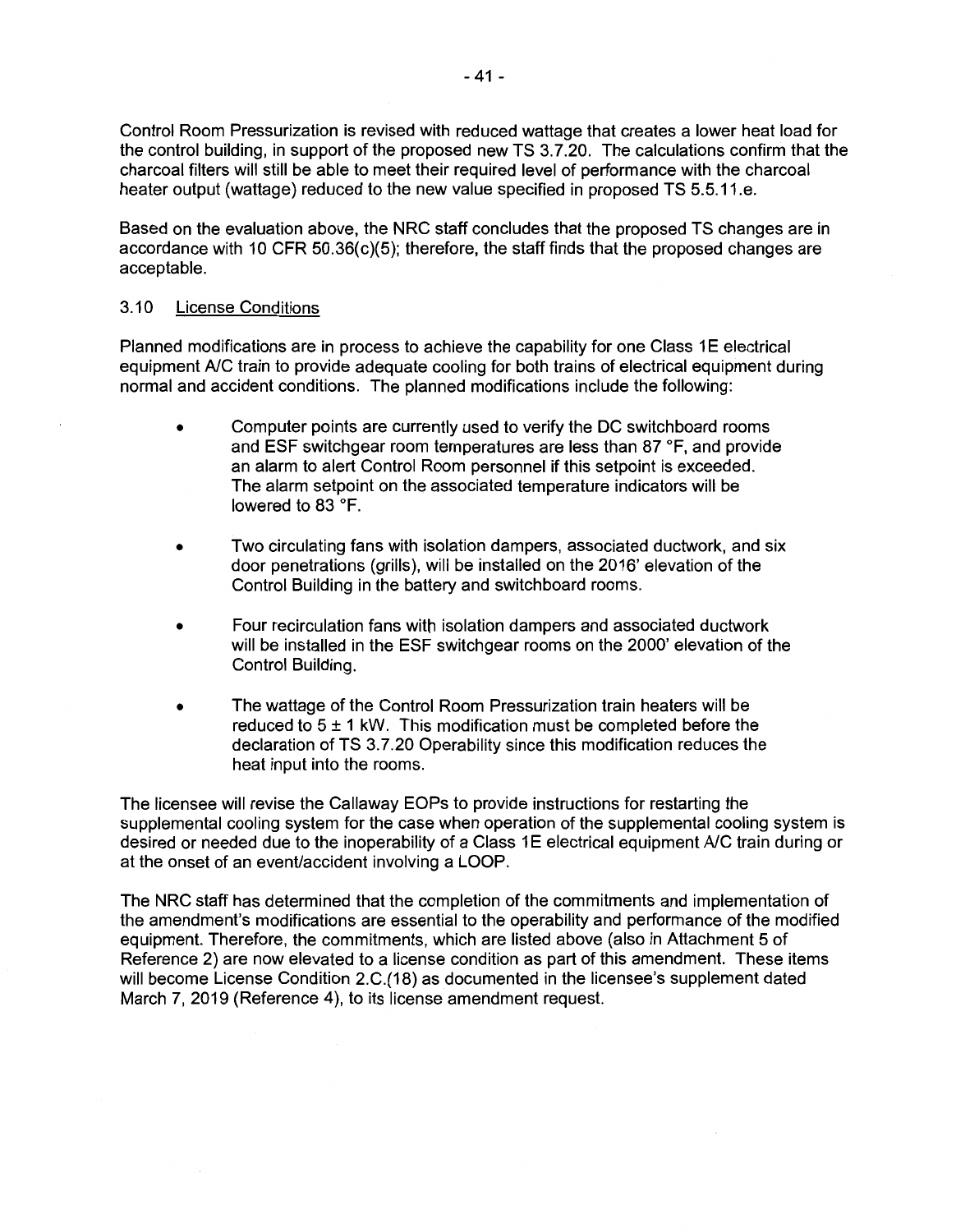License Condition 2.C.(18) will state:

## Implementation Actions for New Technical Specification 3.7.20

The planned plant modifications and emergency operating procedure changes described as commitments in Attachment 5 of Ameren Missouri letter ULNRC-06477, "Supplement to License Amendment Request for Addition of New Technical Specification 3.7.20, 'Class 1E Electrical Equipment Air Conditioning (A/C) System' (LDCN 16-0013)," dated January 23, 2019, shall be completed prior to implementation of the license amendment requested per Ameren Missouri letter ULNRC-06401, "License Amendment Request for Addition of New Technical Specification 3.7.20, 'Class 1E Electrical Equipment Air Conditioning (A/C) System' (LDCN 16-0013)," dated March 9, 2018, as supplemented by the noted January 23, 2019 letter (ULNRC-06477) and Ameren Missouri letter ULNRC-06491, "Additional Supplement to License Amendment Request for Addition of New Technical Specification 3.7.20, 'Class 1 E Electrical Equipment Air Conditioning (A/C) System' (LDCN 16-0013)," dated March 7, 2019. Completion of the planned plant modifications means physical completion, including completion of the post-modification testing.

# 3.11 Summary

Based on the evaluation above, the NRC staff concludes that the proposed TS changes are in accordance with 10 CFR 50.36, 10 CFR 50.63, 10 CFR 50.55a, and 10 CFR 50.92 and meets the intent of requirements specified by GDC 2, 4, 13, and 17. Therefore, the staff finds that the proposed changes are acceptable.

# 4.0 STATE CONSULTATION

In accordance with the Commission's regulations, the Missouri State official was notified of the proposed issuance of the amendment on March 13, 2019. The State official had no comments.

# 5.0 ENVIRONMENTAL CONSIDERATION

The amendment changes a requirement with respect to the installation or use of a facility component located within the restricted area as defined in 10 CFR Part 20 and changes SRs. The NRC staff has determined that the amendment involves no significant increase in the amounts, and no significant change in the types, of any effluents that may be released offsite, and that there is no significant increase in individual or cumulative occupational radiation exposure. The Commission has previously issued a proposed finding that the amendment involves no significant hazards consideration and there has been no public comment on such finding published in Federal Register on July 3, 2018, (83 FR 31194). Accordingly, the amendment meets the eligibility criteria for categorical exclusion set forth in 10 CFR 51.22(c)(9). Pursuant to 10 CFR 51.22(b), no environmental impact statement or environmental assessment need be prepared in connection with the issuance of the amendment.

# 6.0 CONCLUSION

The Commission has concluded, based on the considerations discussed above, that: (1) there is reasonable assurance that the health and safety of the public will not be endangered by operation in the proposed manner, (2) there is reasonable assurance that such activities will be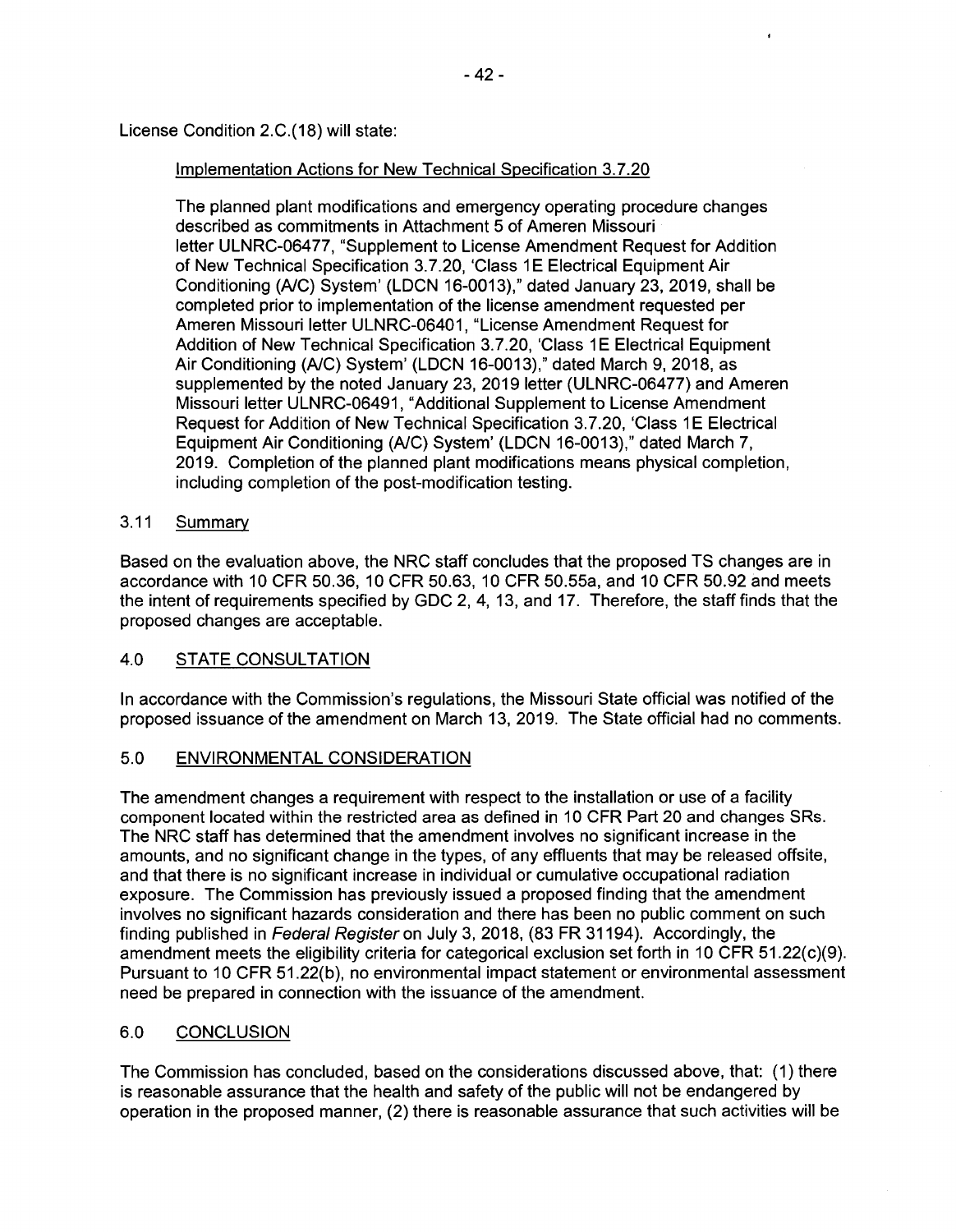conducted in compliance with the Commission's regulations, and (3) the issuance of the amendment will not be inimical to the common defense and security or to the health and safety of the public.

## 7.0 REFERENCES

- 1. Wink, R. C., Ameren Missouri, letter to U.S. Nuclear Regulatory Commission, "Docket Number 50-483, Callaway Plant Unit 1, Union Electric Co., Renewed Facility Operating License NPF-30, License Amendment Request for Addition of New Technical Specification 3.7.20, 'Class 1E Electrical Equipment Air Conditioning (A/C) System' (LDCN 16-0013)," dated March 9, 2018 (Agencywide Documents Access and Management System (ADAMS) Package Accession No. ML 18068A685).
- 2. Wink, R. C., Ameren Missouri, letter to U.S. Nuclear Regulatory Commission, "Docket Number 50-483, Callaway Plant Unit 1, Union Electric Co., Renewed Facility Operating License NPF-30, Supplement to License Amendment Request for Addition of New Technical Specification 3. 7 .20, 'Class 1 E Electrical Equipment Air Conditioning (A/C) System,' (LDCN 16-0013)," dated January 23, 2019 (ADAMS Package Accession No. ML 19024A469).
- 3. Abel, S. L., Ameren Missouri, letter to U.S. Nuclear Regulatory Commission, "Docket Number 50-483, Callaway Plant Unit 1, Union Electric Co., Renewed Facility Operating License NPF-30, Response to Request for Additional Information Pertaining to License Amendment Request for Addition of New Technical Specification 3.7.20, 'Class 1E Electrical Equipment Air Conditioning (A/C) System,' (LDCN 16-0013)," dated February 8, 2019 (ADAMS Package Accession No. ML19039A352).
- 4. Wink, R. C., Ameren Missouri, letter to U.S. Nuclear Regulatory Commission, "Docket Number 50-483, Callaway Plant Unit 1, Union Electric Co., Renewed Facility Operating License NPF-30, Additional Supplement to License Amendment Request for Addition of New Technical Specification 3.7.20, 'Class 1E Electrical Equipment Air Conditioning (A/C) System,' (LDCN 16-0013)," dated March 7, 2019 (ADAMS Accession No. ML 19066A314).
- 5. Union Electric Company {dba Ameren Missouri), Callaway Plant, Unit 1, Final Safety Analysis Report, Chapter 9.0, "Auxiliary Systems," Revision OL-22, dated November 10, 2016 (ADAMS Accession No. ML 17061A204).
- 6. Union Electric Company (dba Ameren Missouri), Callaway Plant, Unit 1, Final Safety Analysis Report, Chapter 16.0, "Technical Specifications," Revision OL-22, dated November 10, 2016 (ADAMS Accession No. ML 17090A165).
- 7. U.S. Nuclear Regulatory Commission, "Callaway, Unit 1, Current Facility Operating License NPF-30, Tech Specs, (ADAMS Accession No. ML053110040).
- 8. U.S. Nuclear Regulatory Commission, Generic Letter 80-30, "Clarification of the Term 'Operable' as It Applies to Single Failure Criterion for Safety Systems Required by TS (Generic Letter 80-30)", dated April 10, 1980 {https://www.nrc.gov/reading-rm/doccollections/gen-comm/gen-letters/1980/gl80030.html).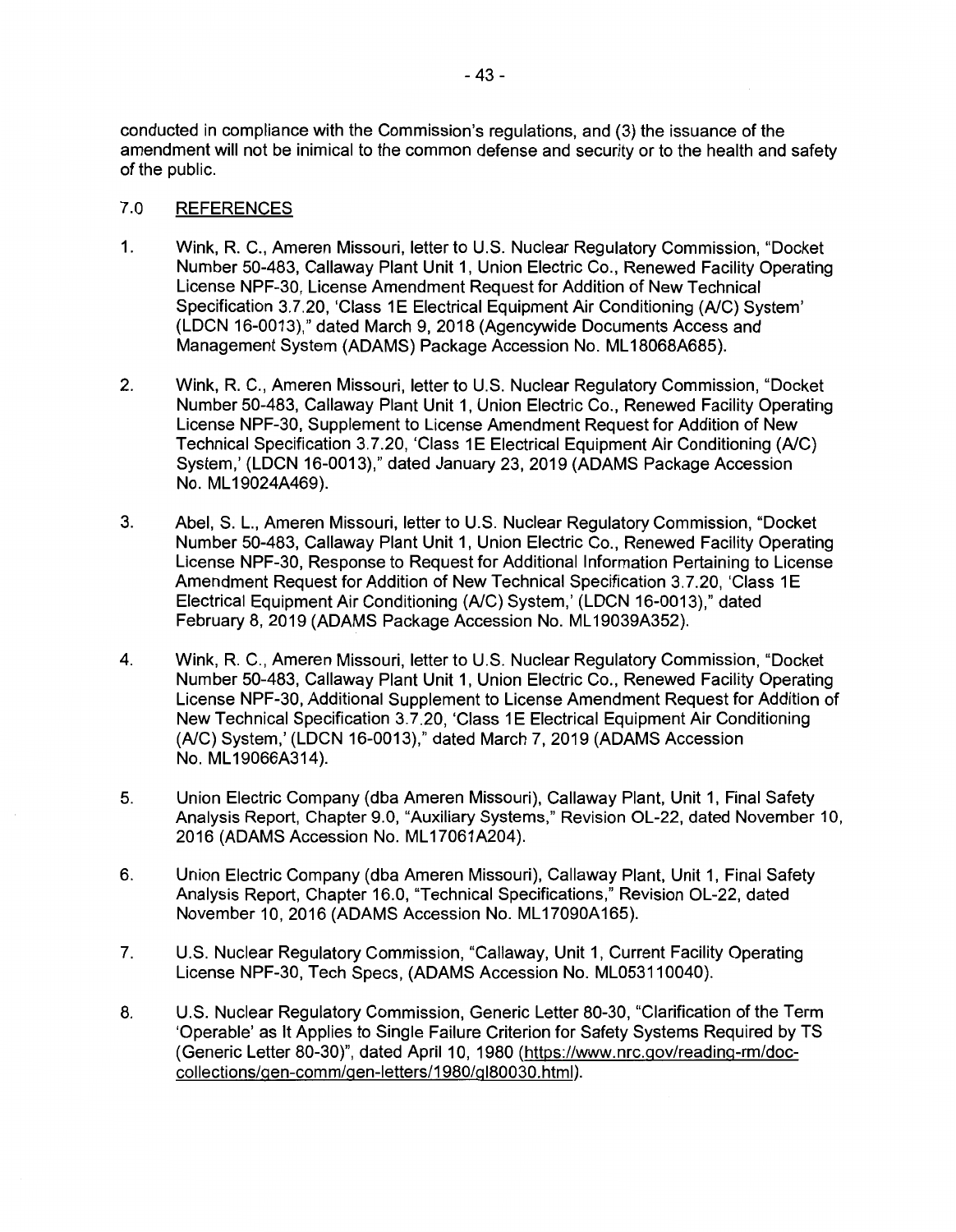- 9. Union Electric Company (dba Ameren Missouri), Callaway Plant, Unit 1, Final Safety Analysis Report, Chapter 3.0, "Design of Structures, Components, Equipment, and Systems," Revision OL-22, dated November 10, 2016 (ADAMS Accession No. ML 17067A360).
- 10. U.S. Nuclear Regulatory Commission, "Standard Technical Specifications: Westinghouse Plants, NUREG-1431, Revision 4, Volume 1, "Specification," dated April 2012 (ADAMS Accession No. ML 12100A222).
- 11. U.S. Nuclear Regulatory Commission, "Standard Technical Specifications: Westinghouse Plants, NUREG-1431, Revision 4, Volume 2, "Bases", dated April 2012 (ADAMS Accession No. ML 12100A228).
- 12. U.S. Nuclear Regulatory Commission, "Periodic Testing of Protection System Actuation Functions," Regulatory Guide 1.22, Revision 0, dated February 1972 (ADAMS Accession No. ML083300530).
- 13. U.S. Nuclear Regulatory Commission, "Design, Testing, and Maintenance Criteria for Engineered-Safety-Feature Atmosphere Cleanup System Air Filtration and Adsorption Units of Light-Water-Cooled Nuclear Power Plants," Regulatory Guide 1.52, Revision 1, dated July 1976 (ADAMS Accession No. ML13350A197).
- 14. U.S. Nuclear Regulatory Commission, "Availability of Electrical Power Sources," Regulatory Guide 1.93, Revision 1, dated March 2012 (ADAMS Accession No. ML090550661 ).
- 15. U.S. Nuclear Regulatory Commission, "Ultimate Heat Sink for Nuclear Power Plants," Regulatory Guide 1.27, Revision 2 (ADAMS Accession No. ML003739969).
- 16. U.S. Nuclear Regulatory Commission, "Standard Review Plan for the Review of Safety Analysis Reports for Nuclear Power Plants: LWR Edition," NUREG-0800, Section 16.0, "Technical Specifications," Revision 3, dated March 2010 (ADAMS Accession No. ML 100351425).
- 17. U.S. Nuclear Regulatory Commission, "Standard Review Plan for the Review of Safety Analysis Reports for Nuclear Power Plants: LWR Edition," NUREG-0800, Section 18.0, "Human Factors Engineering," Revision 3, dated December 2016 (ADAMS Accession No. ML 16125A114).
- 18. U.S. Nuclear Regulatory Commission, "Guidance for the Review of Changes to Human Actions," NUREG-1764, Revision 1, dated September 2007 (ADAMS Accession No. ML072640413).
- 19. Klos, L. J., U.S. Nuclear Regulatory Commission, letter to Mr. Fadi Diya, Ameren Missouri, "Callaway Plant, Unit No. 1 - Regulatory Audit Summary Regarding License Amendment Request to Incorporate a New Technical Specification 3.7.20 (EPID L-2018-LLA-0062), dated January 4, 2019," dated January 4, 2019 (ADAMS Accession No. ML 183538016).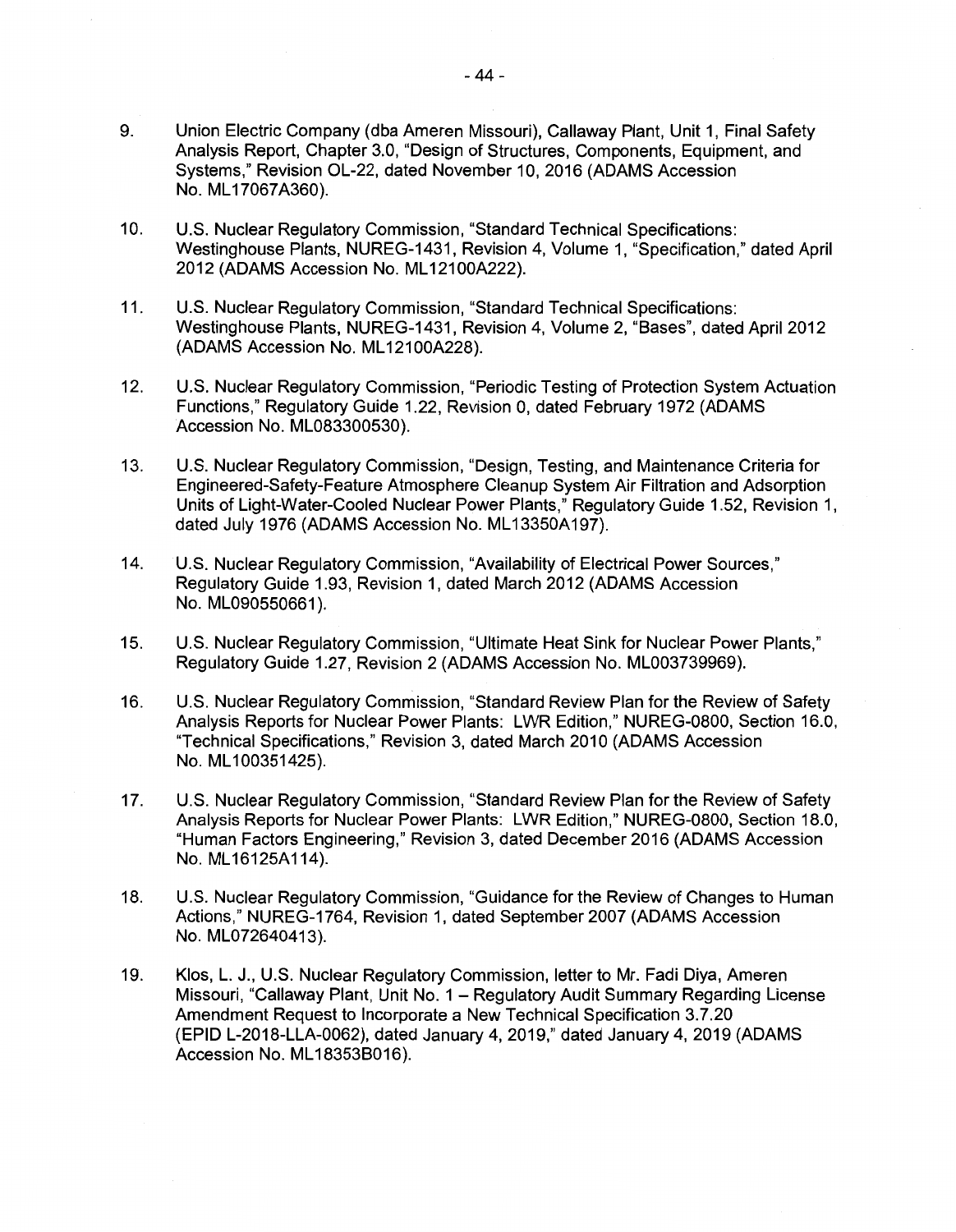- 20. Rankin, J., for Lyon, C. F., U.S. Nuclear Regulatory Commission, letter to Mr. Fadi Diya, Ameren Missouri, "Callaway Plant, Unit 1 - Issuance of Amendment Re: Technical Specification 3.7.9, 'Ultimate Heat Sink (UHS)' (TAC No. MF0378)," dated June 17, 2014 (ADAMS Accession No. ML 14149A164).
- 21. Union Electric Company (dba Ameren Missouri), Callaway Plant, Unit 1, Final Safety Analysis Report, Chapter 15.0, "Accident Analysis," Revision OL-22, dated November 10, 2016 (ADAMS Accession No. ML 17065A090).
- 22. Union Electric Company (dba Ameren Missouri), Callaway Plant, Unit 1, Final Safety Analysis Report, Chapter 1.0, "Introduction and General Description of the Plant," Revision OL-22, dated November 10, 2016 (ADAMS Accession No. ML17048A157).

Principal Contributors: L. Wheeler N. Karipineni P. Snyder J. Hughey G. Matharu H. Akhavannik

Date: April 18, 2019